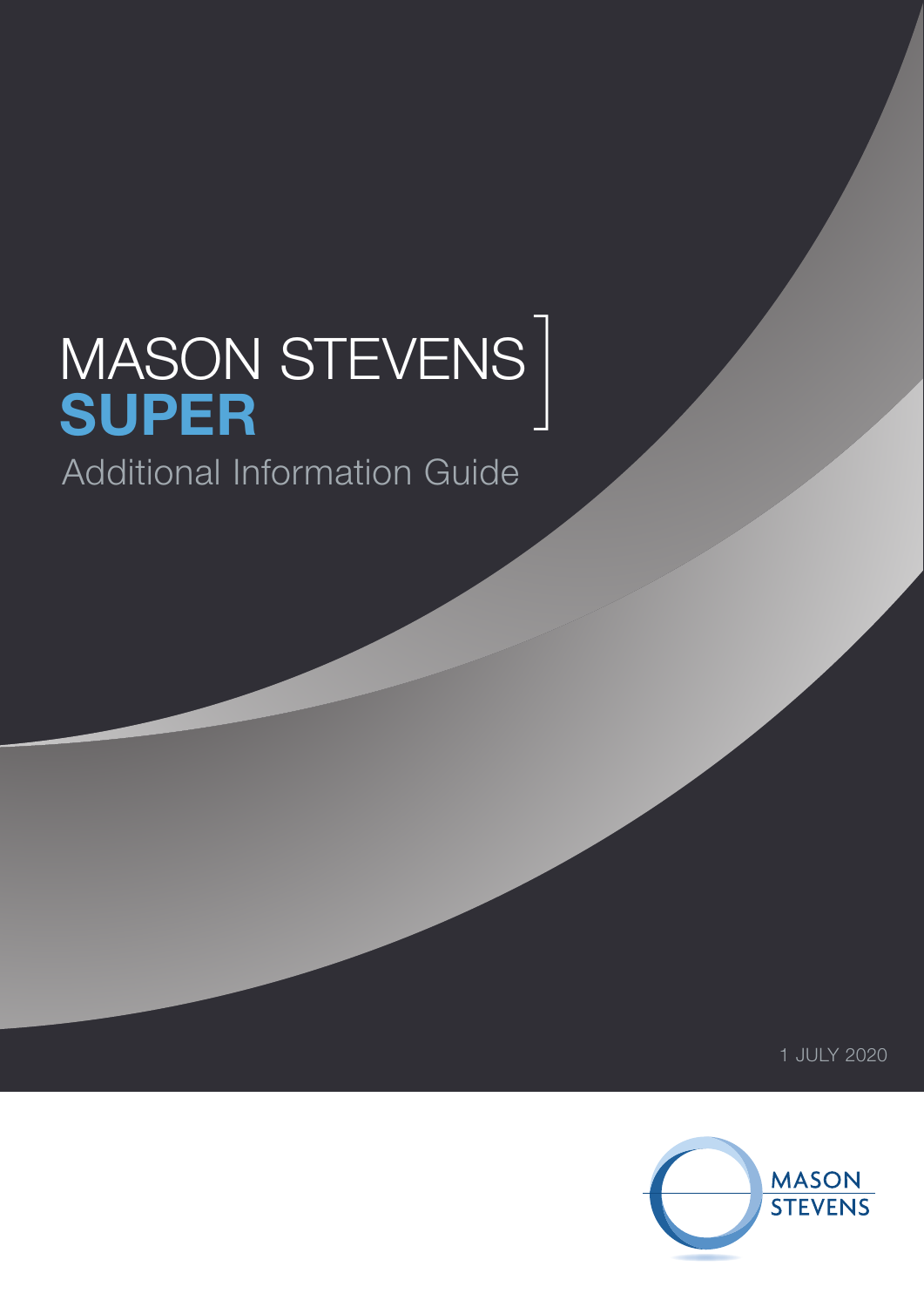## **ISSUER AND TRUSTEE**

This Guide is issued by Diversa Trustees Limited (**"the Trustee", "We"**) ABN 49 006 421 638, AFSL 235153, RSE Licence No.L0000635, in its capacity as Trustee of Mason Stevens Super (the **"Fund"**) an APRA-regulated fund ABN 34 422 545 198.

The Trustee is required to disclose certain Trustee, Fund information and documentation on a website. This includes, but is not limited to, the following: the trust deed, the Mason Stevens Super Product Disclosure Statement (**"PDS"**), the most recent Annual Report and the names of each material outsourced service provider to the Fund. Please see the Fund's website masonstevens.com.au/super.

#### **SPONSOR AND PROMOTER**

Mason Stevens Limited (**"Mason Stevens"**) ABN 91 141 447 207, AFSL 351578 is the Sponsor and Promoter of the Fund.

An investment in the Fund is neither a deposit nor liability of Mason Stevens Group of companies, or the Trustee or any of their associated entities.

Fund members and their advisers can access account and investment information, as well as making transactions through the Mason Stevens Global Investment Service (**"the Service"**).

#### **INVESTMENT MANAGER**

Mason Stevens Asset Management Pty Ltd (**"MSAM"**) ABN 92 141 447 654 is the Investment Manager of the Fund. MSAM may sub contract the activities of all or some of its investment functions to other investment managers, including your adviser or their related companies, for specific financial products or strategies within Mason Stevens Super. These investment managers are appointed by MSAM through a due diligence selection process where the investment managers are approved by the Trustee.

#### **CUSTODIAN**

Mason Stevens Limited is the custodian of all Fund assets and has appointed National Australia Bank Limited ABN 12 004 044 937, AFSL 230686 as its primary sub-custodian.

## **ADMINISTRATOR**

FNZ (Australia) Pty Limited ABN 67 138 819 119 (**"Administrator"**) is the administrator of the Fund.

## **INSURER**

Mason Stevens Super allows you to choose from a selection of insurance providers. These are set out in this Guide under the *Insurance in Super* section.

#### **IMPORTANT INFORMATION**

This Guide is a summary of significant information about super and the Fund. The information contained in this Guide is incorporated by reference into the PDS and the Mason Stevens Super Investment Guide ("**Investment Guide**"). It should be read in conjunction with these documents, and the disclosure documents of any insurance policies and any managed funds or Managed Portfolios. These documents are available from your adviser or masonstevens.com.au/super.

This Guide, and other documents, is not intended to be, and should not be construed in any way as, investment, legal, taxation or financial advice.

As at the date of issue the information contained in this Guide, the Investment Guide and the associated PDS is correct under superannuation laws and regulations. However, these laws and regulations may change. In the event of a material change to any information in this Guide and associated PDS, irrespective of whether it is adverse or not, the Trustee will notify existing members either via the website or in writing within the time frames required by law. Updated information is available online at [masonstevens.com.au/super.](http://www.masonstevens.com.au/super)

The information in this Guide, the Investment Guide and the associated PDS is general information only and has been prepared without taking into consideration of your investment objectives, circumstances, or your personal financial situation or needs. Before acting on the information in this Guide you should consider seeking financial advice tailored to your own objectives, circumstances, financial situation and needs.

As permitted by the trust deed, the terms and conditions of the Fund may change from time to time. The Trustee may also add, change or close any investment choices or insurance option and this may include making changes to asset allocations, benchmarks and investment strategies without prior notice to you.

All investment involves risk, potentially resulting in (but not limited to) delays in payment of withdrawal proceeds and the loss of income and capital invested. Past performance is not necessarily indicative of future performance.

Mason Stevens Super is only available through licensed financial advisers. To invest, please contact your adviser.

#### **Contact Details**

**Trustee**

Diversa Trustees Limited GPO Box 3001 Melbourne VIC 3001

**Mason Stevens Super admin@mssuper.com.au** Ph: 1300 491 766 PO Box R1237 Royal Exchange NSW 1225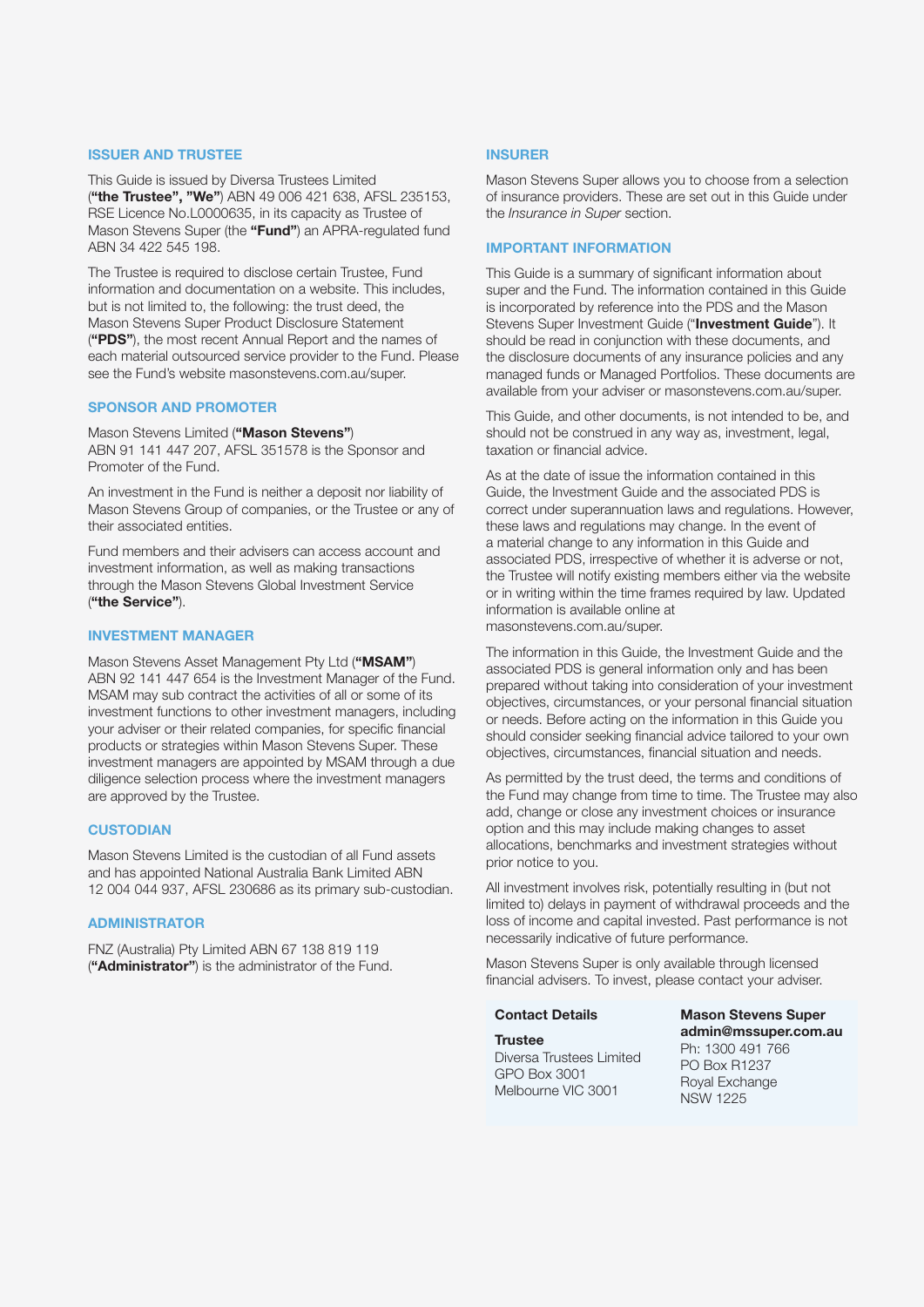# **CONTENTS**

| <b>Issuer and Trustee</b>             | $\overline{2}$ |
|---------------------------------------|----------------|
| <b>Investment Manager</b>             | $\overline{2}$ |
| Table of contents                     | 3              |
| 1   About Mason Stevens Super         | $\overline{4}$ |
| 2   How super works                   | 6              |
| 3 How super is taxed                  | 14             |
| 4   Insurance in super                | 17             |
| $5$   Risks of super                  | 19             |
| 6   How we invest your money          | 22             |
| $\overline{7}$   Fees and other costs | 27             |
| $8$ How to open an account            | 34             |
| $9$   Additional information          | 37             |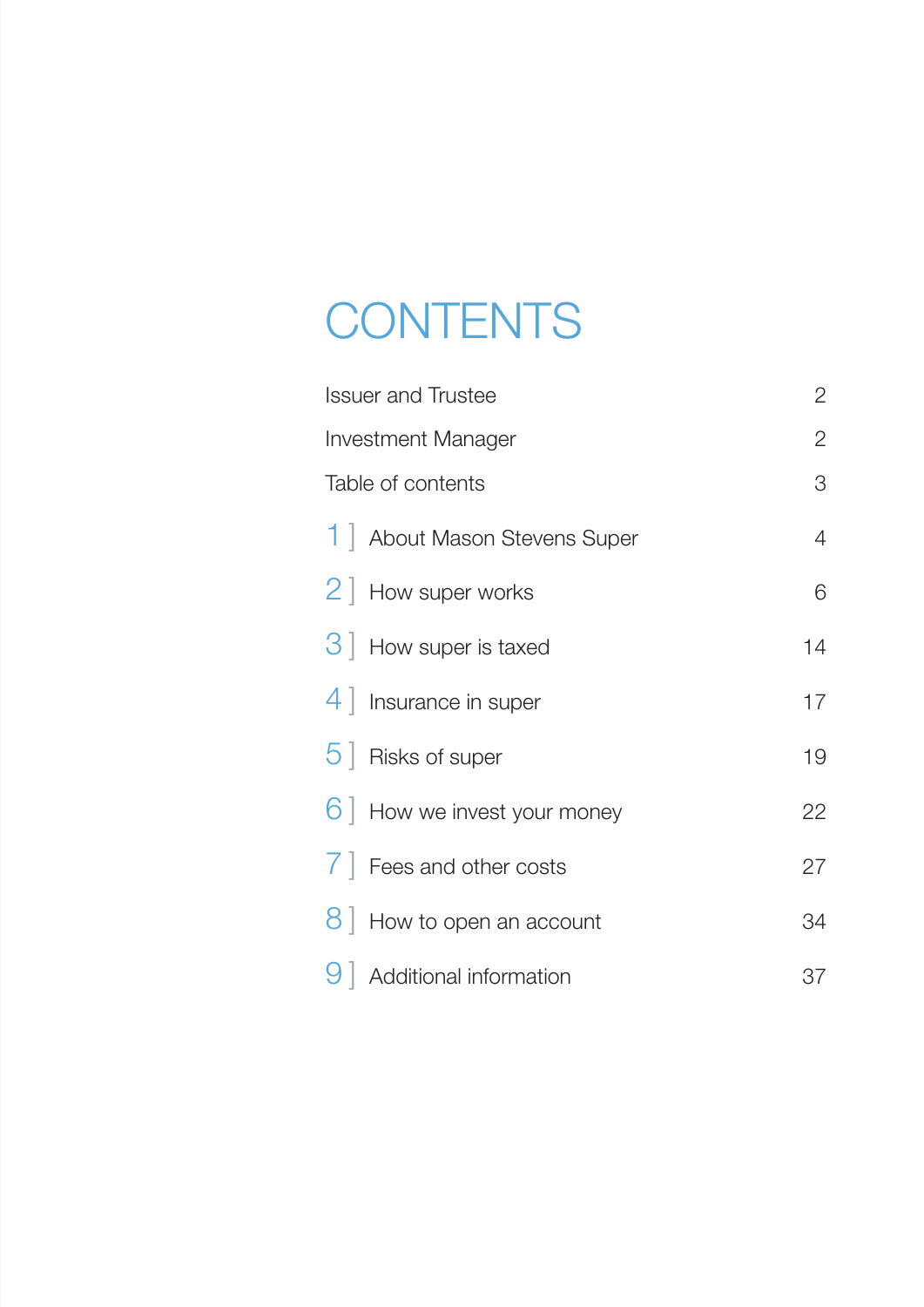# ABOUT MASON STEVENS SUPER

## **About Mason Stevens**

Mason Stevens Limited is part of the Mason Stevens group of companies (Mason Stevens Group). The Mason Stevens Group is a privately owned financial services firm based in Sydney, founded in 2010. The Mason Stevens Group specialises in offering separately managed accounts supported by a comprehensive investment service, as well as bespoke investment solutions to both retail and wholesale clients. For further information about Mason Stevens visit our website **masonstevens.com.au.**

## **Benefits of investing with us**

Super is generally regarded as a key investment vehicle to support your financial needs and independence when you retire, and is therefore one of the most important investments you will make. Three types of accounts (super, Transition to Retirement (TTR) and pension) are offered to suit your life stage.

To assist your investment needs, Mason Stevens Super offers:

- » a wide range of investment choices
- » consolidated custody, administration and reporting of your super, TTR or pension account
- » a competitive fee structure
- » personal insurance options covering death, Total and Permanent Disablement (TPD) and income protection from a selection of leading insurance providers.

#### **Choosing the right life stage account**

Three types of accounts are offered to suit your life stage. These accounts are linked to the following phases:

#### » **Super phase (accumulation)**

The super or accumulation phase is designed to allow you to save and build your wealth for retirement. All types of contributions are accepted including rollovers from other super funds. If you require insurance, you have the option of choosing from a number of different insurance providers.

#### » **Transition to retirement (TTR) phase**

If you have reached preservation age but have not made the decision to retire, then the transition to retirement phase allows you to continue to build your super benefit, and also receive a pension. You must still be working to be eligible to make contributions. See the *How super works - Preservation age* section of this Guide for details about your preservation age.

#### » **Pension phase**

The pension phase allows you to draw a regular income once you reach retirement. Pensions can only be funded from the super benefit you have accumulated. The regular income you receive may be subject to nominal tax or be tax-free.

#### **A wide range of investment choice**

A wide range of investment choices including Australian and international equities, fixed income securities, managed funds, Managed Portfolios, term deposits and cash are offered.

With guidance from your adviser you can develop a diverse portfolio of investments tailored to suit your circumstances and retirement goals.

#### **Next generation technology**

The Service provides you with the latest technology, allowing you to access market information, consolidate your super accounts via SuperMatch, provide investment instructions, see details of your investment holdings, performance and produce reports.

#### **Competitive fees**

Mason Stevens Super offers a competitive fee structure that encompasses the administration, reporting and online access for your account. Your adviser can help you link multiple Mason Stevens Super accounts (conditions apply), including your own and those of immediate family members, which may reduce the administration fee payable. Please refer to the *Fees and other costs* section of this Guide for further information.

#### **Insurance choice**

If you need insurance such as death, TPD and income protection cover, a selection of leading insurance providers is offered to you to choose from. This allows you and your adviser to consider an insurance solution that will meet your needs and complement your investment objectives. Please refer to the *Insurance in Super* section for more detail.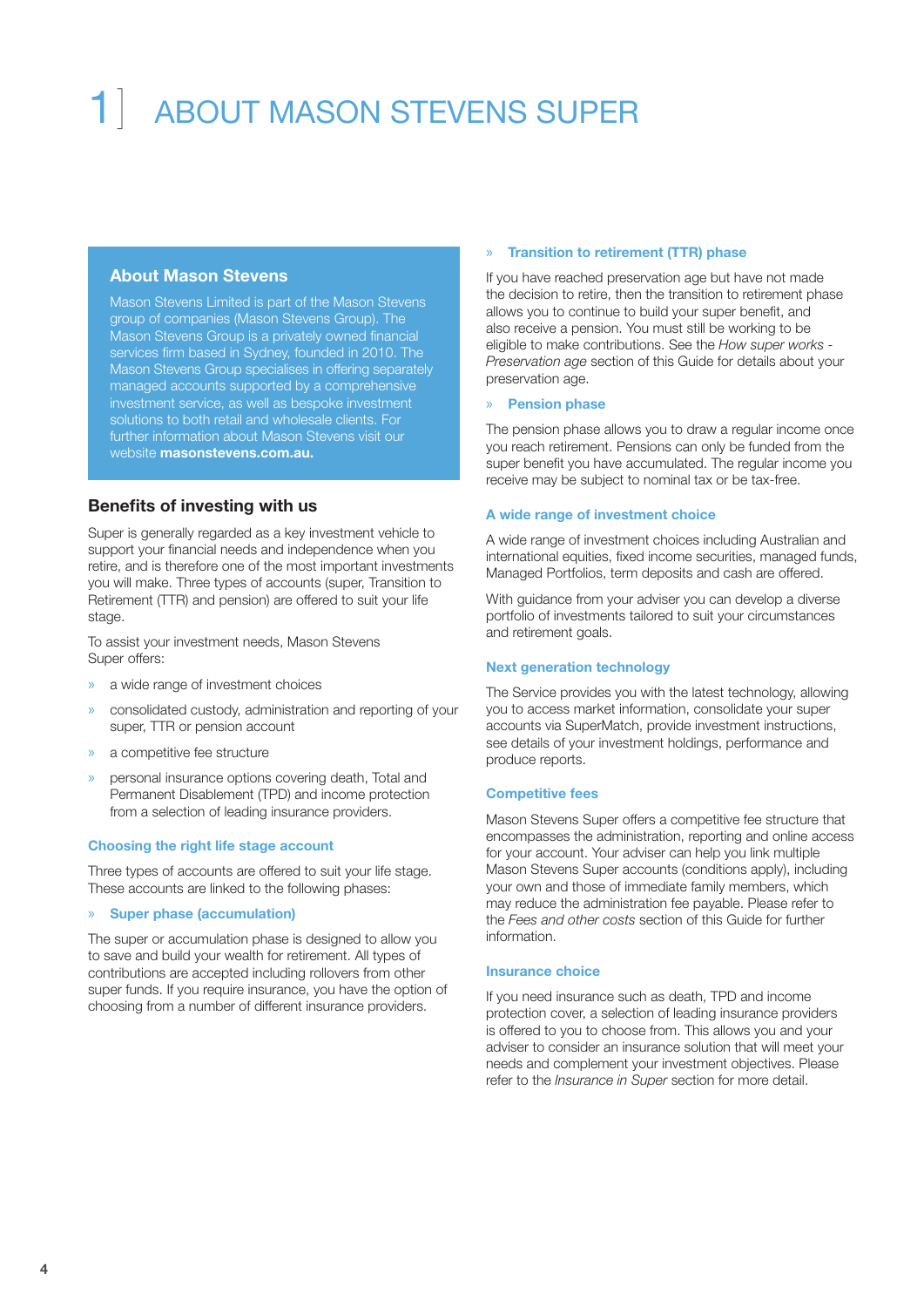## **Key Features**

| <b>Phases</b>                          | Super phase (accumulation)<br>$\mathcal{D}$                                                                                                                                                                                                                                                                                                                                                  |
|----------------------------------------|----------------------------------------------------------------------------------------------------------------------------------------------------------------------------------------------------------------------------------------------------------------------------------------------------------------------------------------------------------------------------------------------|
|                                        | Transition to retirement phase (TTR)<br>$\gg$<br>Pension phase (account based pension)<br>$\gg$                                                                                                                                                                                                                                                                                              |
| <b>Investment choice</b>               | You can choose to invest in the following:<br>Australian equities<br>$\gg$<br>International equities<br>$\gg$<br>Fixed income securities<br>$\mathcal{D}$<br>Managed funds<br>$\gg$<br><b>Managed Portfolios</b><br>$\gg$<br>Term deposits<br>$\gg$<br>Cash<br>$\mathcal{D}$<br>(Note: Most investments have holding limits that are set by the Trustee,<br>please see the Investment Guide) |
| <b>Minimum initial investment</b>      | Super: \$20,000<br>Pension \$50,000<br>Subject to the Trustee's discretion                                                                                                                                                                                                                                                                                                                   |
| Minimum ongoing balance                | You must maintain a minimum balance of \$10,000 in any of your accounts<br>at all times.                                                                                                                                                                                                                                                                                                     |
| <b>Minimum additional contribution</b> | \$100 per month (this may include your Super Guarantee contribution)                                                                                                                                                                                                                                                                                                                         |
| <b>Fees and costs</b>                  | Refer to the Fees and other costs section.                                                                                                                                                                                                                                                                                                                                                   |
| <b>How to contribute</b>               | <b>Employer contributions</b>                                                                                                                                                                                                                                                                                                                                                                |
|                                        | Your employer can make your SG, employer additional & salary sacrifice<br>contributions via SuperStream into the Fund.                                                                                                                                                                                                                                                                       |
|                                        | <b>Personal contributions</b>                                                                                                                                                                                                                                                                                                                                                                |
|                                        | You may make personal contributions using Electronic Funds Transfer (EFT)<br>or BPAY®                                                                                                                                                                                                                                                                                                        |
|                                        | Pension accounts can only accept rollovers from another fund or a transfer from<br>your accumulation account within the Fund.                                                                                                                                                                                                                                                                |
| <b>Methods of withdrawal</b>           | You may make a lump sum withdrawal on meeting a condition of release, or you<br>may rollover to another complying super fund.                                                                                                                                                                                                                                                                |
|                                        | Pension payments are made electronically to your nominated bank account.                                                                                                                                                                                                                                                                                                                     |
| Interest rate on your cash balances    | Interest is paid on Australian dollar cash balances (calculated daily and paid monthly<br>in arrears).                                                                                                                                                                                                                                                                                       |
| <b>Insurance options</b>               | A range of insurers are offered that provide death, TPD and income protection<br>cover. See the Insurance in Super section of this Guide.                                                                                                                                                                                                                                                    |
| <b>Death benefit nominations</b>       | Binding nomination (lapsing and non-lapsing)<br>$\mathcal{Y}$                                                                                                                                                                                                                                                                                                                                |
|                                        | Non-binding nomination<br>$\mathcal{D}$                                                                                                                                                                                                                                                                                                                                                      |
|                                        | Reversionary nomination (for account based pension accounts only)<br>$\rangle\!\rangle$                                                                                                                                                                                                                                                                                                      |
| <b>Account operation</b>               | When you set up your account you will need to authorise your adviser to provide<br>investment instructions as your nominated representative. You may also provide<br>investment instructions directly through the Service.                                                                                                                                                                   |
| <b>Online access</b>                   | Members and their advisers may access market information, provide investment<br>instructions and see details of your investment holdings, portfolio performance and<br>produce a range of reports through the Service.                                                                                                                                                                       |

® Registered to BPAY Pty Ltd 69 079 137 518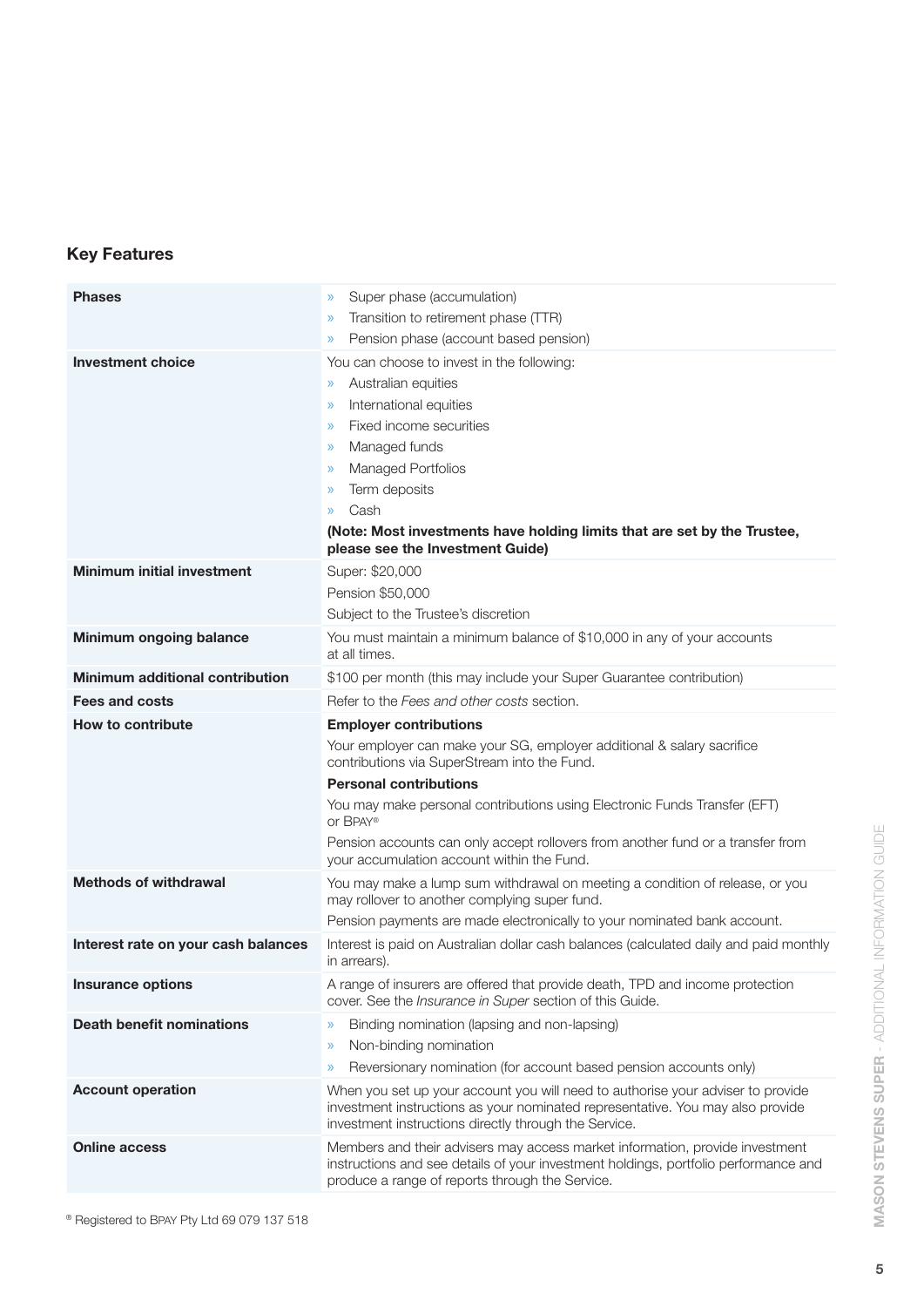# 2 | HOW SUPER WORKS

Super is generally regarded as a key investment vehicle to support your financial needs and independence when you retire from the workforce, it is therefore one of the most important investments you will make.

Super is compulsory for most working Australians and some tax concessions are provided by the Government, which is why it is important for you to understand the basic principles of how super works.



The following section provides you with information about the options available to you regarding contributing to super, transitioning to retirement and estate planning in the event of your death.

## **Who can contribute?**

Contributions are usually dependant on your age and whether you are currently in the workforce (a work test will apply for people over the age of 65). There are also other types of contributions that can be made by your spouse or your employer.

The following table outlines who is eligible to make contributions to the Fund.

| Age      | You (personal)                 | Your spouse                    | Your employer                                                              |
|----------|--------------------------------|--------------------------------|----------------------------------------------------------------------------|
| $0 - 66$ | No test applies                | No test applies                | No test applies                                                            |
| 67-74    | Work test applies <sup>1</sup> | Work test applies <sup>1</sup> | Super Guarantee: no test applies<br>Non-SG: work test applies <sup>1</sup> |
| $75+$    | Not eligible                   | Not eligible                   | Super Guarantee: no test applies<br>Non-SG: not eligible                   |

1 The work test if applicable once you turn 67 years old until you turn 75 years old. You must have worked at least 40 hours within 30 consecutive days in a financial year before we can accept any non-concessional contributions for you. This includes personal contributions, spouse contributions and government co-contributions. No work test is required in the<br>financial year following the year you retir at least 40 hours in 30 consecutive days in the year of retirement.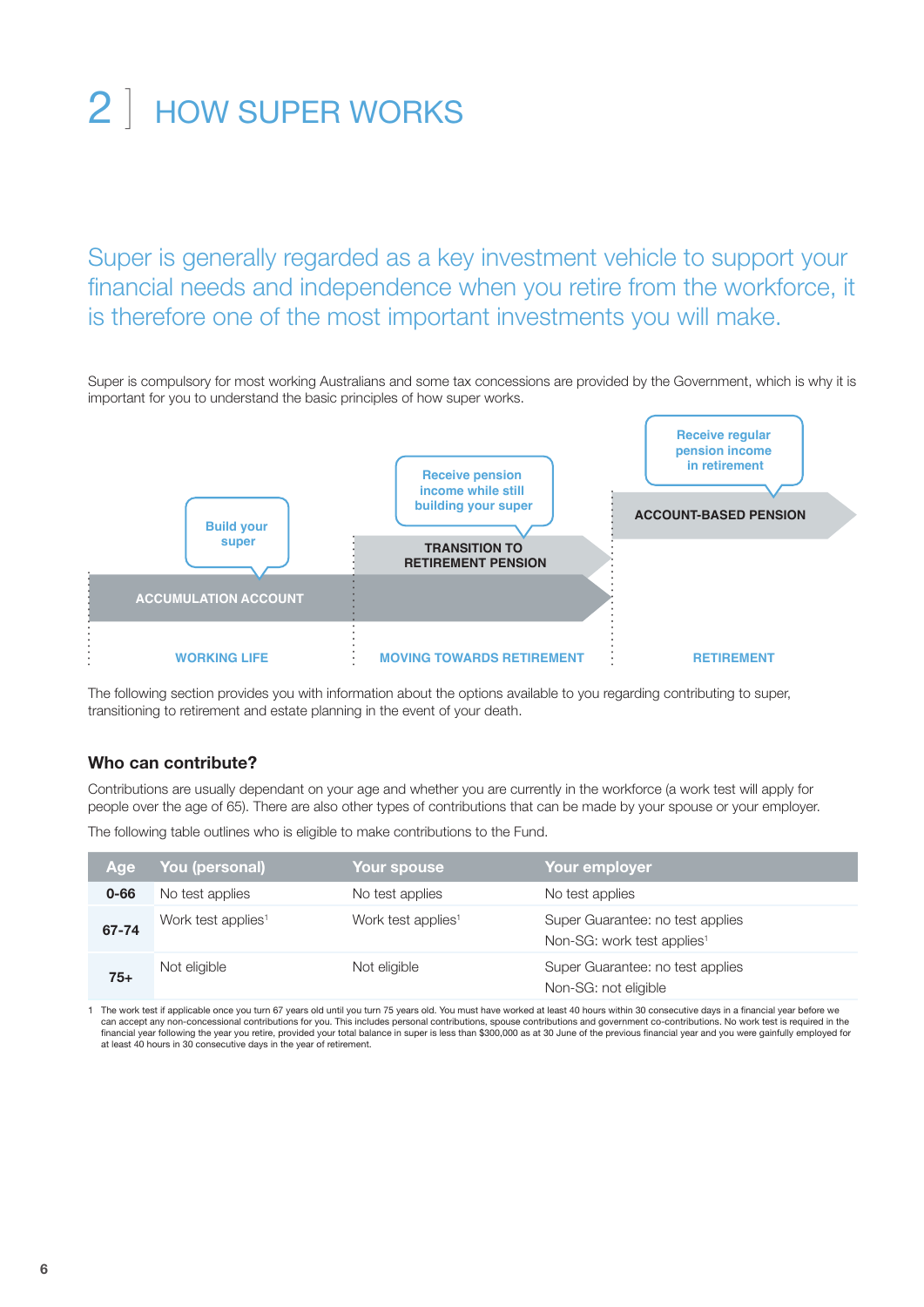## **Super phase (accumulation)**

There are different types of contributions that you can make into your super account subject to limits set by the Government, that are outlined below:

| <b>Contribution category</b>                             | <b>Description</b>                                                                                                                                                                                                                                                                                                                                                                                                |
|----------------------------------------------------------|-------------------------------------------------------------------------------------------------------------------------------------------------------------------------------------------------------------------------------------------------------------------------------------------------------------------------------------------------------------------------------------------------------------------|
| <b>Concessional</b>                                      | Concessional contributions are made from pre-tax money, which include:                                                                                                                                                                                                                                                                                                                                            |
|                                                          | SG contributions by an employer - mandatory contributions paid by your employer<br>$\mathcal{Y}$                                                                                                                                                                                                                                                                                                                  |
|                                                          | salary sacrifice contributions - additional employer contributions paid by your employer from<br>$\mathcal{Y}$<br>your pre-tax salary, and                                                                                                                                                                                                                                                                        |
|                                                          | personal contributions for which you claim a tax deduction.<br>$\mathcal{Y}$                                                                                                                                                                                                                                                                                                                                      |
|                                                          | There are limits (caps) that apply to concessional contributions.                                                                                                                                                                                                                                                                                                                                                 |
|                                                          | Please see the How super is taxed section of this Guide for the tax treatment of your<br>contributions.                                                                                                                                                                                                                                                                                                           |
| Non-concessional                                         | Non-concessional contributions are made from after-tax money, which include:                                                                                                                                                                                                                                                                                                                                      |
|                                                          | personal contributions (after tax money) for which you are not claiming a tax deduction<br>$\mathcal{Y}$                                                                                                                                                                                                                                                                                                          |
|                                                          | spouse contributions (from after tax money) into your account, and<br>$\mathcal{Y}$                                                                                                                                                                                                                                                                                                                               |
|                                                          | contributions made with proceeds from the sale of small business assets that are in excess<br>$\gg$<br>of the CGT cap.                                                                                                                                                                                                                                                                                            |
|                                                          | The Fund generally does not pay tax on your behalf for contributions made from after-tax<br>money including personal and spouse contributions. There are limits (caps) that apply to non-<br>concessional contributions.                                                                                                                                                                                          |
|                                                          | Please see the How super is taxed section of this Guide for the tax treatment of your<br>contributions.                                                                                                                                                                                                                                                                                                           |
| <b>Capital Gains Tax (CGT)</b><br>exempt contributions   | A contribution made from certain amounts arising from the disposal of qualifying small business<br>assets may count against the CGT cap, provided that it is a personal contribution for which no<br>tax deduction is claimed and an ATO election form is provided at the time the contribution is<br>made.                                                                                                       |
|                                                          | Eligible contributions will only be counted against the CGT contribution limit if you send a<br>CGT election notice before or with the contribution, and you haven't already used up the limit<br>(your CGT contribution limit is reduced by the amounts you elect to exclude from the non-<br>concessional contributions cap).                                                                                   |
|                                                          | There is a lifetime cap on the amounts of CGT exempt contributions you can contribute to super.<br>This limit may change from time to time.                                                                                                                                                                                                                                                                       |
|                                                          | To access up to date information in relation to contribution caps please refer to<br>ato.gov.au.                                                                                                                                                                                                                                                                                                                  |
| <b>Contributions from</b><br>personal injury<br>payments | There are certain amounts you can receive from a structured settlement payment, a court order<br>for a personal injury payment or a workers' compensation payment (taken as a lump sum).<br>These will be excluded from your non-concessional contributions cap if you provide a valid<br>election notice before or with the contribution. You must have also made the contribution within<br>90 days of the day: |
|                                                          | you receive the personal injury payment, or<br>$\gg$                                                                                                                                                                                                                                                                                                                                                              |
|                                                          | an agreement for settlement or a court order for the personal injury payment was made,<br>$\mathcal{D}$<br>whichever is later.                                                                                                                                                                                                                                                                                    |
|                                                          | You must also receive certification from two medical practitioners.                                                                                                                                                                                                                                                                                                                                               |
|                                                          | This exclusion only applies to that part of the payment that is compensation or damages for a<br>personal injury.                                                                                                                                                                                                                                                                                                 |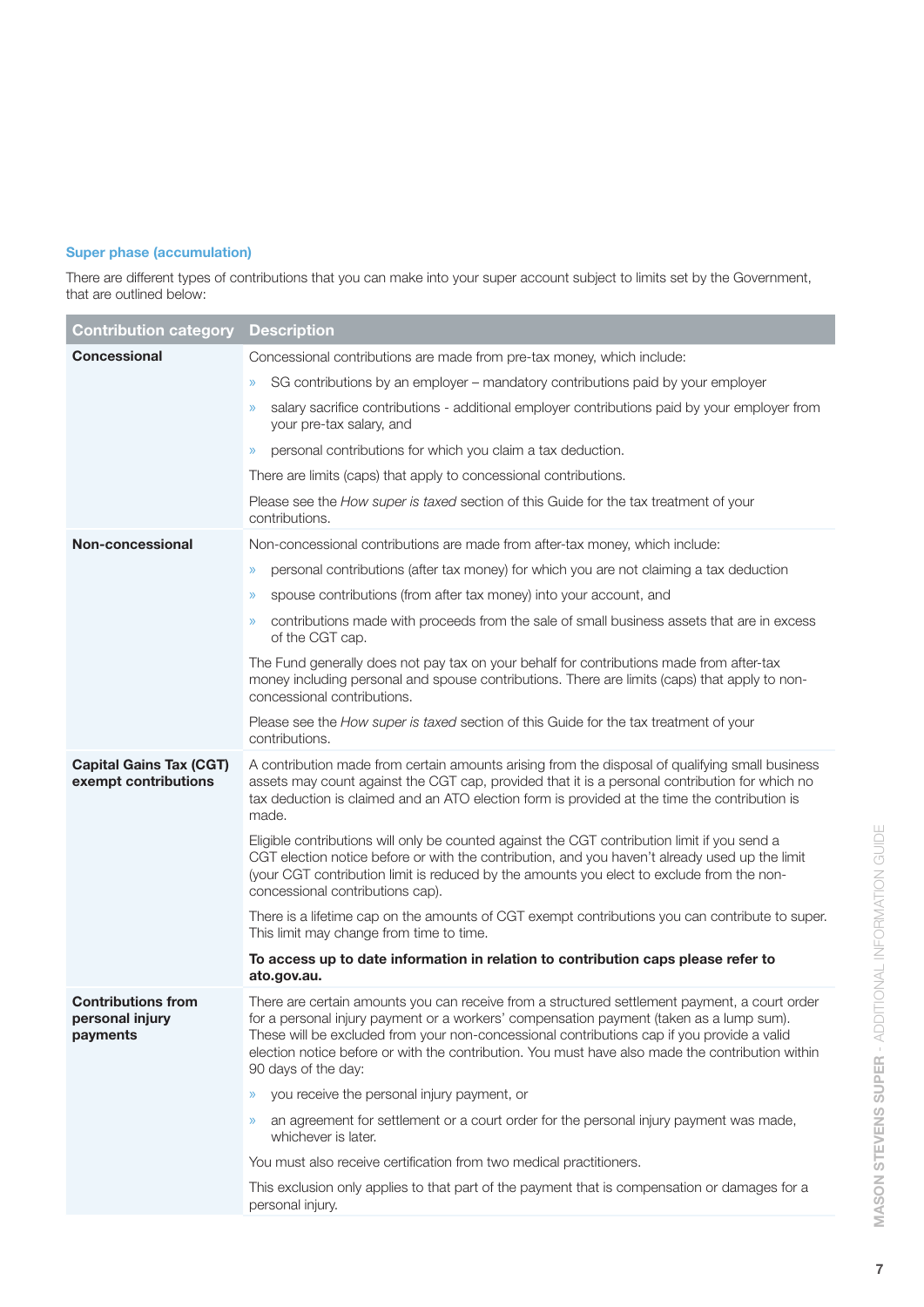| <b>Contribution category</b>                 | <b>Description</b>                                                                                                                                                                                                                                                                                         |
|----------------------------------------------|------------------------------------------------------------------------------------------------------------------------------------------------------------------------------------------------------------------------------------------------------------------------------------------------------------|
| <b>Government Co</b><br><b>Contributions</b> | You may receive a matching contribution from the Government when you make an after-tax super<br>contribution, subject to you satisfying eligibility criteria set out by the Government relating to your<br>employment and income.                                                                          |
|                                              | For the 2020/21 financial year, if you earn less than \$39,837 the maximum co-contribution is<br>\$500 based on 50c from the Government for every \$1 you contribute. The amount of the co-<br>contribution reduces as your earnings increase and stops once your income reaches \$54,837<br>(before tax). |
|                                              | To receive the co-contribution you will need to lodge a tax return for the year. The Government will<br>then work out how much you are entitled to. If you are eligible, the Government will pay the co-<br>contribution directly to your fund.                                                            |
|                                              | For up-to-date information and eligibility rules please refer to the ATO website,<br>ato.gov.au.                                                                                                                                                                                                           |
| <b>Spouse</b>                                | Your spouse may make contributions to your super, if the contribution is paid from<br>an account in the name of your spouse or a joint account where your spouse is an<br>account holder.                                                                                                                  |
|                                              | The contributing spouse may be able to get a tax rebate of up to \$540 if the spouse's<br>assessable income plus reportable fringe benefit and reportable employer super contributions<br>are under \$37,000, and the contributions were not deductible to you.                                            |
|                                              | An eligible spouse can be:                                                                                                                                                                                                                                                                                 |
|                                              | a legal spouse<br>$\gg$                                                                                                                                                                                                                                                                                    |
|                                              | a de facto or same sex spouse, or<br>$\gg$                                                                                                                                                                                                                                                                 |
|                                              | another person with whom the member is in a relationship where they are living together on<br>a genuine domestic basis as a couple.                                                                                                                                                                        |
|                                              | The following conditions apply when making a spouse contribution and you confirm that:                                                                                                                                                                                                                     |
|                                              | your receiving spouse is not an employee of yours, and<br>$\gg$                                                                                                                                                                                                                                            |
|                                              | the contribution is made by an Australian resident taxpayer earning assessable income, and<br>$\gg$                                                                                                                                                                                                        |
|                                              | the contribution is being made for the receiving spouse who is an Australian resident:<br>$\mathcal{D}$                                                                                                                                                                                                    |
|                                              | - under the age of $67$ , or                                                                                                                                                                                                                                                                               |
|                                              | between the ages of 67 and 74 and is employed on at least a part-time basis during the<br>year.                                                                                                                                                                                                            |
|                                              | Please see the How super is taxed section of this Guide for the tax treatment of your<br>contributions.                                                                                                                                                                                                    |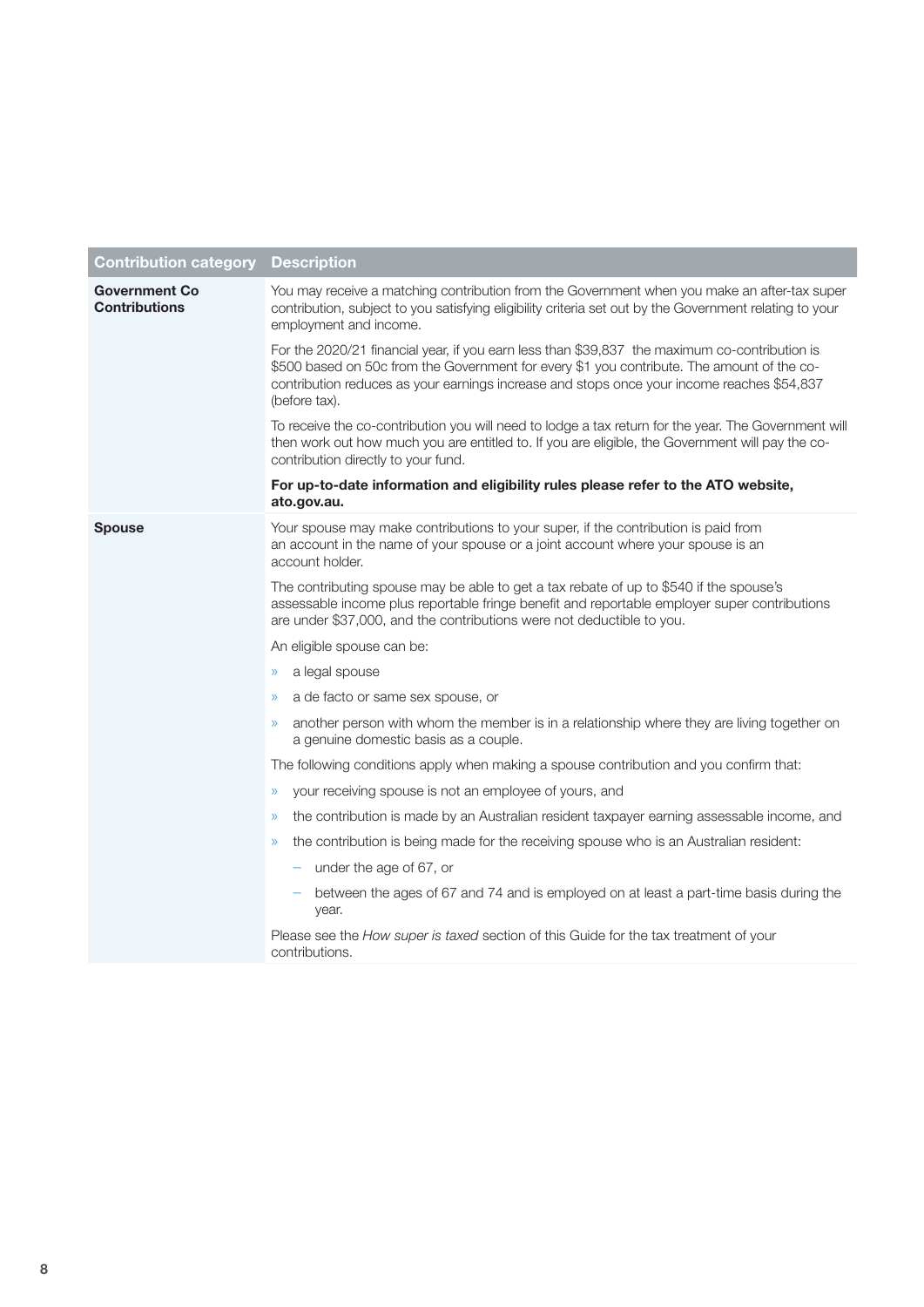| Contribution category                      | <b>Description</b>                                                                                                                                                                                                                                                                                                                                                                         |
|--------------------------------------------|--------------------------------------------------------------------------------------------------------------------------------------------------------------------------------------------------------------------------------------------------------------------------------------------------------------------------------------------------------------------------------------------|
| Low income<br>superannuation tax<br>offset | To qualify for the low income superannuation tax offset:                                                                                                                                                                                                                                                                                                                                   |
|                                            | you or your employer must make concessional contributions to the Fund<br>$\gg$                                                                                                                                                                                                                                                                                                             |
|                                            | your adjusted taxable income for the financial year must be \$37,000 or less<br>$\mathcal{P}$                                                                                                                                                                                                                                                                                              |
|                                            | you must earn 10% or more of your total income from eligible activities, including being an<br>$\mathcal{D}$<br>employee, running a business or both, and                                                                                                                                                                                                                                  |
|                                            | you must not hold a temporary resident visa at any stage during the year (unless you are a<br>$\mathcal{D}$<br>New Zealand resident or the holder of a prescribed visa).                                                                                                                                                                                                                   |
|                                            | If you qualify, the low income superannuation tax offset is 15% of the total of your concessional<br>tax offset for the financial year up to a maximum of \$500. However, if you are eligible for a low<br>income superannuation tax offset that is less than \$10 for the financial year, the low income<br>superannuation tax offset will be rounded up to \$10 for that financial year. |
|                                            | The low income superannuation tax offset effectively refunds the tax paid on concessional<br>contributions by eligible individuals, go to ato.gov.au.                                                                                                                                                                                                                                      |
| <b>Downsizer contributions</b>             | If you are 65 years old or above and meet the eligibility requirements, you may be able to choose<br>to make a downsizer contribution into your superannuation of up to \$300,000 from the proceeds<br>of selling your home.                                                                                                                                                               |
|                                            | This limit may change from time to time. To access up to date information (including the eligibility<br>requirements) please refer to ato.gov.au.                                                                                                                                                                                                                                          |
|                                            | To make a downsizer contribution, you will need to complete the downsizer contribution form<br>available from the ATO's website ato.gov.au and provide this to the Administrator when making -<br>or prior to making - your contribution.                                                                                                                                                  |
| <b>Rollovers</b>                           | You can generally transfer other super money from most other funds to your account in the Fund<br>at any time.                                                                                                                                                                                                                                                                             |
|                                            | You should consider the impact your rollover may have on any insurance cover you hold in your<br>other fund and any termination or withdrawal fees that apply before deciding to rollover your<br>super benefits.                                                                                                                                                                          |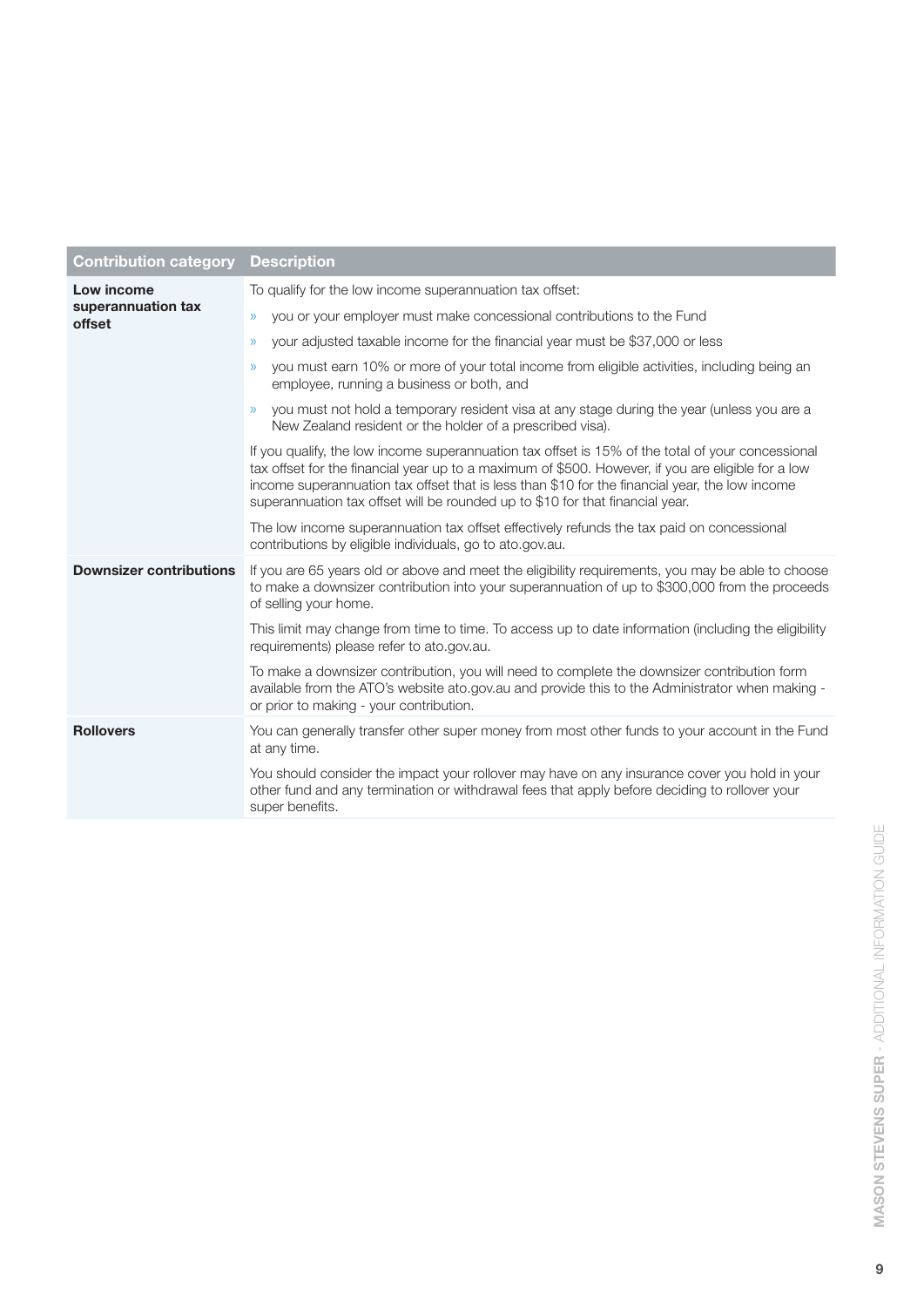## **Contribution splits**

You can choose to split your contributions with your spouse and transfer the money into an account in the name of your spouse or partner (de facto or same sex partner) if they are below their preservation age or if they are between their preservation age and age 64 and not yet retired.

The maximum amount that can be split and paid to your spouse is the lesser of:

- » 85% of your total concessional contributions to your account in the last financial year before the split application is made, or in the current financial year if the entire benefit is to be transferred or rolled out, and
- » the concessional contributions cap for that financial year.

## **Accessing your super**

The Government sets restrictions when you can withdraw your super benefit.

Generally, your super benefit is preserved until you reach your preservation age. If you have not reached your preservation age you must satisfy a specific condition of release. Under super legislation all or part of your super benefit can be withdrawn under the following circumstances:

- » upon your death
- » you have reached age 65
- » you have ceased employment on or after age 60
- » you have retired on or after your preservation age
- » you become permanently disabled
- » you have been diagnosed with a terminal illness
- » you have been given a release authority to pay excess contributions tax
- » you have been granted approval under compassionate grounds by the ATO
- » you have obtained early release due to severe financial hardship
- » you have permanently departed Australia and you're an eligible temporary resident
- » you are purchasing your first home under the First Home Super Saver Scheme, or
- » you have reached your preservation age and your super benefit is rolled over to a non-commutable income stream such as a TTR account or an account-based pension account.

Your super benefit may have components that may include unrestricted non-preserved benefits or restricted nonpreserved benefits. In certain cases, members may be able to access their unrestricted non-preserved or restricted nonpreserved balances, however conditions may apply. For more information about restrictions on accessing your super benefit, referred to as the preservation rules, contact your adviser.

#### **Temporary residents**

If you are or have been a temporary resident, you can generally only withdraw your benefits as a single lump sum after your visa has expired and you've left Australia permanently. There are exceptions, such as if you become permanently disabled or suffer a terminal medical condition as set out in law. If you don't claim your super benefit within six months of your departure from Australia or your visa expires, whichever is later, we may have to pay your benefit to the ATO as unclaimed money.

If this happens you will no longer be a member of the Fund and you may lose any insurance cover. You will then need to apply to the ATO to claim your benefit. If you are a former temporary resident whose super benefit is transferred to the ATO as unclaimed money, you may not be notified of this or receive an exit statement after the transfer occurs.

The Trustee will rely on relief provided by the Australian Securities and Investments Commission (ASIC) Class Order (CO 09/437) which states, in effect that the trustee of a super fund is not obliged to meet certain disclosure requirements in relation to non-residents that have ceased to hold an investment in the Fund because of the payment of unclaimed super to the Commissioner of Taxation. For further information see the Trustee website, diversa.com.au.

### **First Home Super Saver (FHSS) Scheme**

Under the FHSS scheme, you can apply to release your voluntary contributions, along with associated earnings, to help you purchase your first home. You may apply for the release of voluntary contributions up to a maximum of \$15,000 from any one financial year and \$30,000 in total across all years. There are eligibility requirements to be met for the release of these amounts.

You will need to apply to the Commissioner of Taxation for a FHSS determination and a release. You can apply online via the ATO's website ato.gov.au.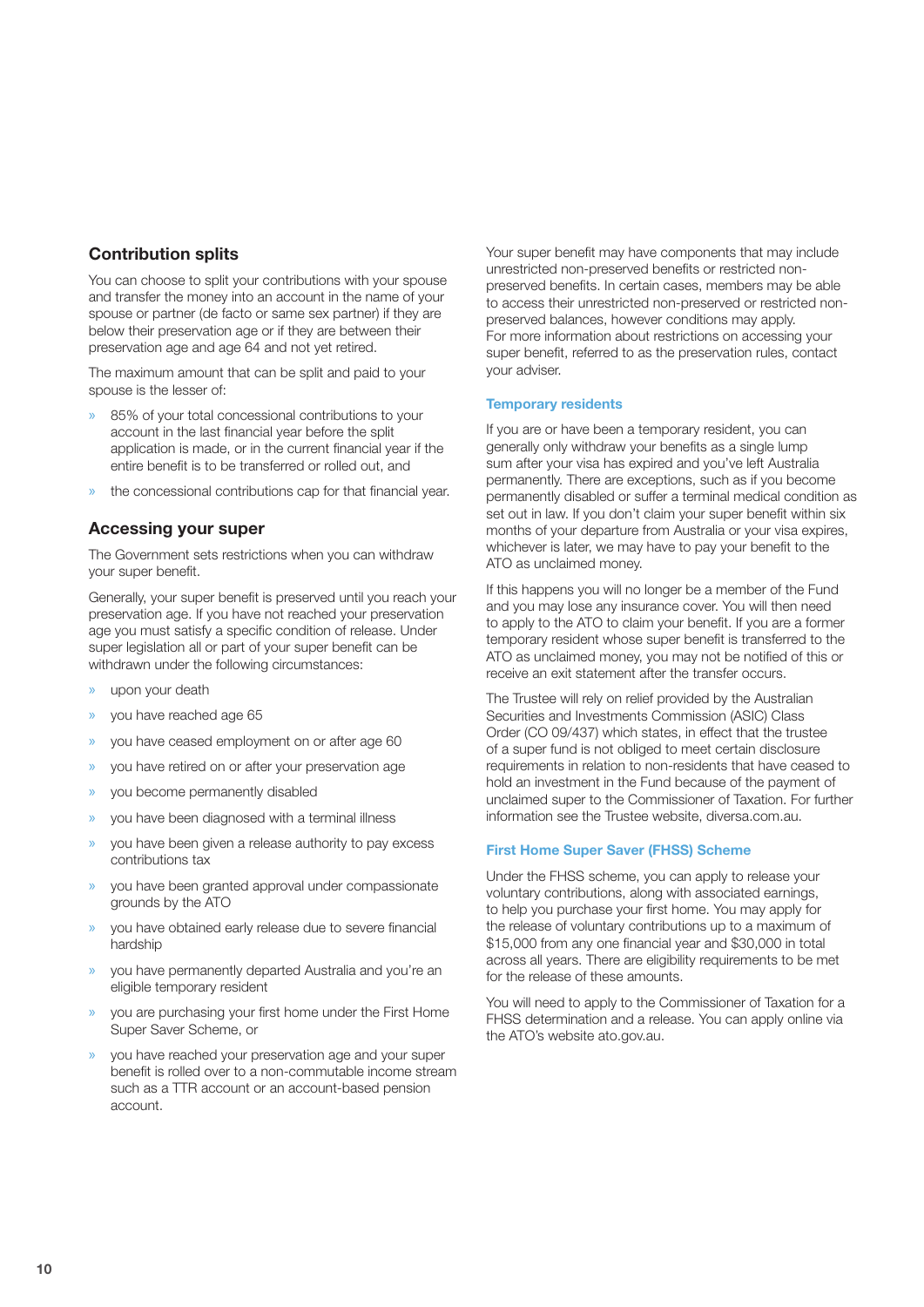## **Preservation age**

The following table outlines your "preservation age" from super legislation. Your preservation age depends on your date of birth. Your preservation age will affect when you can make withdrawals from your super benefit and the amount you are required to withdraw, and any tax payable.

| Date of birth               | <b>Preservation age</b> |
|-----------------------------|-------------------------|
| Before 1 July 1960          | 55                      |
| 1 July 1960 to 30 June 1961 | 56                      |
| 1 July 1961 to 30 June 1962 | 57                      |
| 1 July 1962 to 30 June 1963 | 58                      |
| 1 July 1963 to 30 June 1964 | 59                      |
| <b>After 30 June 1964</b>   | 60                      |
|                             |                         |

## **Transition to retirement (TTR) phase**

If you have reached preservation age but have not made the decision to retire, then the transition to retirement phase allows you to continue to build your super up to the \$1.6m cap, and draw a pension benefit at the same time.

The TTR phase is designed to enable members that reached their preservation age to make a gradual move into retirement by allowing you access to your preserved super benefits to supplement your income without having to retire from the workforce. You can access your super by commencing a TTR before meeting a full condition of release. The maximum income limit for the first financial year is up to 10% of your account balance and in subsequent financial years is 10% of the account balance each 1 July.

The minimum level of income that must be taken from your TTR each year is calculated as described in the 'Minimum Pension Percentage Withdrawal' table.

You can only commence a TTR pension by transferring funds from an existing Mason Stevens Super account into a TTR account. You must also maintain an accumulation account in the Fund after you commence a TTR. Once you reach age 65, and if you have not transferred into a pension account your TTR will be automatically converted to a pension account.

## **Pension phase**

The pension phase allows you to draw a regular income once you reach retirement from the super benefit you have accumulated.

To open a pension phase, at least one of the following must apply:

- » you are at least 65 years old
- » you are at least 60 years old and have left an employment arrangement since turning 60 (you may currently be employed by another employer or planning to do so in the future)
- » you have reached your preservation age, being less than 60, and you do not intend to work more than 10 hours a week in the future, or
- the money transferred into the pension account is unrestricted non-preserved.

Under super law, we are required to pay you a certain percentage of your pension balance as a minimum pension each year based on your age (see table below). Your minimum payment is calculated by applying the relevant age-based percentage, for the first financial year to your super benefit balance and in subsequent financial years to your account balance on 1 July. If you commence your income stream part way through a financial year, the minimum payment limit for that year will be reduced on a pro-rata basis.

#### **Minimum Pension Percentage Withdrawal Table**

| Age at commencement<br>date then each 1 July | <b>Regular minimum</b><br>age-based<br>percentage<br>withdrawal factors |
|----------------------------------------------|-------------------------------------------------------------------------|
| Under <sub>65</sub>                          | 2.0%                                                                    |
| $65 - 74$                                    | 2.5%                                                                    |
| $75 - 79$                                    | 3.0%                                                                    |
| $80 - 84$                                    | 3.5%                                                                    |
| $85 - 89$                                    | 4.5%                                                                    |
| $90 - 94$                                    | 5.5%                                                                    |
| 95 or more                                   | 7.0%                                                                    |

There is no maximum pension that applies to the pension account. You can setup or change your pension payments online. Full or partial withdrawals can be made at any time by completing the required form available online. Speak with your adviser before making any lump sum withdrawals as there may be tax implications for your pension account.

The regular income you receive will be subject to nominal or a tax-free status. Regular pension payments can continue until the balance of your pension account is reduced to zero.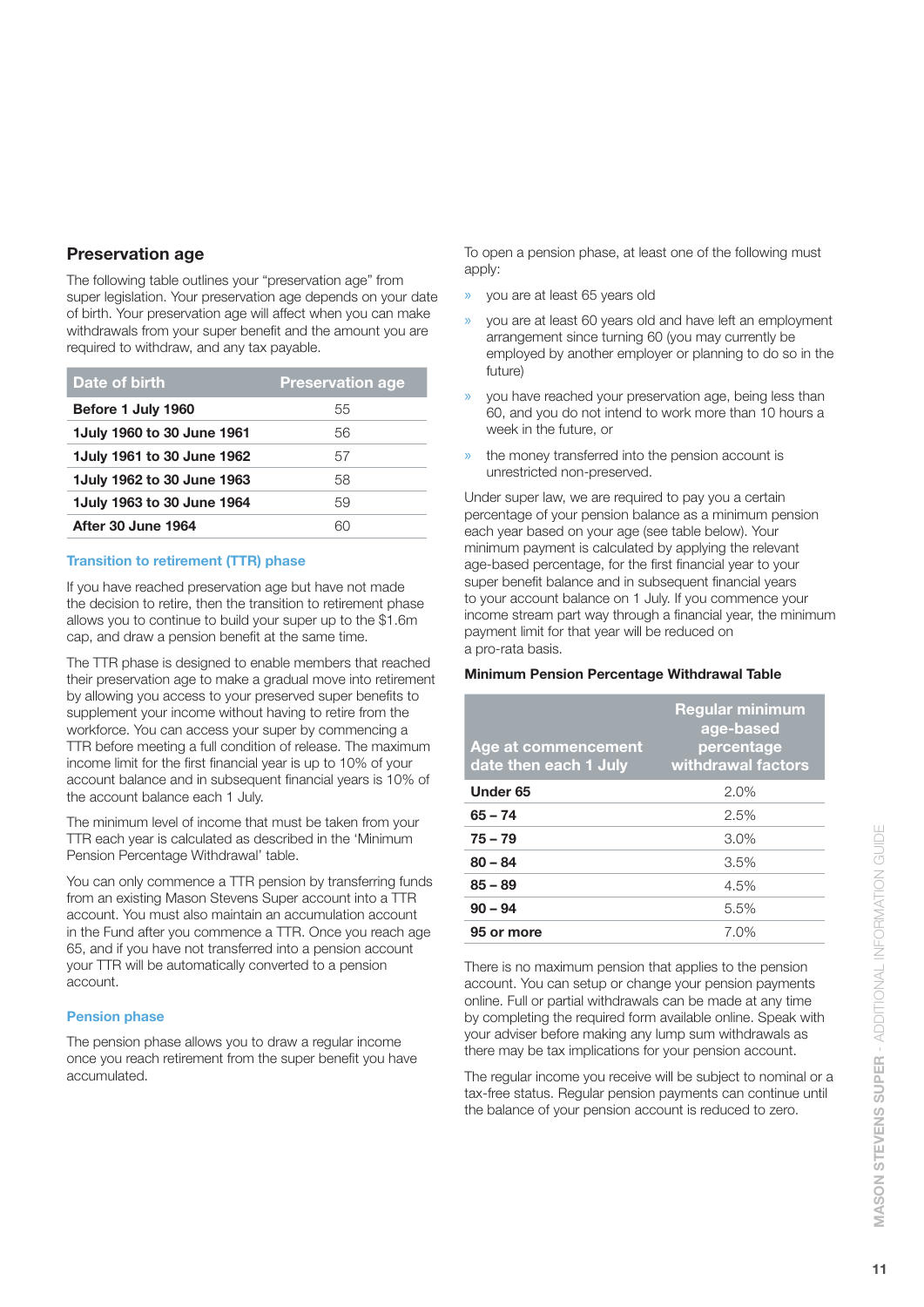## **Estate planning**

Part of your super planning involves deciding who will receive your super benefit when you die. Unlike other assets your benefit will not automatically be paid to your estate upon death and therefore it is important to provide direction as to who will receive your benefit. Under super legislation the Trustee is required to assess to whom the super benefit will be paid in the event of a death of a member.

### **Nominating a beneficiary**

You can nominate one or more of your dependants or your legal personal representative (either the executor under your will or administrator for your estate) to be the recipient of your super benefit.

A dependant under super legislation includes:

- » your spouse (including a de facto or same sex partner)
- » your children (including an adopted child, a step-child or ex-nuptial child)
- » any person who is financially dependent on you, or
- any person with whom you have an interdependency relationship with.

**Please note there are specific conditions for electing a child beneficiary for a pension account.** 

### **Types of nominations**

The following table outlines the types of nominations you can elect.

| <b>Non-binding nomination</b>                                          | A non-binding death benefit nomination is a written instruction to the Trustee which sets out the<br>dependants and/or legal personal representative you nominate to receive your super benefit in<br>the event of your death.                                                                                                                                          |
|------------------------------------------------------------------------|-------------------------------------------------------------------------------------------------------------------------------------------------------------------------------------------------------------------------------------------------------------------------------------------------------------------------------------------------------------------------|
|                                                                        | The Trustee will consider your nominated beneficiaries provided by you, but are not legally bound<br>to follow the nomination in the event of your death. The Trustee will consider your nominated<br>beneficiaries along with any other dependants as permitted by law, and whether or not your<br>personal circumstances had changed since providing your nomination. |
| <b>Binding nomination</b><br>(non-lapsing)                             | If a valid nomination is made, it is binding on the Trustee to ensure that your super benefit is paid<br>to the beneficiary nominated in accordance with your instruction.                                                                                                                                                                                              |
|                                                                        | You can add a binding nomination or change an existing binding nomination by completing<br>the appropriate section in the Nomination of beneficiary form and returning this form to the<br>Administrator.                                                                                                                                                               |
|                                                                        | The form is available at masonstevens.com.au/super.                                                                                                                                                                                                                                                                                                                     |
| <b>Binding nomination</b><br>(lapsing)                                 | If a valid nomination is made, it is binding on the Trustee to ensure that your super benefit is paid<br>to the beneficiary nominated in accordance with your instruction.                                                                                                                                                                                              |
|                                                                        | A binding nomination may lapse after three years unless you advise us accordingly.                                                                                                                                                                                                                                                                                      |
|                                                                        | You can add a binding nomination or change an existing binding nomination by completing<br>the appropriate section in the "Nomination of Beneficiary" form and returning this form to the<br>Administrator.                                                                                                                                                             |
|                                                                        | The form is available at masonstevens.com.au/super.                                                                                                                                                                                                                                                                                                                     |
| No nomination                                                          | The Trustee will, in its absolute discretion, pay the super benefit to one or more of either, your<br>dependant/s or your legal representative.                                                                                                                                                                                                                         |
|                                                                        | If you have no dependant or legal representative, the Trustee may pay the benefit to any other<br>person that the Trustee determines appropriate subject to Government legislation.                                                                                                                                                                                     |
| Reversionary<br>nomination (account<br>based pension accounts<br>only) | Your pension payments will be paid to your nominated reversionary beneficiary. You can<br>nominate your spouse including a de facto or same sex partner, or your child as a reversionary<br>beneficiary.                                                                                                                                                                |
|                                                                        | You can elect to add, change or remove your reversionary nomination at any time. If you have<br>a reversionary nomination in place for your pension account and subsequently make a binding<br>nomination it will replace the existing reversionary nomination.                                                                                                         |
|                                                                        | Please seek advice before deciding to add, change or remove a reversionary nomination.                                                                                                                                                                                                                                                                                  |
|                                                                        |                                                                                                                                                                                                                                                                                                                                                                         |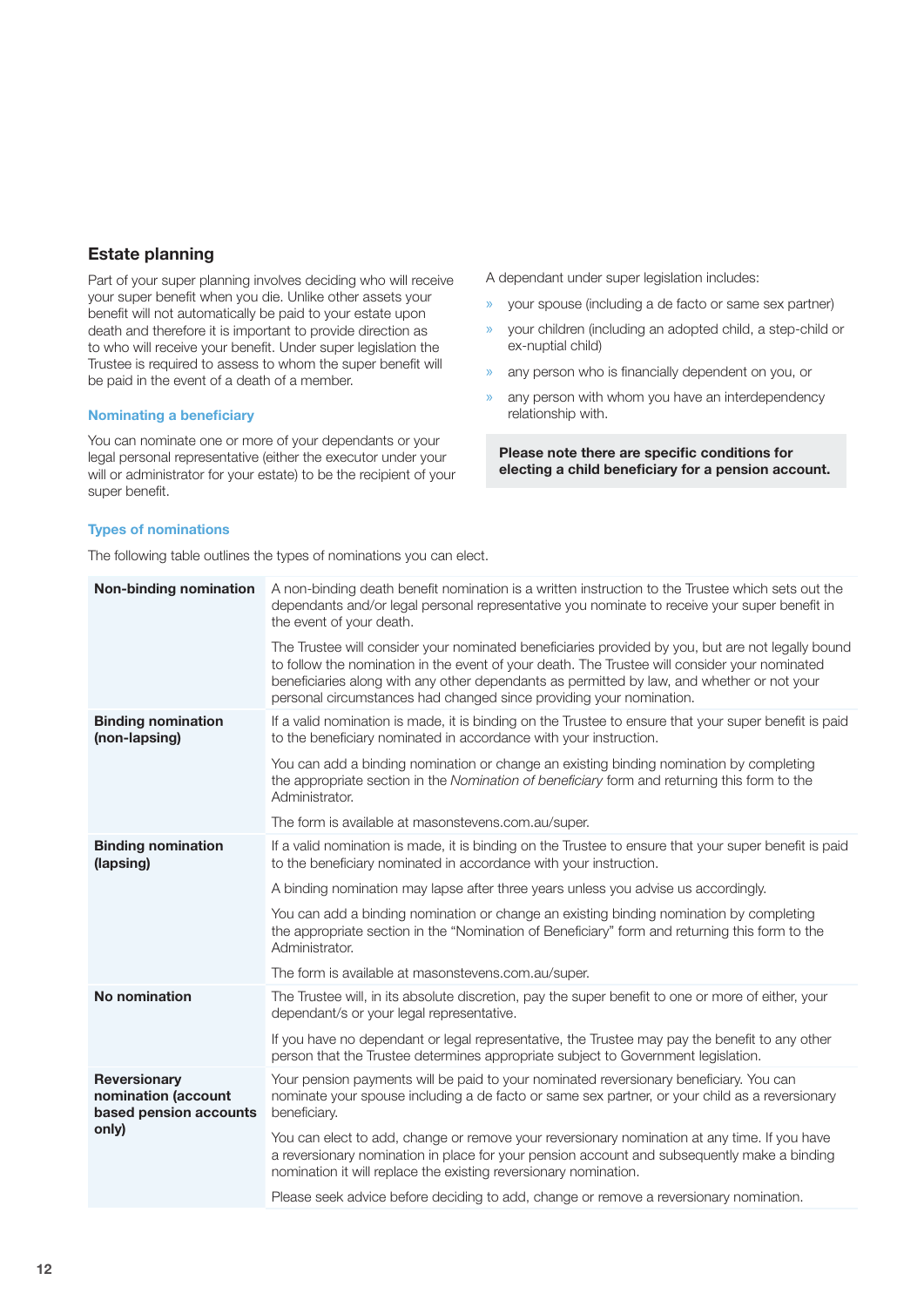## **Other information**

## **Family law**

Under family law legislation, couples separating or divorcing, can divide their super benefits by agreement or by court order. This extends to de facto couples (including same sex couples) under changes to family law legislation (depending on the State or Territory).

We recommend you seek legal advice with regards to the splitting of super benefits in this context.

## **Transferring your benefit**

You can transfer your super balance at any time to another complying super fund. There may be delays in the transfer due to restrictions applying to the redemption of, or delays in receiving declared income for, some of the underlying investments.

The Trustee for Mason Stevens Super, also acts as Trustee of the Super Money Eligible Rollover Fund. The Trustee may also transfer your super benefit to an Eligible Rollover Fund (ERF) in the following circumstances:

- » You have not made a contribution within a 12-month period and your account balance is less than \$6,000
- » We lose contact with you and can't locate you, or
- » You no longer have an adviser appointed on your account.

The ERF we currently use is the Super Money Eligible Rollover Fund and can be contacted on 1800 114 380.

## **Unclaimed monies**

The Trustee may be required to pay your benefit as unclaimed money to the ATO in the following circumstances:

- » We've lost contact with you and your account balance is less than \$6,000, or
- » Your account balance has been inactive for 12 months and, with the information reasonably available to us, we're satisfied that we'll never be able to pay your account balance to you.
- » Unclaimed super balances in the following categories:
	- Members 65 years or older
	- Nonmember spouse
	- Deceased member, or
	- Former temporary resident.

The circumstances outlined above may change in the future. The Trustee is required to follow any changes to super unclaimed money as determined by the ATO.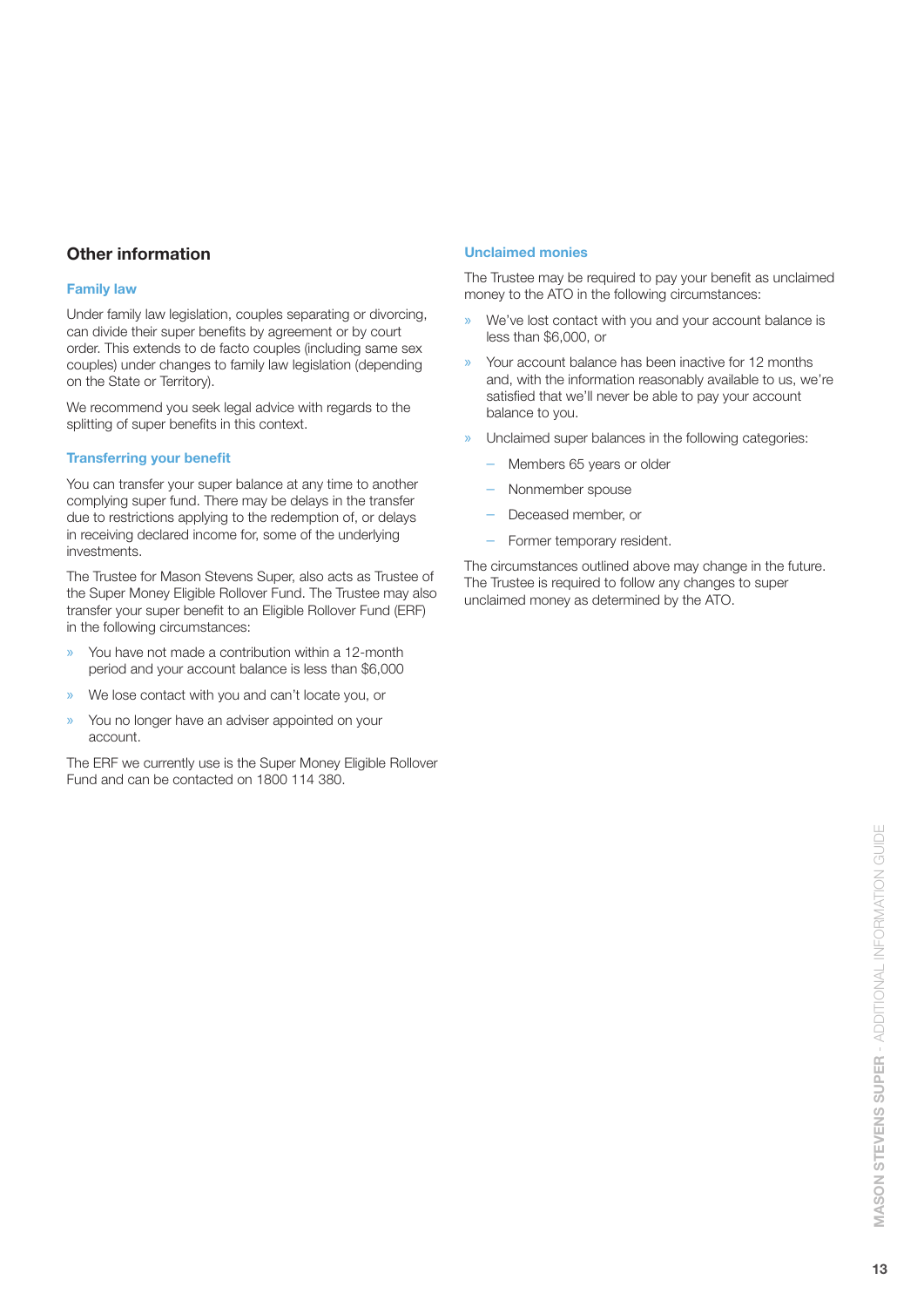## 3 ] HOW SUPER IS TAXED

The taxation of super can be complex and can also change on a regular basis. Generally super has a range of tax concessions in order to provide incentives for members to contribute towards their retirement.

Tax is charged on:

- » any contributions you make
- » any investment earnings earnt, and
- » any lump-sum withdrawals you make.

This section provides a high-level summary of the key considerations as at the date of this Guide and relates to the financial year 1 July 2020 to 30 June 2021. We recommend you seek taxation advice before deciding to invest or any other decision that may have a tax consequence on your account.

## **Tax on contributions**

| <b>Contribution type</b>                        | <b>Comments</b>                                                               | Tax rate                                                                                                     |
|-------------------------------------------------|-------------------------------------------------------------------------------|--------------------------------------------------------------------------------------------------------------|
| <b>Concessional (pre-tax)</b><br>contributions: | The general concessional contribution cap is<br>\$25,000 for all individuals. | Concessional contributions are generally<br>taxed at 15%.                                                    |
|                                                 | For further information, go to ato.gov.au.                                    | If the contribution cap is exceeded, the rate<br>charged is the top marginal rate plus the<br>Medicare Levy. |

| <b>Contribution category</b>       | <b>Description</b>                                                                                                                                                                                                            |
|------------------------------------|-------------------------------------------------------------------------------------------------------------------------------------------------------------------------------------------------------------------------------|
| Non-concessional<br>contributions: | Non-concessional contributions are made from after-tax money. The contributions that make up<br>non-concessional are:                                                                                                         |
|                                    | personal after tax contributions                                                                                                                                                                                              |
|                                    | personal contributions for which you are not claiming a tax deduction<br>$\gg$                                                                                                                                                |
|                                    | spouse contributions (from after tax money) into your account, and<br>$\mathcal{P}$                                                                                                                                           |
|                                    | contributions made with proceeds from the sale of small business assets that are more than<br>$\gg$<br>the CGT cap.                                                                                                           |
|                                    | The Fund generally does not pay tax on contributions made from after-tax money including<br>personal after-tax contributions and spouse contributions. However, there are limits (caps) that<br>apply to these contributions. |
|                                    | If you exceed the concessional contributions cap, any excess concessional contributions will<br>also be counted against the non-concessional contributions cap.                                                               |
|                                    | Non-concessional contributions in excess of this limit will be taxed at the top marginal rate.                                                                                                                                |
|                                    | For more information, please visit ato.gov.au.                                                                                                                                                                                |
|                                    |                                                                                                                                                                                                                               |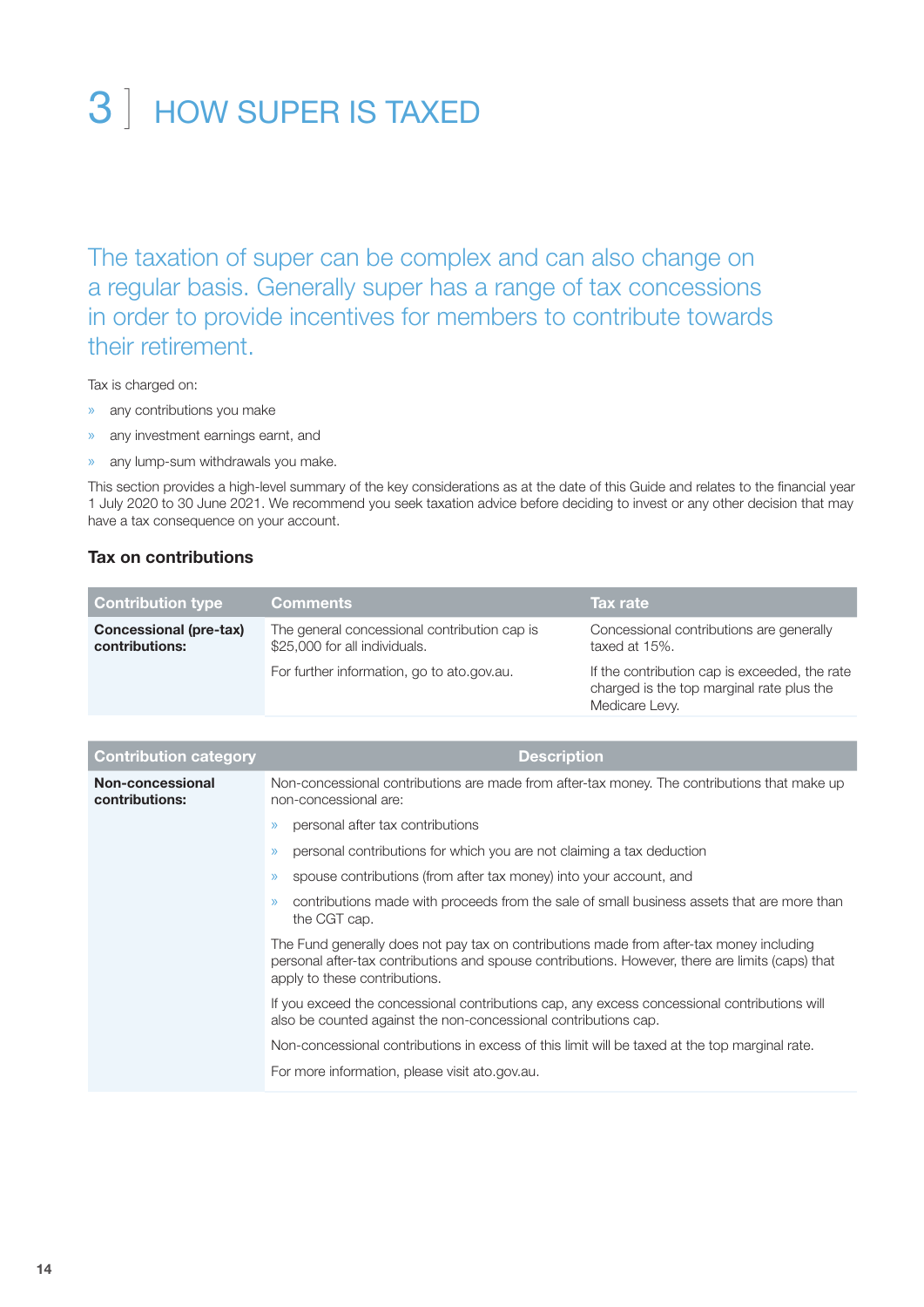## **Excess Contributions Tax**

It is your responsibility to ensure that any contributions made to your super account are within the relevant contribution caps set by the Government. If your contributions exceed the allowable caps within a financial year you may have to pay excess contributions tax. For further information regarding the contribution caps visit the ATO website, ato.gov.au.

## **High Income Earner Tax**

If you earn more than \$250,000 you may be subject to an additional 15% contributions tax on non-excessive concessional contributions ("High Income Earner Contributions Tax").

If you are subject to this tax you will receive a Division 293 assessment from the ATO and the tax levied must be paid within 21 days. The ATO will issue you with a release authority. On receipt of this authority you should send this to the Administrator (Member Services) so that the funds may be released within 30 days. Alternatively, you can choose to pay the tax yourself.

## **No TFN tax**

You are not required by law to provide your Tax File Number (TFN). However, the Trustee requires your TFN to match within the ATO client register to validate your member details. The Administrator **will not be able to accept your application without a valid TFN**. If it is later found that your TFN was incorrectly provided, the Trustee will be required to refund non-concessional contributions from your account, and deduct an additional tax at the rate of up to 34% from your concessional contributions.

## **Tax on investment earnings**

| <b>Investment earnings</b>                                          | <b>Comments</b>                                                                                                                                                                           | Tax rate, |
|---------------------------------------------------------------------|-------------------------------------------------------------------------------------------------------------------------------------------------------------------------------------------|-----------|
| <b>Investment earnings</b><br>(including realised<br>capital gains) | The rate is 15%, however the rate may be lower due to tax credits or other tax<br>rebates.                                                                                                | 15%       |
|                                                                     | Tax on investments earnings includes:                                                                                                                                                     |           |
|                                                                     | interest earnings                                                                                                                                                                         |           |
|                                                                     | capital gains on managed investments when they are sold or redeemed                                                                                                                       |           |
|                                                                     | distributions, coupons and dividends from securities<br>$\gg$                                                                                                                             |           |
|                                                                     | gains made from the sale of fixed income securities, and                                                                                                                                  |           |
|                                                                     | gains made from the sale of foreign exchange.                                                                                                                                             |           |
|                                                                     | Investment earnings supporting account based pension accounts are not<br>subject to tax. However, investment earnings supporting transition to retirement<br>pensions are subject to tax. |           |

## **Notes**

Tax is withheld at the time of making taxable pension payments and lump sum withdrawals.

Each time securities are sold you may trigger a capital gains event, which may result in a taxable capital gain or a loss.

If you have a realised capital gain and have held the security for 12 months or less, tax will be withheld at a rate of 15% of the amount of any realised capital gain (nil for pension accounts). If you have held the security for greater than 12 months, the CGT discount will apply and the tax withheld will be 10% of any capital gain (nil for pension accounts). If you have carried forward capital losses in your account from previous transactions the tax withheld may be further reduced.

If the disposal of securities has resulted in a capital loss this may reduce the tax payable on any capital gains you may have in the relevant financial year. If you have assessable current year capital gains at the time of incurring the loss you will be able to offset your capital losses. This amount will be credited to your Self-Directed Portfolio after the end of the financial year. If you have no assessable capital gains in the current year, the capital loss will be carried forward in your account and may be used to offset capital gains in future years.

Any tax payments applicable to your account, will be deducted from your SDP. You are required to ensure that you have sufficient cash available to meet any deductions or expenses (see the section *How to open an account maintaining a minimum cash balance*.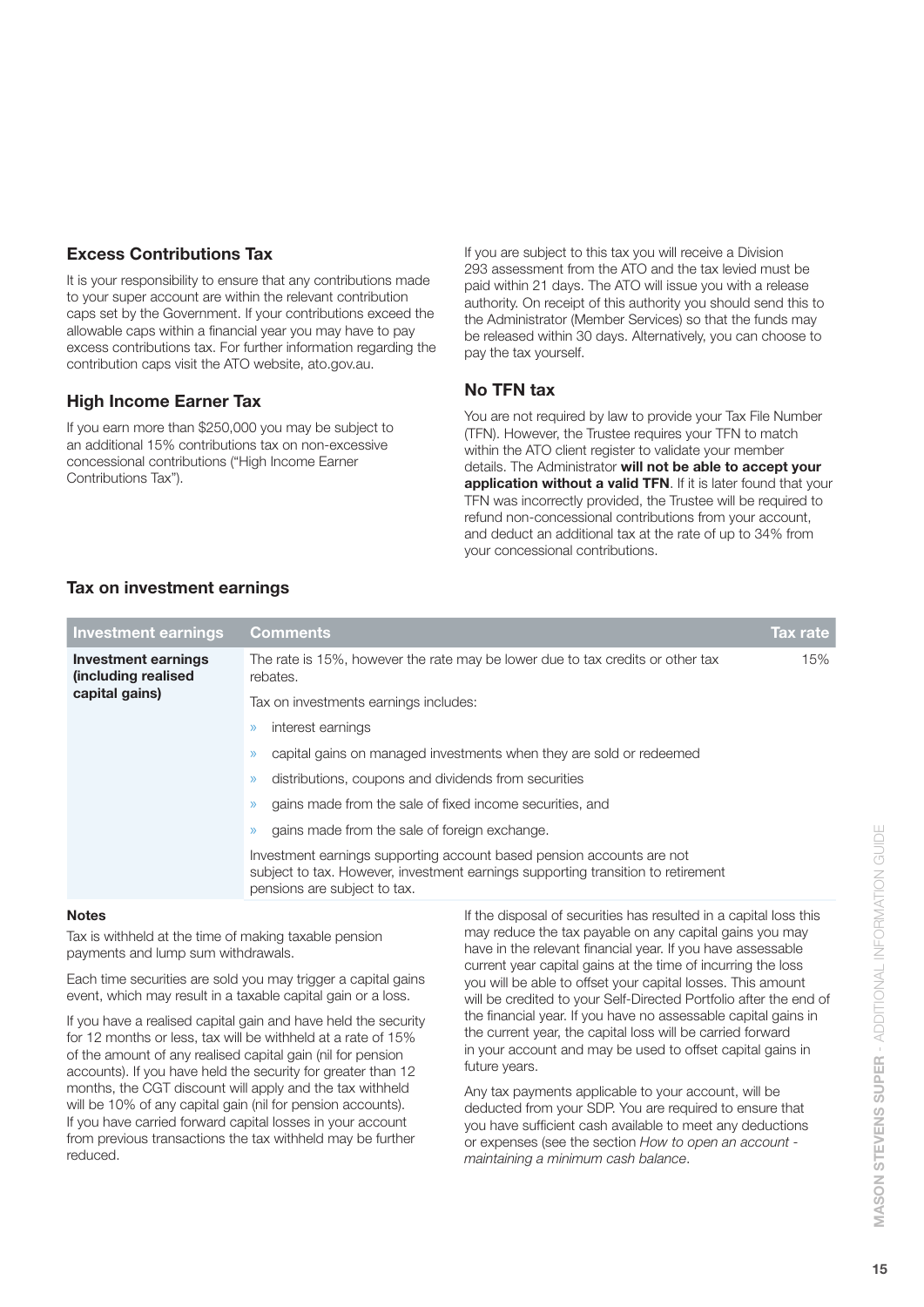If you close your account, other than by transferring to another account or product in the Fund, you may not receive the benefit of any tax adjustments that have not yet been processed. You will also forfeit any carry-forward capital losses that have resulted from transactions in your investments, as well as any outstanding dividends or distributions and their associated tax adjustments.

## **Tax on withdrawals**

If you make a lump sum withdrawal, part or all the withdrawal may be taxed depending on your age. The tax rate depends on whether you have reached your preservation age. If you have not reached your preservation age you must be able to meet a condition of release to make a withdrawal.

| Withdrawal (lump sum)                        | <b>Comments</b>           | <b>Tax rate</b>                               |
|----------------------------------------------|---------------------------|-----------------------------------------------|
| Withdrawal (lump sum):<br>Taxable component  | Up to 55 years of age:    | 20% plus the Medicare Levy                    |
|                                              | 55 to 59 years of age:    | No tax up to \$205,000                        |
|                                              |                           | Over \$205,000, 15% plus the Medicare<br>Levy |
|                                              | 60 years of age and over: | Nil                                           |
| Withdrawal (lump sum):<br>Tax-free component | No tax is payable         | Nil                                           |

The information above is correct as at the date of publication. For additional information regarding the contribution caps please refer to ato.gov.au.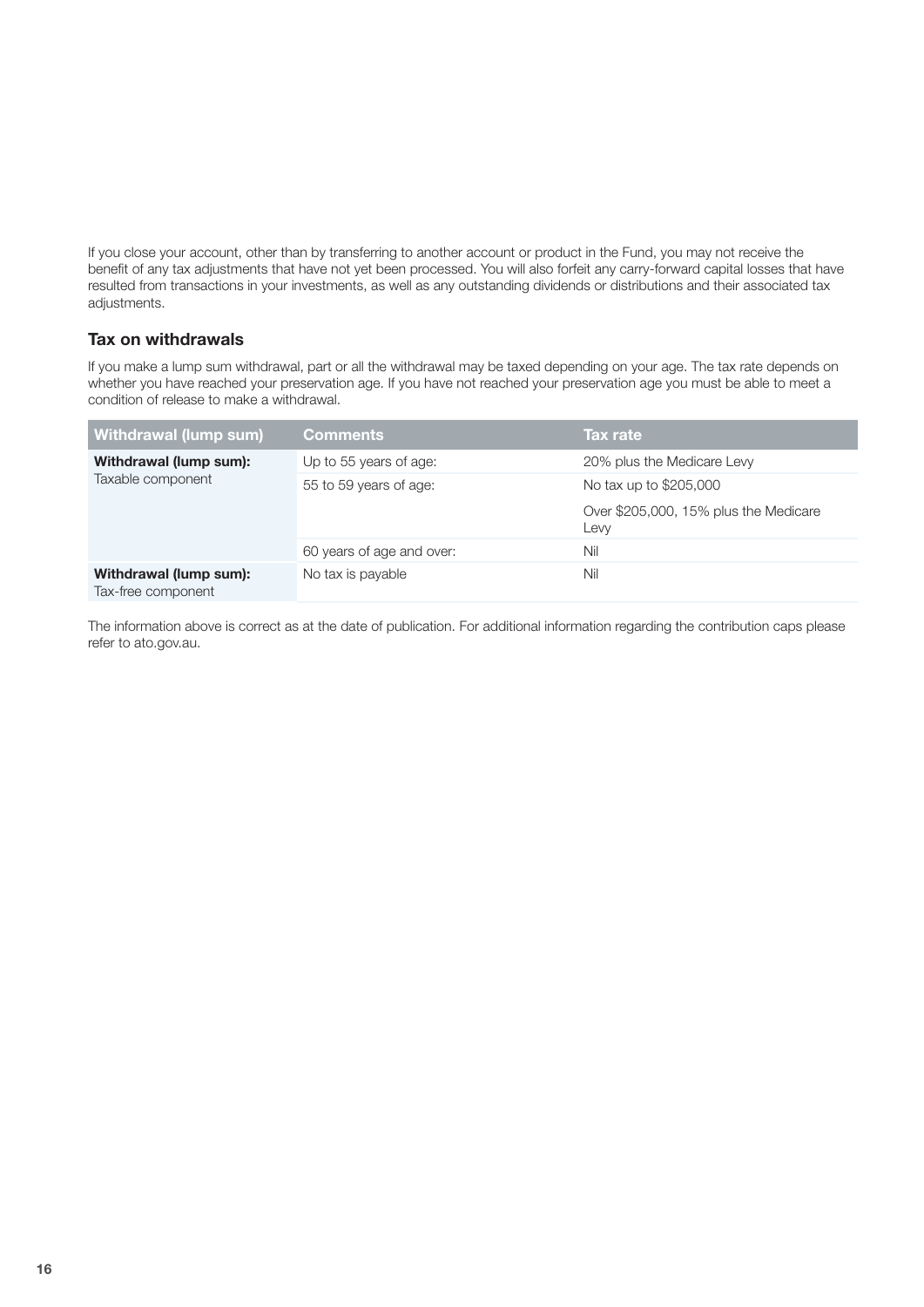## 4 | INSURANCE IN SUPER

## A range of flexible insurance arrangements is offered for you in the super phase that can be tailored with your adviser to suit your needs.

You can apply for insurance through the Fund under the following arrangements:

- » Personal insurance for death
- » Total and Permanent Disablement (TPD), and
- » Income protection cover

through personal insurance policies issued by registered life insurance companies as determined by the Trustee from time to time.

The suitability of insurance cover available to you via the Fund depends on your personal circumstances and objectives. Neither the Trustee nor Mason Stevens are able to provide personal financial advice to you in relation to insurance cover. You must consult an adviser before applying for insurance cover.

The following insurance companies are offered:



**zurich.com.au**

## **Applying for personal insurance**

You can apply for death, TPD and income protection cover insurance under a personal insurance policy as determined by the Trustee from time to time. Insurance is provided through an individual agreement (individual policy) between the Trustee and the relevant insurer. The Trustee will be the owner of the individual policy.

## **How do you obtain personal insurance cover?**

When obtaining personal insurance, you:

- must be in the super or TTR phase of the Fund or in the process of completing an application to become a member of the super or TTR phase of the Fund
- » can only select an insurance policy issued by an insurer which is available via the Fund as determined by the Trustee from time to time, and
- must complete the insurer's application form.

The personal insurance policies available via the Fund have been determined suitable for super (that is, they can provide cover only for death, TPD, income protection or other circumstances permitted under super legislation).

This does not mean that the Trustee considers that the personal insurance policies available via the Fund are suitable for your personal situation or needs, or that the performance of the relevant insurer or personal insurance policy is guaranteed. Before applying for insurance cover under a personal insurance policy, you should carefully read the applicable product disclosure document which sets out:

- important information about the insured benefits provided
- the cost of cover
- the terms and conditions of those benefits, and
- exclusions and restrictions on the payment of those benefits.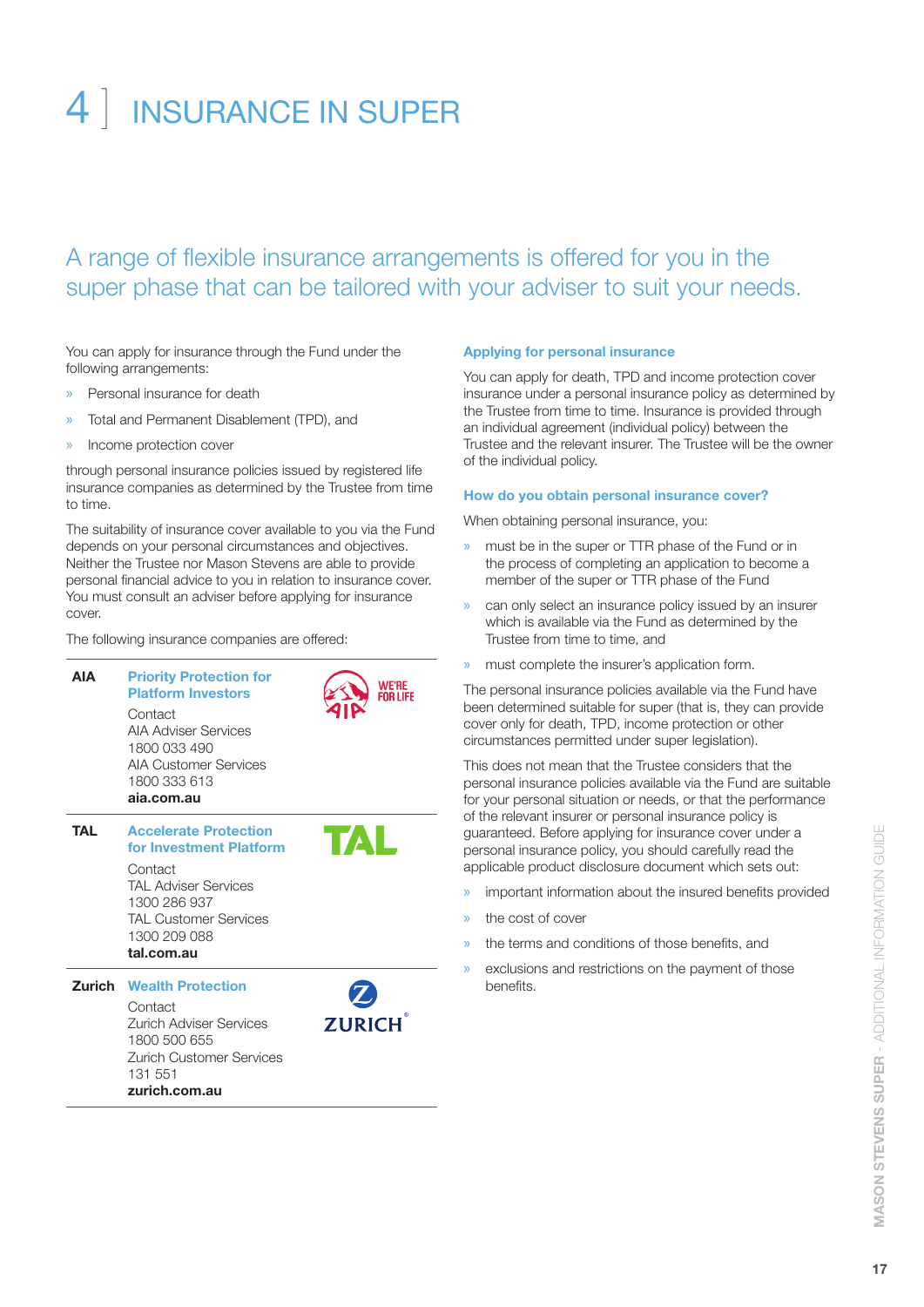You and your adviser should determine your insurance needs and whether the insurance cover offered under a personal insurance policy is suitable for you. You should consider the applicable product disclosure statement for information about insurance costs and other terms and conditions. You can obtain the product disclosure documents free of charge for the available personal insurance policies from the relevant insurer or your adviser.

The Trustee reserves the right to change or add to the conditions applicable to personal insurance cover available via the Fund from time to time. You will be notified of any new or different conditions involved in applying for personal insurance cover. If the Trustee agrees to own the policy, the Trustee will hold it on your behalf (i.e. you are not the owner or holder of the insurance policy). This means, in the case of your death that the claim will need to be submitted to the Trustee. The Trustee will then distribute any payments to your nominated beneficiaries.

Cover under that policy will commence only after the relevant insurer has accepted your application and the corresponding policy documentation has been issued to the Trustee in terms acceptable to the Trustee. Once accepted, your adviser will provide you with a copy of your insurance policy. The level and amount of cover you obtain as well as the range of costs involved, is for you to determine when choosing the relevant policy and insurer. Likewise, the terms and conditions of the cover (including eligibility, entitlement, exclusion, cancellation and other conditions) will depend on the policy you choose so we cannot provide you with any information on these matters.

#### **What happens after the policy commences?**

Once accepted, your adviser will provide you with a copy of your insurance policy. The level and amount of cover you obtain as well as the range of costs involved, is for you to determine when choosing the relevant policy and insurer. Likewise, the terms and conditions of the cover (including eligibility, entitlement, exclusion, cancellation and other conditions) will depend on the policy you choose so we cannot provide you with any information on these matters.

Once the policy commences, any insurance costs payable under the policy will be deducted directly from your SDP. Other fees and costs including insurance related costs, i.e. an insurance administration fee will apply (refer to the *Fees and other costs section* for more information).

#### **The Trustee's relationship with individual insurers**

The Trustee has selected the personal insurance policies, considering several factors including:

- » features of the products, including the range of available benefits
- arrangements involving the cost of insurance (for example, flexibility and pricing)
- the insurer's reputation, claims history and financial strength, and
- adviser remuneration arrangements.

## **Additional information you need to know about individual insurance**

You will need to carefully read and fully understand all the disclosure information and terms and conditions about your chosen policy issued by the relevant insurer (including the policy document itself). Your adviser will provide you with the relevant disclosure information and you should consider this information. Please note, an insurance administration fee will apply to members who elect to take out an insurance policy with the Fund.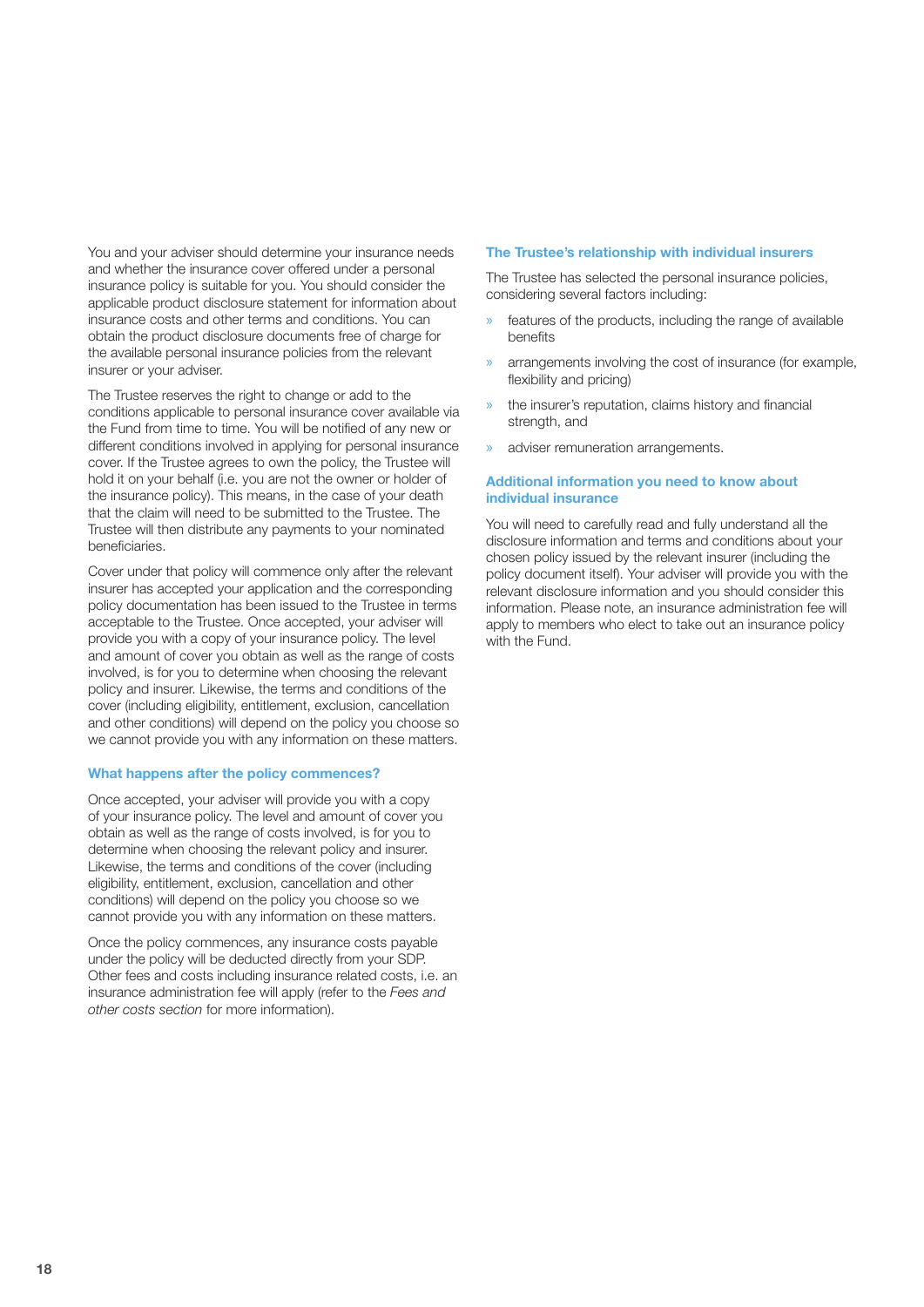## 5 ] RISKS OF SUPER

## All investments have a certain amount of risk. You must be prepared for the risk that you lose money on your investment or your investment does not meet your investment objectives.

A diverse range of investments and strategies across multiple asset classes is offered. As such the investment return, and level of risk, will differ for each investment or strategy chosen. Generally, investments that have the potential for higher long term returns may also carry a greater level of short term risk.

Before you make an investment decision, it is important that you obtain personal advice about your financial circumstances and understand the risks that can affect your investment. Some of the potential risks associated with investing include:

## **Fund risk**

| <b>Risk Type</b>                  | <b>Meaning</b>                                                                                                                                                                                                                                                                                                                                                                                                                                                                                                       |
|-----------------------------------|----------------------------------------------------------------------------------------------------------------------------------------------------------------------------------------------------------------------------------------------------------------------------------------------------------------------------------------------------------------------------------------------------------------------------------------------------------------------------------------------------------------------|
| <b>Fund risk</b>                  | The Fund could be terminated, fees and charges and investment options could change or the<br>Investment Manager of the Fund may retire.                                                                                                                                                                                                                                                                                                                                                                              |
| <b>Investment manager</b><br>risk | The risk that the Investment Manager, or the outsourced investment manager may not achieve<br>their stated investment objectives or underperform at any stage of an investment cycle. Changes<br>in the key investment team may impact returns or the management of risk.                                                                                                                                                                                                                                            |
|                                   | As noted earlier, investment functions maybe outsourced to a number of investment managers,<br>including your adviser or their related companies for specific financial products or strategies.<br>These investment managers will be approved by the Trustee on the basis of a due diligence<br>selection process.                                                                                                                                                                                                   |
| <b>Performance risk</b>           | The amount of a person's future super savings (including contributions and returns) may not be<br>enough to provide adequately for a person's retirement.                                                                                                                                                                                                                                                                                                                                                            |
| Third party risk                  | The risk that information and services provided by third parties such as sub-custodians and<br>other service providers have not been provided correctly. Procedures are in place to address<br>risks associated with outsourcing, such as having comprehensive service agreements with<br>service providers. If a service provider advises of an error which is material, it will generally be<br>communicated to you or adviser (or both) even if it has been corrected.                                            |
| <b>Operational risk</b>           | Disruptions to administrative procedures or operational controls may challenge day to<br>day operations. Adverse impacts may arise internally through human error, technology or<br>infrastructure changes or through external events such as regulatory changes.                                                                                                                                                                                                                                                    |
| <b>Legislative risk</b>           | A change in the Government, or in the Government's policy can result in tax and other legislative<br>conditions in Australia which may adversely affect the performance of the portfolio. Specifically,<br>changes to negative gearing, franking credits, capital gains tax, super law and regulations, trusts,<br>and other tax deduction/ legislation changes can all significantly impact on the returns and<br>values of investments held by the various portfolios and in turn the net returns to the investor. |
| <b>Counterparty Risk</b>          | This is the risk that a counterparty to a contract fails to meet its obligations to honour that<br>contract. This risk arises in relation to such parties as the custodian and clearing exchanges.                                                                                                                                                                                                                                                                                                                   |
| Insurance claim risk              | When applying for insurance cover, if you don't comply with your duty of disclosure, the insurer<br>may avoid the policy and not pay your claim. If the insurer does not avoid the policy but is<br>entitled to, it may elect to reduce the sum for which you have been insured.                                                                                                                                                                                                                                     |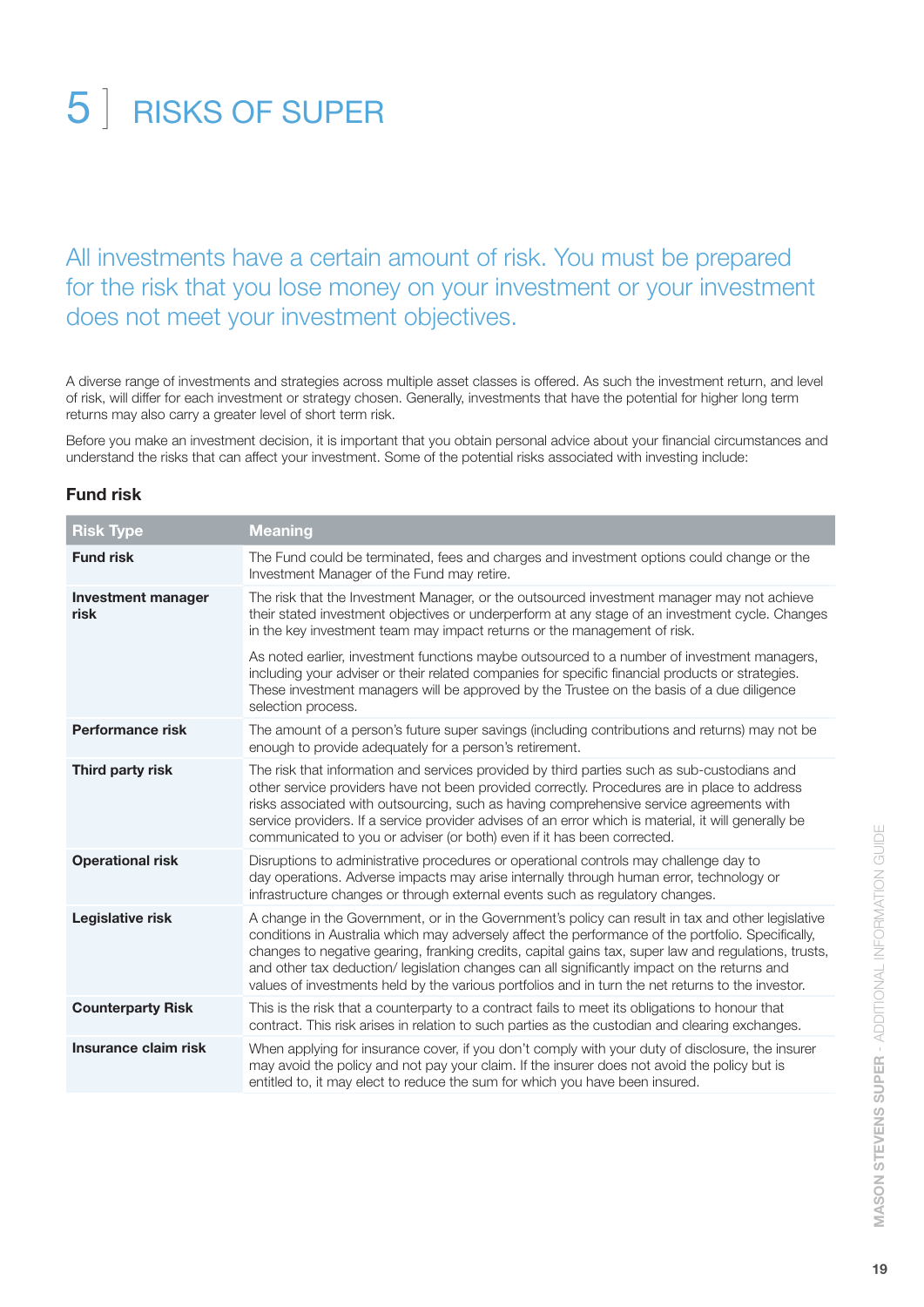## **Investment risk**

**Contract Contract** 

| <b>Risk Type</b>                   | <b>Meaning</b>                                                                                                                                                                                                                                                                                                                                                                                                                                                                                                                        |
|------------------------------------|---------------------------------------------------------------------------------------------------------------------------------------------------------------------------------------------------------------------------------------------------------------------------------------------------------------------------------------------------------------------------------------------------------------------------------------------------------------------------------------------------------------------------------------|
| <b>Investment risk</b>             | All investments have a level of risk. The general expectation is that a high-risk investment offers<br>a higher expected return on investment. Investment risk may result in performance less than<br>you expect or the loss of some or even all the capital invested or reduction in or no income and<br>possible delays in repayment. Whilst it is the intention of the investment manager to implement<br>strategies designed to minimise potential losses, there can be no assurance that these strategies<br>will be successful. |
| <b>Advice risk</b>                 | The risk that your adviser may recommend a strategy or investment that's not appropriate for<br>you or they have provided delayed or inaccurate instructions.                                                                                                                                                                                                                                                                                                                                                                         |
| <b>Company or security</b><br>risk | Risks which could affect the value of a specific security, such as a fall in the profit performance of<br>a company, may impact adversely on its market price and may also affect the interest rate it must<br>pay to borrow funds, which in turn, can affect the value of its securities.                                                                                                                                                                                                                                            |
| <b>Inflation risk</b>              | The risk your investments may not keep pace with inflation with the result that over time your<br>money has less purchasing power.                                                                                                                                                                                                                                                                                                                                                                                                    |
| <b>Market risk</b>                 | Unexpected conditions (i.e. economic, technological or political) can have a negative impact<br>on the returns of all investments within a market. General movements in local and international<br>stock markets, prevailing and anticipated economic conditions, investor sentiment, interest rates<br>and exchange rates could all affect the value of listed securities and the investment returns.                                                                                                                                |
| <b>Diversification risk</b>        | The failure to adequately diversify between asset classes, securities and sectors may significantly<br>increase risk.                                                                                                                                                                                                                                                                                                                                                                                                                 |
| <b>Counterparty risk</b>           | The risk that a counterparty to a contract will fail to perform contractual obligations (e.g.<br>default in either whole or part) under the contract. Counterparties may include, among others,<br>brokerage and trading firms and banks.                                                                                                                                                                                                                                                                                             |
| <b>Time horizon risk</b>           | There is no assurance that in any time, particularly in the short term, the portfolio will achieve the<br>investment objectives. Many of the underlying assets may be volatile particularly over the short<br>term. Many portfolios are more suitable for medium to long term investors and are not designed<br>for short term investment.                                                                                                                                                                                            |
| Interest rate risk                 | Changes in interest rates will affect the value of interest bearing securities and shares in some<br>companies. Rises in interest rates may lead to losses in value and falls in interest rates may lead<br>to rises in value.                                                                                                                                                                                                                                                                                                        |
| <b>Derivatives risk</b>            | The use of sophisticated financial products such as derivatives has the potential to cause losses<br>that are large in relation to the amount invested. Some managed funds use derivatives and this<br>may imply some embedded leverage that could under some circumstances, magnify losses. The<br>cost of using this type of financial product may also reduce returns.                                                                                                                                                             |
| Foreign currency risk              | The risk that a portfolio may make a loss when the exchange rate rises or falls. This may occur if a<br>portfolio has any exposure to foreign currency assets or liabilities. Even if hedging is used to reduce<br>the risk, there can be no guarantee that the currency exposure of a portfolio will be hedged always<br>and there still might be residual exposure to foreign currency risks.                                                                                                                                       |
| <b>Liquidity risk</b>              | The risk that certain investments in your account or portfolio may not be able to be sold when<br>you require. In the case of unlisted fixed income investments this may be due to the risk that the<br>size of your holding in that security may be below the minimum market parcel.<br>Liquidity risk may prevent you from rolling over all your benefit to another super fund in a timely<br>manner.                                                                                                                               |
| <b>Credit risk</b>                 | Any change in the market perception of the creditworthiness of an issuer or to any security of<br>that issuer, or the credit rating of the issuer or any security of that issuer, may affect the security's<br>value.                                                                                                                                                                                                                                                                                                                 |
| <b>Climate change risk</b>         | There is risk that the value of your investment may fall as a result of climate changes, or changes<br>to legislation or restrictions regarding fossil fuels. It is therefore important you consider long term<br>climate and environmental factors when you and your adviser select investments.                                                                                                                                                                                                                                     |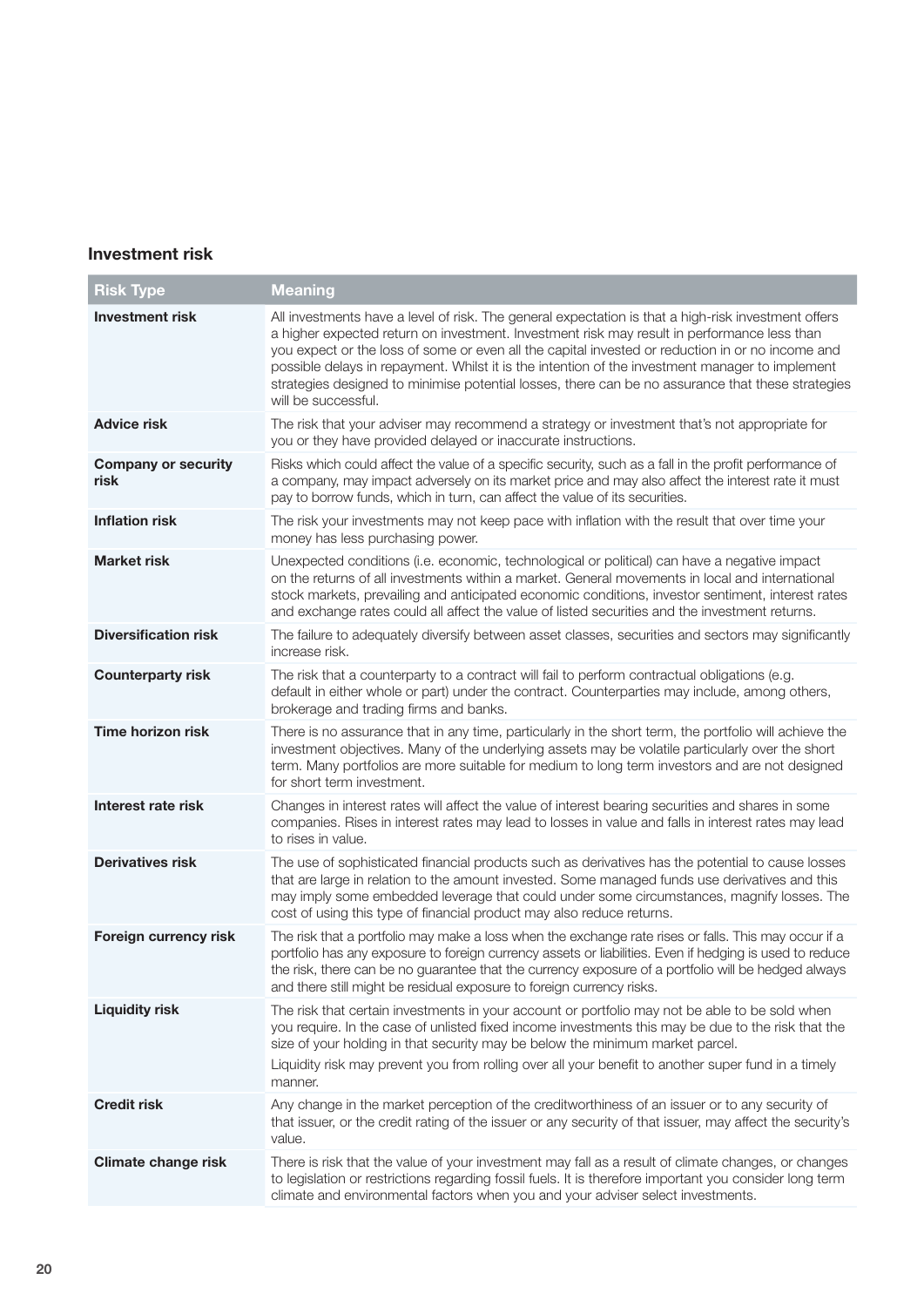The risks identified are not meant to be exhaustive as it is not possible to identify every risk factor associated with investing. The appropriate level of risk for you will depend on various factors including your age, investment timeframe, other investments you may hold, and your level of risk tolerance. Your adviser will advise you of the relevant risks associated with your investment strategy.

## **Standard Risk Measure**

The Standard Risk Measure (SRM) applies to managed funds, and has been developed by the Association of Super Funds of Australia (ASFA) and the Financial Services Council (FSC) at the request of the Australian Prudential Regulation Authority (APRA).

The purpose of the SRM is to disclose the level of risk for a particular managed fund by using a standard measure. It allows members to compare investments both within and between funds based on the likely number of negative annual returns over any twenty-year period.

| <b>Risk</b>  | band Risk label | <b>Estimated number of</b><br>negative returns over<br>any 20-year period |
|--------------|-----------------|---------------------------------------------------------------------------|
| 1            | Very Low        | Less than $0.5$                                                           |
| $\mathbf{2}$ | Low             | $0.5$ to less than 1                                                      |
| 3            | Low to Medium   | 1 to less than 2                                                          |
| 4            | Medium          | 2 to less than 3                                                          |
| 5            | Medium to High  | 3 to less than 4                                                          |
| 6            | High            | 4 to less than 6                                                          |
| 7            | Very High       | 6 or greater                                                              |

As shown above, a risk band of 1 would suggest that the investment is the least risky investment and a risk band of 7 suggests a very risky investment.

By using the SRM you will be able to compare risk of managed funds and Managed Portfolios offered within the Fund and other funds offered by different super providers. See the PDS of the relevant managed fund or Managed Portfolio Disclosure Document (MPDD) for the SRM of that managed fund or Managed Portfolio.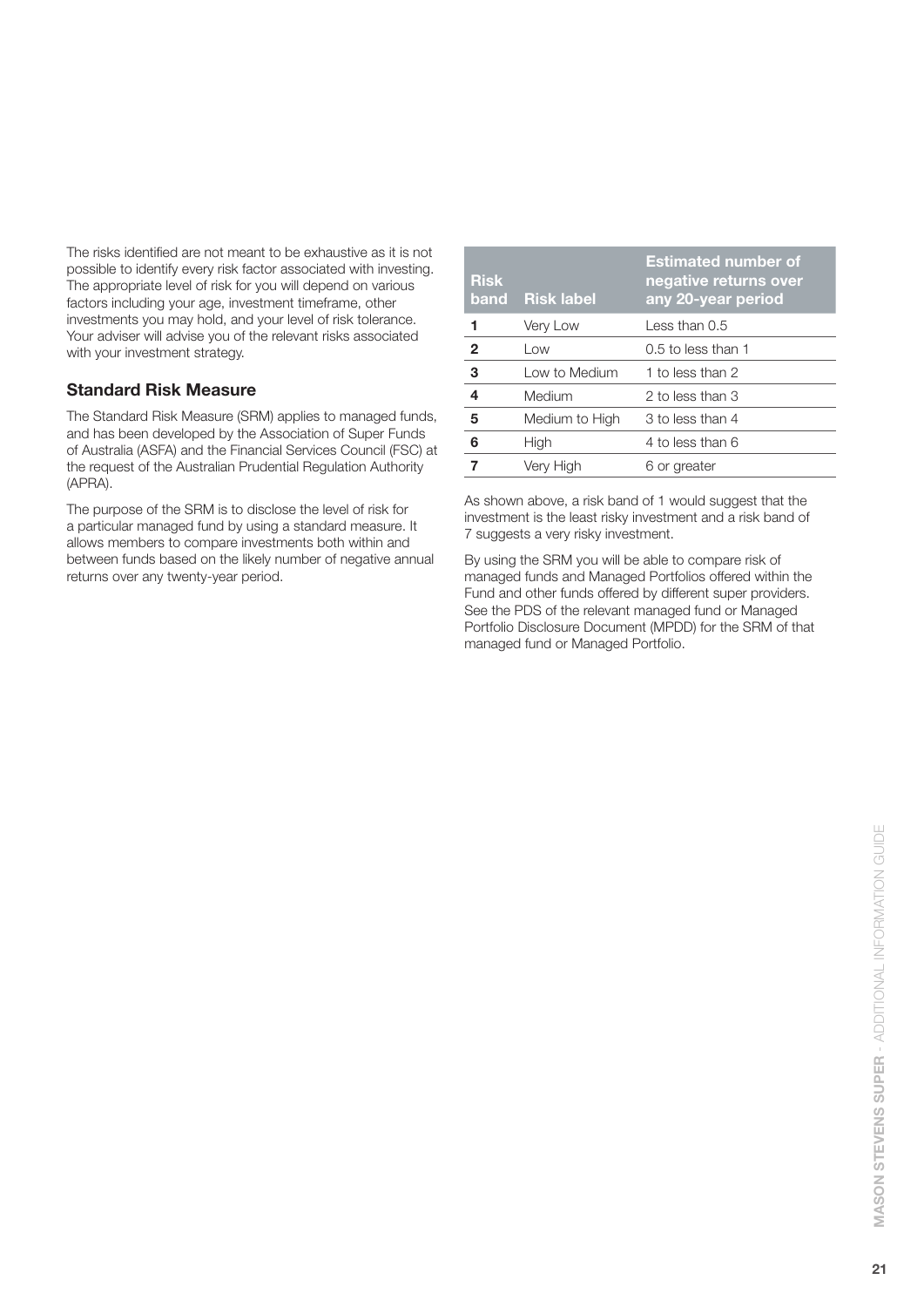# 6 ] HOW WE INVEST YOUR MONEY

## **The role of your adviser**

An adviser is there to assist you to identify and meet your financial goals. An adviser will do this by assessing your retirement needs and implement an appropriate investment strategy. The Fund is only available through advisers.

Your adviser or their licensee may also be involved in managing the investment assets within some of the investment choices available for you. This may include management of Managed Portfolios if the Investment Manager has sub contracted your adviser or their licensee to do so.

## **Authorising your adviser**

When your adviser helps you complete the online application form you will be authorising your adviser to provide investment instructions through the Service.

Once authorised your adviser will be able to do the following on your behalf without requiring your signature:

- » Provide investment instructions, and
- » Change some of your details (you will be notified of any change).

## **Your financial adviser will not be authorised to do the following:**

- » Change your bank account details if you have provided your bank account details (note these are not required for your application). Any requests to change bank details will be verified with you
- » Withdraw to your nominated bank account or any other bank account
- » Change fees and costs, and
- » Change insurance premiums.

There may be certain circumstances where the Trustee may not act in accordance with your adviser's instructions, or may act without instructions from you or your adviser. For example, if we need to sell securities to maintain the minimum cash balance, see the section *How to open an account maintaining a minimum cash balance*.

Once your application has been completed and authorised you will receive an email with a link that will provide you with your secure login details. Once you have logged in you will be asked to change your password, and:

- » confirm that you agree to the terms and conditions of the Service, and
- » confirm you have read the PDS and any additional guides.

## **Remunerating your adviser**

Instructions to remunerate your adviser will be made during the application process. Any amount agreed between you and your adviser will be deducted in accordance with your instructions. The Administrator will collect the agreed fee and pay it to Mason Stevens for onward payment to your adviser's licensee who in turn will remunerate your adviser.

## **Changing your adviser**

If, for any reason, you or your adviser request to remove the link on your account, you are eligible to remain in the Fund as a non advised member investing through your Self-Directed Portfolio. Please contact us and we will assist you with all the necessary requirements.

## **Setting up your Portfolios**

When your application is accepted, a Self-Directed Portfolio (SDP) will be established that will accept your initial cash. This can comprise of your initial contribution, rollover(s), regular contributions and any other contributions you may make.

The cash held in your SDP represents the cash you have available to invest directly or allocate to any Managed Portfolios that you have selected. If an investment instruction is not received from you or your adviser, it will remain in cash in your SDP.

You can make investments through your SDP with any unallocated cash, subject to holding the minimum cash balance in your SDP. You may also allocate future contributions to your Managed Portfolios and managed funds, subject to any investment limits. If you invest in Managed Portfolios the investment manager will be issuing instructions through the Service to buy and sell the assets that make up the Managed Portfolio.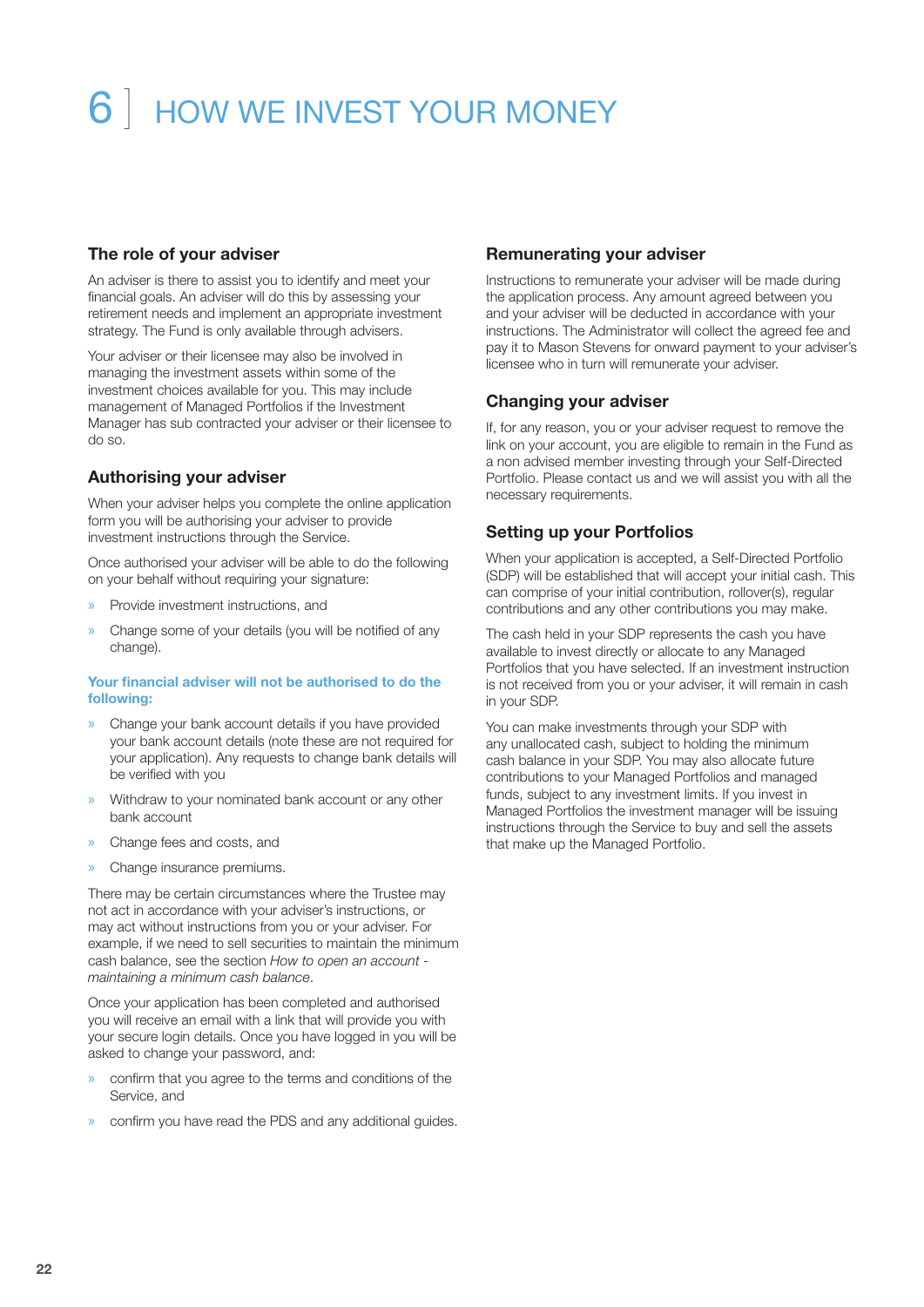The following diagram shows an example of the structure of a member's accumulation account. It consists of a SDP and in this instance, 3 Managed Portfolios.

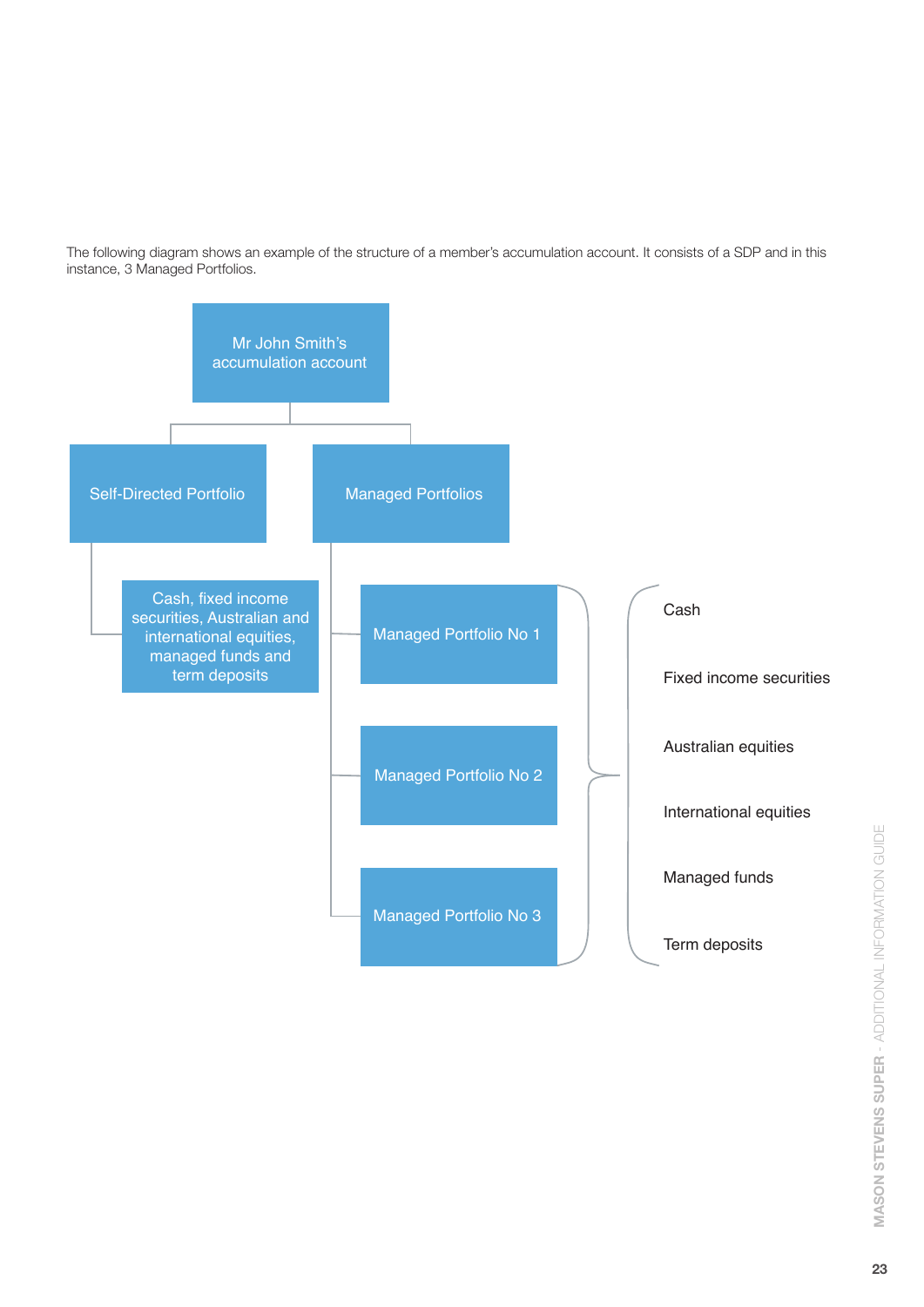## **Account transfers within Mason Stevens Super**

You are able to transfer from accumulation to TTR and account-based pension accounts within Mason Stevens Super, subject to meeting the eligibility requirements of the account type. Please note that transactions and trading will be suspended and cannot be conducted while an account transfer is in process. Your adviser will be able to assist you with the transfer.

## **Cash sweep from and income sweep to your SDP**

You have the option to make monthly transfers (cash sweeps) from your SDP into your Managed Portfolio(s) in line with your account investment profile in your accumulation account only. You also have the option to make an income sweep, where the income and distributions from your Managed Portfolio(s) are transferred into your SDP upon receipt of any income paid to the portfolio in your TTR or pension account only. Selecting the income sweep will disable the monthly cash sweep.

## **Choosing investments**

You are required to hold a minimum cash balance in your SDP at all times. The minimum cash balance for each phase is set out in the section *How to open an account - maintaining a minimum cash balance*.

The information below outlines the investment choices offered. A complete list of investment choices is available in the Investment Guide.

## **INVESTMENTS YOU AND YOUR ADVISER CAN MAKE**

The Trustee has set maximum limits on how much you can invest in certain investment options. Please see the Investment Guide for further information.

### **Australian equities**

You can choose to invest in a selection of securities on the Australian Securities Exchange including individual securities, Exchange Traded Funds (ETFs) and Listed Investment Companies (LICs).

To transact in any of the securities above, you and/or your adviser will be required to provide instructions via the Service. You will be charged activity fees for buying or selling Australian equities. Please see Section 7 "Fees and costs".

#### **International equities**

You can choose to invest in a selection of international equities. The equities available will change from time to time.

To transact in international equities, you and/or your adviser will be required to provide instructions via the Service. You will be charged activity fees for buying or selling international equities. Please see the *Fees and other costs* section.

Your Australian dollars will be converted and used to purchase the international equities selected unless you hold the currency of the equity you have selected. You and/or your adviser can make the election to use that currency at the time you initiate your order.

On the sale of any international equities held, you may elect to hold that security's native currency in your SDP. This means that the proceeds of that sale will not be converted into Australian dollars. You can continue to hold and use foreign currencies to purchase other international equities for up to 90 days. If you continue to hold foreign currencies for more than 90 days, we may direct your adviser to convert these currencies back into Australian dollars. Interest is not paid on foreign currency holdings.

For the conversion of foreign currency, there are expenses relating to this service. Mason Stevens may recover some of these costs through the pricing provided to you on each transaction settled to your account. See the *Fees and other costs* section.

Investing in international equities will expose you to foreign currency risk. For further information on risks see the *Risks in super* section.

## **Fixed income securities**

You may invest in a selection of Australian fixed income securities. These fixed income securities may include corporate fixed income securities, residential mortgage backed securities, hybrids (such as preference shares and convertible notes) and asset backed securities which traditionally are typically reserved for institutions and professional investors. The fixed income securities on offer will change from time to time and the current list will be displayed on the Service.

All securities offered will initially have an investment grade and will have been on issue for at least 1 year.

Generally fixed income securities are liquid but there may be instances where the value of a fixed income security that you are attempting to sell may be below the minimum market size. In this instance the fixed income security may be considered illiquid. See the *Risks in super* section.

To invest in fixed income securities (subject to a minimum amount), you and/or your adviser will need to provide instructions via the Service.

## **Term deposits**

You may invest in a selection of term deposits offered via the Service. The term deposits on offer will change from time to time with the current term deposits being displayed on the Service.

On application you can choose for the principal and net interest to be deposited into your SDP on maturity, or re-invested into a new term deposit.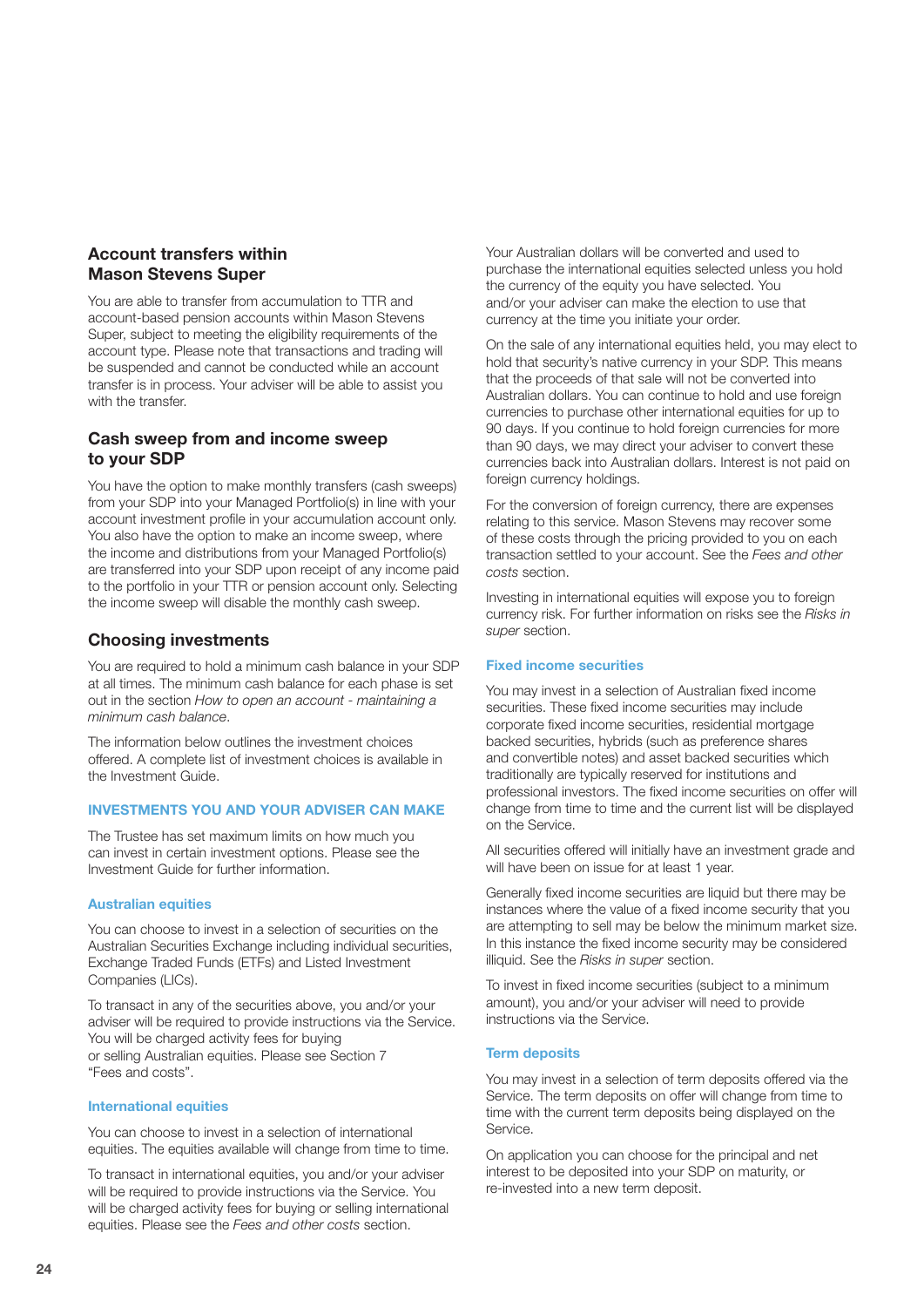## **Managed funds**

A range of managed funds is offered. A complete list of available managed funds is listed in the Investment Guide. Before investing in a managed fund, you should read and understand the relevant PDS issued by the respective fund. Full information on all fees and costs associated with a managed fund are found in the relevant PDS. Any distributions you may be entitled to from holding an interest in the managed fund will be credited to your SDP.

To transact in managed funds, you or your adviser will be required to provide instructions online via the Service. You will be charged a fee for buying or selling managed funds and you may also incur a buy-sell spread by the managed fund. Please see the *Fees and other costs* section and the PDS.

## **Managed Portfolios**

Managed Portfolios are professionally managed portfolios that have a defined objective and may hold Australian and international equities, fixed income securities, and managed funds or a selection of all of these in the one portfolio. Before investing in a Managed Portfolio you should read and understand the relevant Managed Portfolio Disclosure Document.

The investment manager is responsible for making investment decisions in line with its chosen investment strategy, and will, on your behalf buy and sell investments as well as rebalance the portfolio in line with its objective.

A list of available Managed Portfolios is outlined in the Investment Guide. You must also read the relevant Managed Portfolio Disclosure Document for full information on the particular Managed Portfolio.

## **Changes to the Investment Guide**

From time to time, subject to Trustee approval, the investment choices may change. Financial products may be added or removed from the selection on offer.

| <b>Closure</b><br>to new<br>application<br>monies and<br>investors | At any time, the Trustee may close an<br>investment choice or restrict access<br>to a financial product. This means that<br>your money currently invested remains<br>unchanged, however any subsequent<br>monies will be credited to your SDP until<br>alternate instructions are received by you<br>or your adviser. |  |
|--------------------------------------------------------------------|-----------------------------------------------------------------------------------------------------------------------------------------------------------------------------------------------------------------------------------------------------------------------------------------------------------------------|--|
| <b>Termination</b>                                                 | At any time, the Trustee and/or the<br>Investment Manager may terminate an<br>investment choice or financial product.<br>This means that your investment will<br>be liquidated. The proceeds of the sale<br>will remain in your SDP until alternate<br>instructions are received from you or your<br>adviser.         |  |

Please refer to the Investment Guide available from the Fund's website masonstevens.com.au/super for a current list of investment options.

## **Further information**

## **Corporate actions**

Corporate actions are events initiated by a company which bring material changes to the shares and/or other securities in the company. These include stock splits, dividends, mergers, takeovers, demergers and rights issues.

You or your adviser may be contacted in respect of certain corporate actions to provide instructions.

You should note that in the case of Managed Portfolios, the investment manager will determine whether or not the portfolio in which you are invested will participate in corporate actions and you do not have the option to provide instructions regarding your preferences.

The investment manager does not consider your individual objectives, financial situation, needs or circumstances when exercising these rights.

## **Transaction restrictions**

From time to time the following restrictions may apply to certain investments in which you may want to transact:

- » A security may be suspended or on a trading halt on the relevant exchange
- » The size of your transaction may "move the market" for that security and may need to be executed in increments
- The size of your investment does not meet the minimum size
- There is insufficient money in your SDP
- If you are about to, or are in the process of transferring your benefit to another account, or
- If you close your account by being paid a lump sum benefit or rolling your benefit to another superannuation entity.

Generally, your adviser will be contacted for any of these circumstances. However, we reserve the right to cancel any transaction without prior consent from you or your adviser. This is to ensure that we comply with the operating rules and procedures of the relevant exchange or clearing house and our own internal policies and procedures.

## **Reinvestment**

You may specify how you would like any future contributions or excess cash in your SDP to be invested (subject to the minimum cash holding and subject to any minimum transaction size). You can change how future contributions or excess cash is reinvested at any time.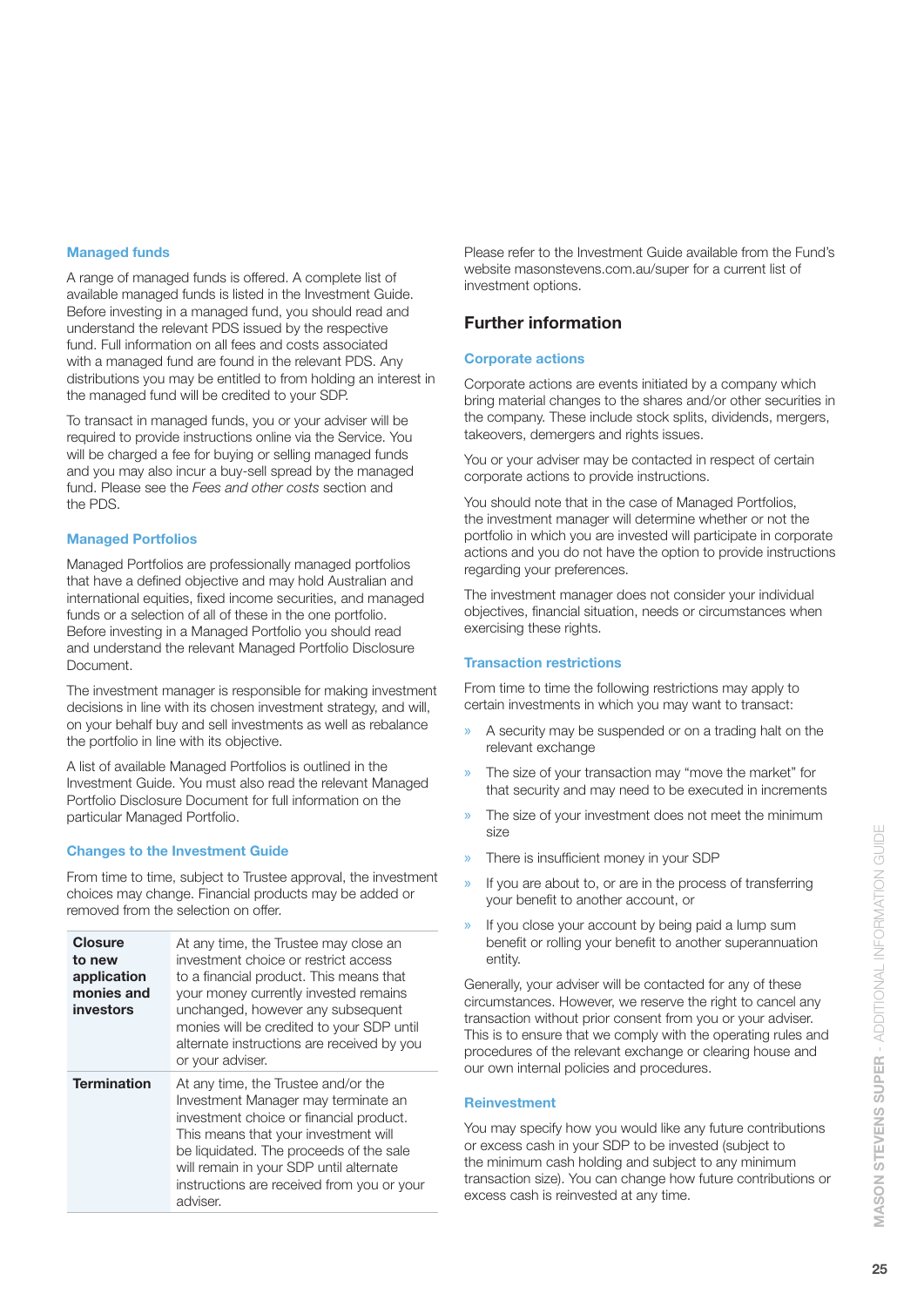## **Rebalancing and asset weightings**

MSAM as the Investment Manager or its appointed subinvestment managers will periodically review the assets held in your selected Managed Portfolios to ensure that weightings are consistent with the underlying Managed Portfolio's investment strategy as instructed by the relevant subinvestment manager. If the actual holdings in your portfolios do not align with the reference target set, your portfolios are rebalanced as closely as possible. A rebalance may not occur every time your portfolios are reviewed and remains at the relevant investment manager's discretion.

Following a rebalance, the assets held in your Managed Portfolios may be different to the target sets of your chosen portfolios. If a rebalance or an investment instruction relevant to your portfolios requires a trade of less than the minimum trade size at market or less than an odd lot (in certain international markets), then this trade generally does not occur.

You should also be aware that each Managed Portfolio has a minimum investment amount which is set taking into consideration the investment strategy and the number and type of assets held in the Managed Portfolio. In some cases, investing the minimum investment amount may not be sufficient for you to acquire every asset in the Managed Portfolio. If you have close to the minimum amount allocated to a Managed Portfolio, this may result in holdings in an asset that would be less than the minimum market trade size, and therefore it may not be executed. All of the above may increase the differences between the investment performance of your portfolios and that of your chosen underlying strategies.

## **Transaction aggregation**

Your adviser may place a buy or sell instruction that may be combined with other instructions for other members if the instruction is received for a security.

## **Netting**

On occasion the Service may receive instructions from different investors to buy and sell interests in the same financial product or investment choice. These instructions may be offset by the Investment Manager so that only one net order is made to purchase or sell the security. If this occurs, and subject to the net request being accepted, investors who dispose of an investment will have that disposal effected and recorded by the Investment Manager. Similarly, investors who acquire an investment will have that acquisition effected and recorded by the Investment Manager. The Investment Manager is entitled to retain any resulting benefit that may be gained, in respect of and including the buy-sell spread on underlying investments.

## **Foreign exchange services and transacting on international equities**

Mason Stevens provides foreign exchange services for transactions in international listed and unlisted securities, including fixed income instruments, which include the buying and selling of such instruments and related corporate action and income transactions.

Where instructed by you via a Self-Directed Portfolio or undertaken under the Managed Portfolio, transactions will be converted into relevant currencies using the foreign exchange rates advised by the sub custodian or other wholesale providers Mason Stevens has access to. Mason Stevens actively manages such transactions to facilitate the most optimal outcomes for its clients. The rates provided are subject to market conditions and available liquidity in the marketplace for the respective currency pair, and include costs incurred by the sub-custodian and Mason Stevens in providing the most efficient and effective service, which may be up to 0.30%.

Trading on foreign exchanges may also incur additional expenses which include but are not limited to local exchange fees, taxes, bank fees, and government charges. These costs may be passed on to you and may be deducted from your cash balance or from the total transaction amount on settlement of the trade.

#### **Illiquid investments**

An investment is considered to be illiquid if it cannot be converted to cash in less than 30 days or if converting an investment to cash within 30 days would have a significant adverse impact on the value of the investment.

Generally, we will rollover your benefit within 30 days of receiving all prescribed relevant information including information necessary to process your request. However, if you hold an investment with terms greater than 30 days that are or become illiquid or suspended, it may take longer than 30 days to transfer your full benefit. Please see the *Risks of super* section for more information.

## **Labour standards and environmental, social and ethical considerations**

The Trustee does not take into account labour standards and environmental, social and ethical considerations when making the investments available in the Investment Guide. This includes the selection of investment managers for Managed Portfolios and/or managed funds.

When making investment decisions, the investment managers of the underlying investment choices may take into account labour standards and environmental, social and ethical considerations. If so, this information will be available in the underlying disclosure document of the financial product.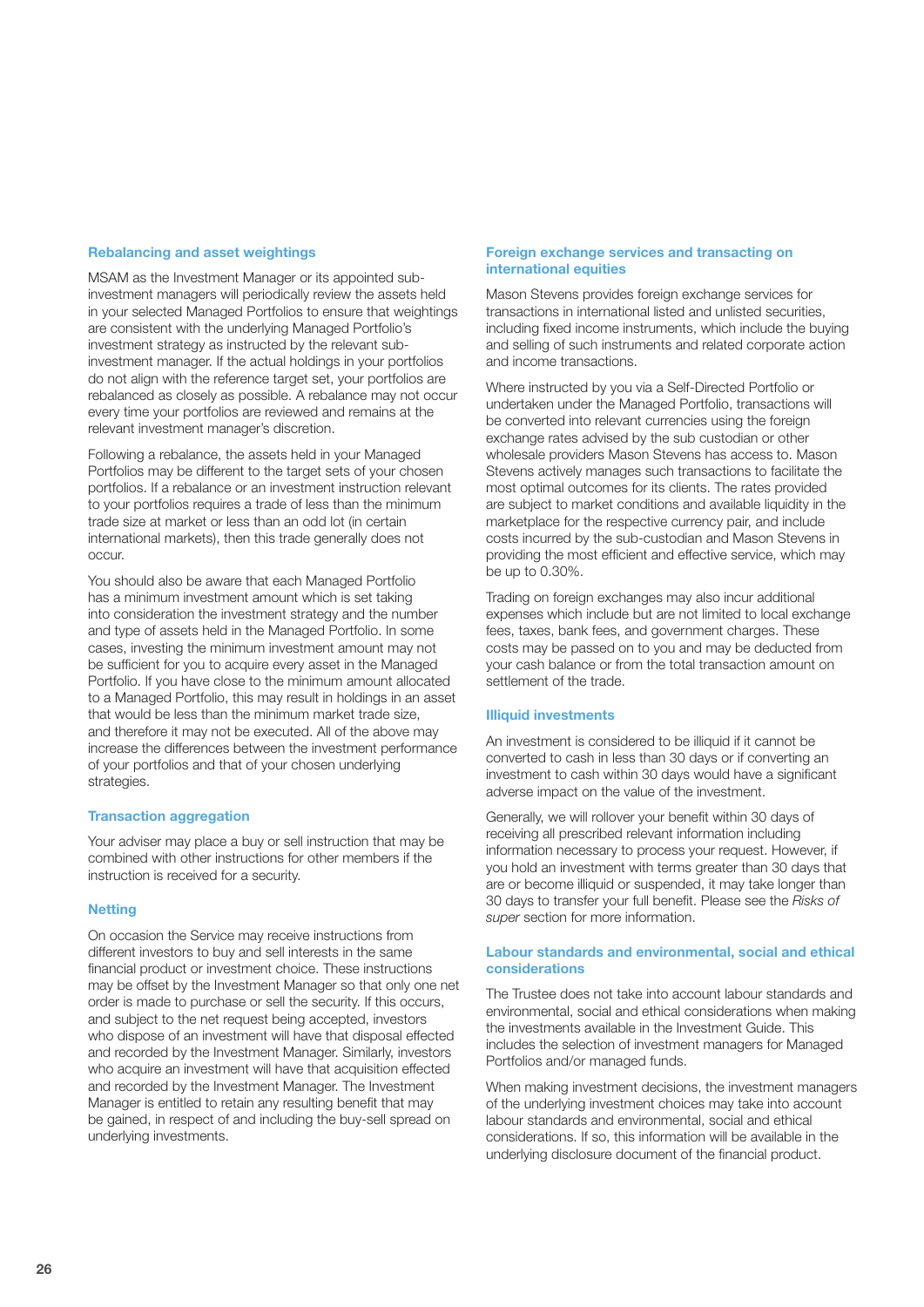## **Defined fees**

The following table outlines the regulatory definitions of the fees and costs for super products. The definitions have been taken from the *Super Industry (Supervision) Act 1993* (Cth).

| Fee                       | <b>Description</b>                                                                                                                                                                                                                                                           |
|---------------------------|------------------------------------------------------------------------------------------------------------------------------------------------------------------------------------------------------------------------------------------------------------------------------|
| <b>Activity fee</b>       | A fee is an <b>activity fee</b> if:                                                                                                                                                                                                                                          |
|                           | (a) the fee relates to costs incurred by the trustee of the superannuation entity that are directly<br>related to an activity of the trustee:                                                                                                                                |
|                           | that is engaged in at the request, or with the consent, of a member, or                                                                                                                                                                                                      |
|                           | (ii) that relates to a member and is required by law, and                                                                                                                                                                                                                    |
|                           | (b) those costs are not otherwise charged as an administration fee, an investment fee,<br>a buy-sell spread, a switching fee, an advice fee or an insurance fee.                                                                                                             |
|                           | Activity fees also include brokerage fees, insurance administration fees, family law enquiry, family<br>law split, transaction fees and a request to obtain a copy of the Fund's Trust Deed.                                                                                 |
| <b>Administration fee</b> | An <b>administration fee</b> is a fee that relates to the administration or operation of the super entity,<br>including costs that relate to that administration or operation, other than:                                                                                   |
|                           | (a) borrowing costs, and                                                                                                                                                                                                                                                     |
|                           | (b) indirect costs that are not paid out of the superannuation entity that the trustee has elected<br>in writing will be treated as indirect costs and not fees, incurred by the trustee of the entity or<br>in an interposed vehicle or derivative financial product, and   |
|                           | (c) costs that are otherwise charged as an investment fee, a buy-sell spread, a switching fee, an<br>activity fee, an advice fee or an insurance fee.                                                                                                                        |
| <b>Advice fee</b>         | A fee is an <b>advice fee</b> if:                                                                                                                                                                                                                                            |
|                           | (a) The fee relates directly to costs incurred by the trustee of the superannuation entity due to<br>the provision of financial product advice to a member by:                                                                                                               |
|                           | a trustee of the entity, or<br>(i)                                                                                                                                                                                                                                           |
|                           | another person acting as an employee of, or under an arrangement with, the trustee of<br>(ii)<br>the super entity, and                                                                                                                                                       |
|                           | (b) those costs are not otherwise charged as an administration fee, an investment fee, a<br>switching fee, an activity fee or an insurance fee.                                                                                                                              |
| <b>Buy-sell spread</b>    | A buy-sell spread is a fee to recover transaction costs incurred by the trustee of the<br>superannuation entity in relation to the sale and purchase of assets of the super entity.                                                                                          |
| <b>Exit fee</b>           | An exit fee is a fee, other than a buy-sell spread, that relates to the disposal of all or part of a<br>member's interests in a superannuation entity.                                                                                                                       |
| Indirect cost ratio       | The <b>indirect cost ratio</b> (ICR), for an investment option offered by a superannuation entity, is the<br>ratio of the total of the indirect costs for the investment option, to the total average net assets of<br>the super entity attributed to the investment option. |
|                           | Note: A fee deducted from a member's account or paid out of the superannuation entity is not an<br>indirect cost.                                                                                                                                                            |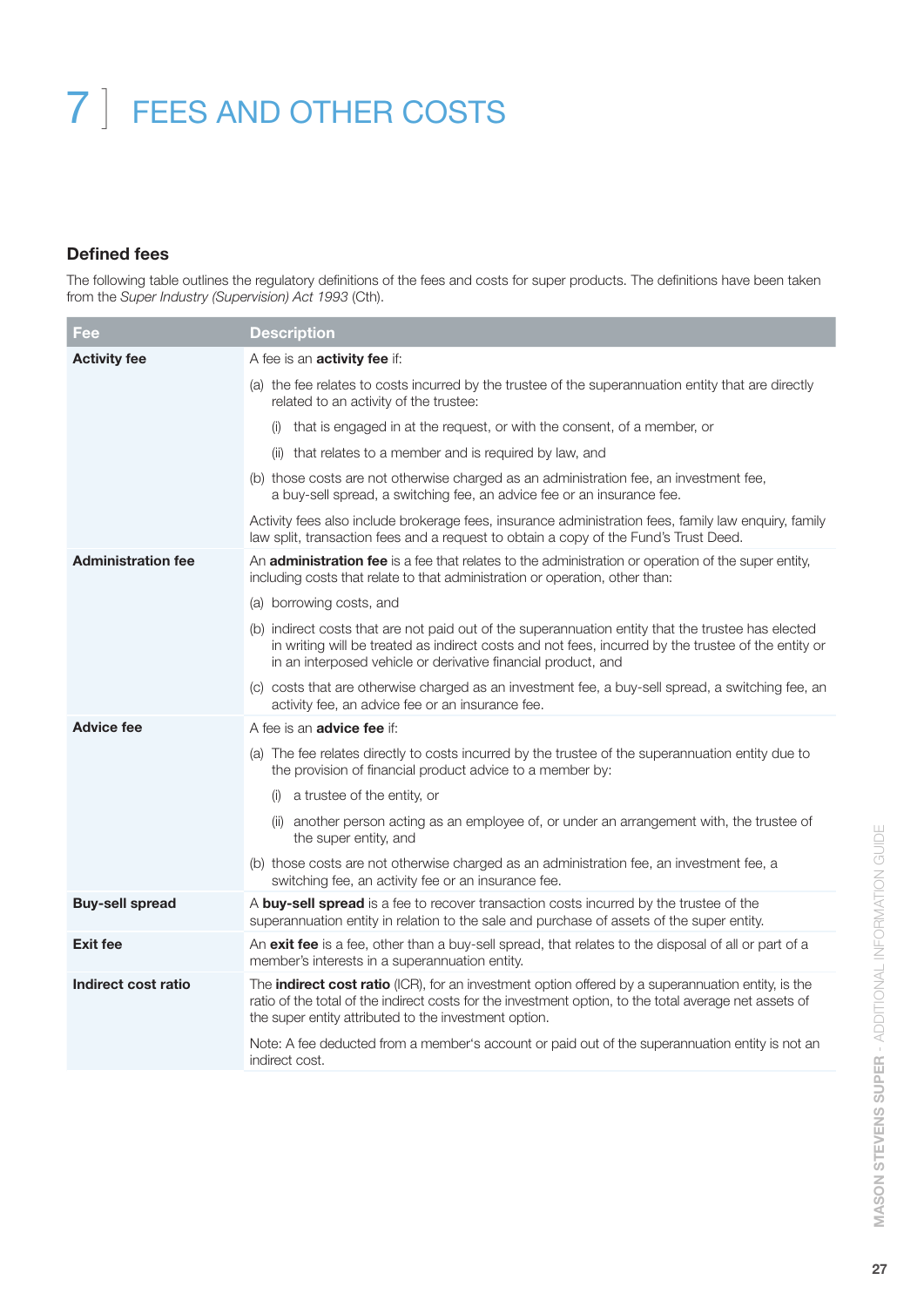| Fee                    | <b>Description</b>                                                                                                                                                                                   |
|------------------------|------------------------------------------------------------------------------------------------------------------------------------------------------------------------------------------------------|
| <b>Investment fees</b> | An <b>investment fee</b> is a fee that relates to the investment of the assets of a superannuation<br>entity and includes:                                                                           |
|                        | fees in payment for the exercise of care and expertise in the investment of those assets<br>(a)<br>(including performance fees), and                                                                 |
|                        | costs incurred by the Trustee of the entity that:<br>(b)                                                                                                                                             |
|                        | relate to the investments of the entity, and<br>(i)                                                                                                                                                  |
|                        | are not otherwise charged as administration fee, a buy-sell spread, a switching fee, an<br>(ii)<br>activity fee, an advice fee or an insurance fee.                                                  |
| <b>Switching fee</b>   | A <b>switching fee</b> is a fee to recover the costs of switching all or part of a member's interest in<br>the superannuation entity from one class of beneficial interest in the entity to another. |

## **Summary of fees and costs**

The table below shows fees and other costs you may be charged through the Service. These fees and costs may be deducted from your cash, or from the assets of the Fund as a whole. Other fees, such as activity fees, advice fees for personal advice and insurance fees may also be charged, but these will depend on the nature of the activity, advice or insurance chosen by you. All fees disclosed in this Guide are inclusive of the estimated net effect of GST (i.e. inclusive of GST, less any input tax credits and or Reduced Input Tax Credit (RITC)).

| Type of fee    | <b>Amount</b>                                                                                                                          | How and when paid                                                                                                                                                                   |
|----------------|----------------------------------------------------------------------------------------------------------------------------------------|-------------------------------------------------------------------------------------------------------------------------------------------------------------------------------------|
| Investment fee | Nil, unless you invest in a Managed Portfolio.<br>Between 0% and 3.0% p.a. for Managed Portfolios.                                     | Calculated daily and deducted<br>monthly from your Managed<br>Portfolio.                                                                                                            |
|                | Managed Portfolio performance fees of up to 25% of the<br>outperformance may apply if that portfolio exceeds a specified<br>benchmark. | Performance fees are<br>calculated as a percentage of<br>any out performance of the                                                                                                 |
|                | Refer to the relevant Managed Portfolio Disclosure<br>Document for full information on investment fees                                 | Managed Portfolio relative<br>to its benchmark and is an<br>estimate only. The times when<br>a performance fee is calculated<br>and charged may vary for each<br>Managed Portfolio. |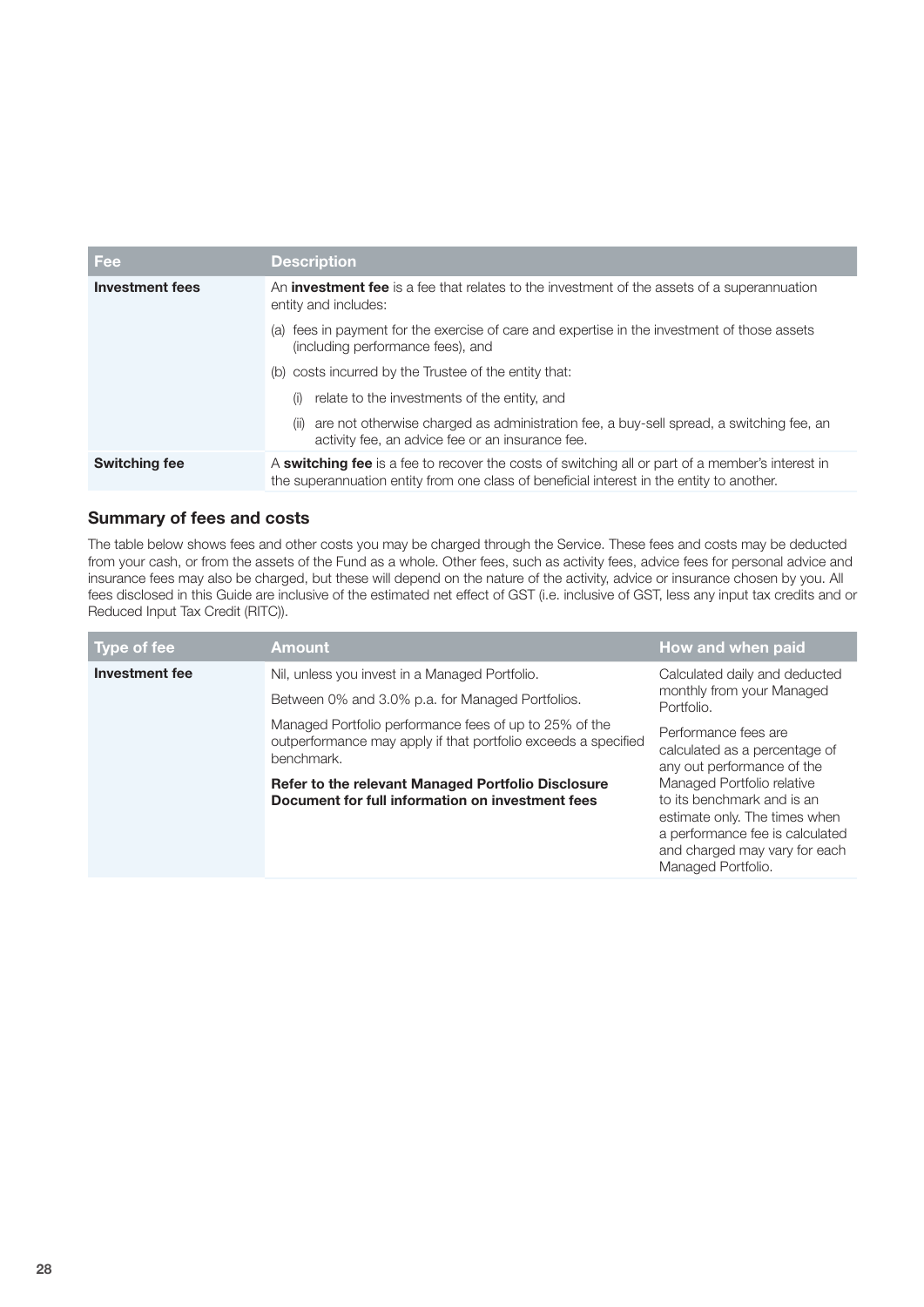| <b>Type of fee</b>                            | <b>Amount</b>                                                                                                                                                                                                                             |                           | How and when paid                                                                                                                                                                                                                |  |
|-----------------------------------------------|-------------------------------------------------------------------------------------------------------------------------------------------------------------------------------------------------------------------------------------------|---------------------------|----------------------------------------------------------------------------------------------------------------------------------------------------------------------------------------------------------------------------------|--|
| <b>Administration fees</b>                    |                                                                                                                                                                                                                                           | The administration fee is |                                                                                                                                                                                                                                  |  |
|                                               | <b>Member account(s)</b><br>balance                                                                                                                                                                                                       | <b>Administration</b>     | calculated daily on your<br>total account(s) balance and<br>deducted monthly in arrears<br>from your Self-Directed Portfolio<br>on a pro-rata basis.                                                                             |  |
|                                               |                                                                                                                                                                                                                                           | fee per annum             |                                                                                                                                                                                                                                  |  |
|                                               | \$0-\$250,000                                                                                                                                                                                                                             | 0.44%<br>0.22%            |                                                                                                                                                                                                                                  |  |
|                                               | \$250,001-\$750,000                                                                                                                                                                                                                       |                           |                                                                                                                                                                                                                                  |  |
|                                               | \$750,001-\$2M                                                                                                                                                                                                                            | 0.11%                     | A 10% discount on the                                                                                                                                                                                                            |  |
|                                               | $$2M - $3M$                                                                                                                                                                                                                               | 0.055%                    | administration fee may be                                                                                                                                                                                                        |  |
|                                               | Above \$3M                                                                                                                                                                                                                                | Nil                       | available to family members<br>of Mason Stevens Super                                                                                                                                                                            |  |
|                                               | Subject to a minimum administration fee of \$27.50<br>per month                                                                                                                                                                           |                           | accounts. Please refer to the<br>"Additional explanation of fees                                                                                                                                                                 |  |
|                                               | <b>PLUS</b>                                                                                                                                                                                                                               |                           | and costs" section in this Guide<br>for further details.                                                                                                                                                                         |  |
|                                               | <b>Expense recovery charge</b><br>The expense recovery charge covers other costs such as<br>Trustee fees, custody fees, Operational Risk Reserve (ORR)<br>amounts, Fund expenses and any regulatory charges.<br>0.05% p.a.<br><b>PLUS</b> |                           | The expense recovery charge<br>is calculated daily on your total<br>balance and deducted monthly<br>in arrears from your Self-<br>Directed Portfolio.                                                                            |  |
|                                               | <b>Account Keeping fee</b><br>\$10.00 per month                                                                                                                                                                                           |                           | This is the cost for maintaining<br>your account and is deducted<br>at the end of each month in<br>arrears from your Self-Directed<br>Portfolio.                                                                                 |  |
| <b>Buy-sell spread</b>                        | Nil                                                                                                                                                                                                                                       |                           | N/A <sup>1</sup>                                                                                                                                                                                                                 |  |
| <b>Switching fee</b>                          | Nil                                                                                                                                                                                                                                       |                           | N/A                                                                                                                                                                                                                              |  |
| <b>Advice fees relating to</b><br>all members | Nil                                                                                                                                                                                                                                       |                           | You and your adviser may<br>agree a fee for the service they<br>provide. This is an additional<br>cost to you. This may be<br>deducted from your Self-<br>Directed Portfolio depending<br>on the agreement with your<br>adviser. |  |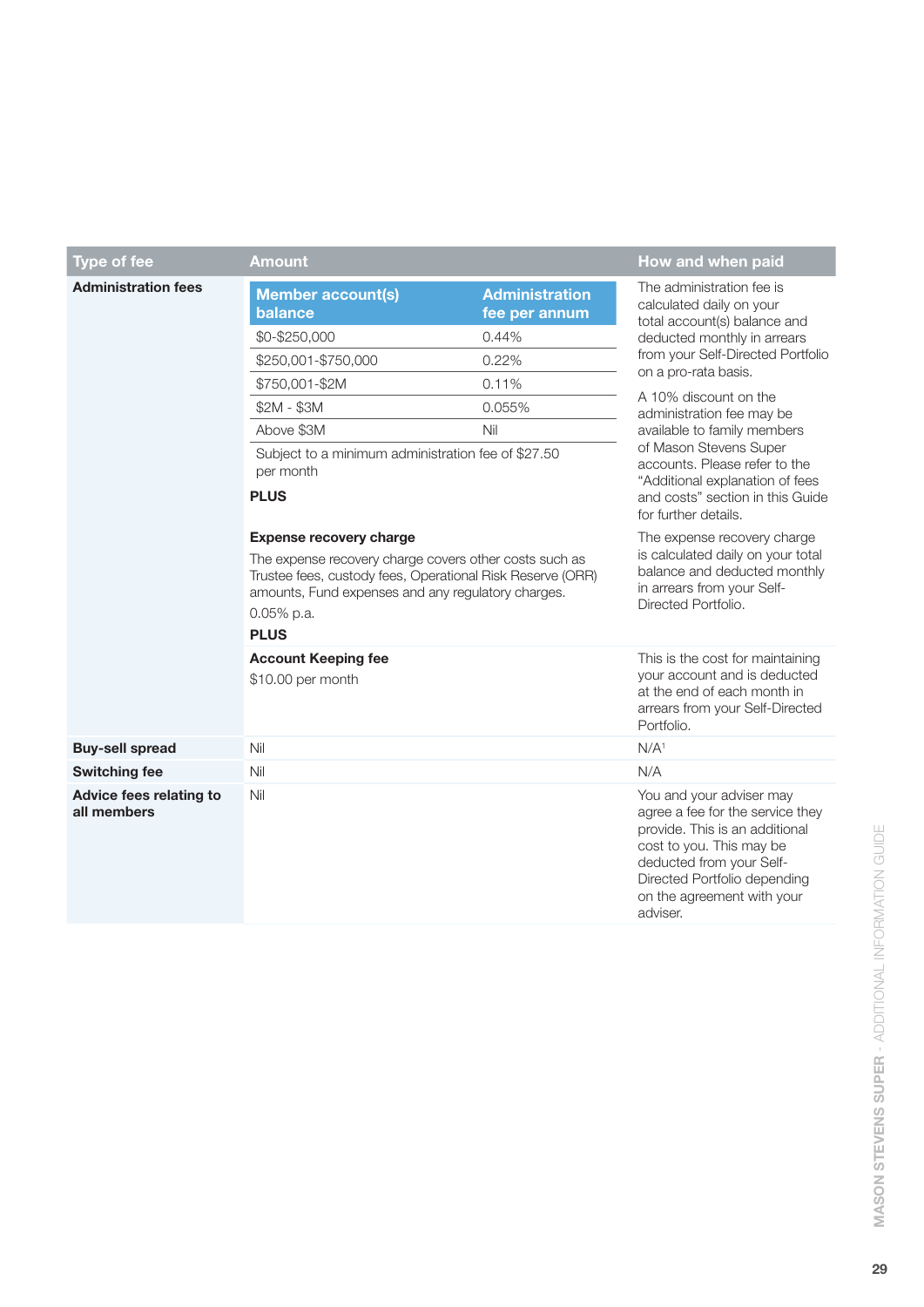| Type of fee                      | Amount                                                                                | How and when paid                                                                                                                                                                                                                                                                              |
|----------------------------------|---------------------------------------------------------------------------------------|------------------------------------------------------------------------------------------------------------------------------------------------------------------------------------------------------------------------------------------------------------------------------------------------|
| <b>Indirect Cost Ratio (ICR)</b> | Cash management – estimated to be up to $0.6\%$ p.a.                                  | The cash management fee is<br>the amount Mason Stevens<br>earns in relation to its cash<br>management activities,<br>calculated daily on your AUD<br>cash balance and payable<br>monthly. This fee is deducted<br>from interest earnings and is<br>not a separate fee payable<br>by you.       |
|                                  | Managed Portfolios: An ICR of 0% to 3% p.a. of the balance in<br>a Managed Portfolio. | The ICR for a Managed<br>Portfolio is the fees and costs<br>associated with the underlying<br>investments of the Managed<br>Portfolio. It is not a direct<br>charge to your account. Please<br>refer to the relevant Managed<br>Portfolio Disclosure Document<br>for details on ICR estimates. |

<sup>1</sup> When members make investments in or withdrawals from a unitised product (such as a managed fund) via their SDP or as part of a Managed Portfolio, that managed fund may need to buy or sell assets accordingly in the fund. The buy-sell spread is the cost charged by the external manager for your purchase or sale of units in the managed fund. Mason Stevens Super does not charge a buy-sell spread. However, investments from a unitised product held in SDPs or Managed Portfolios may incur a buy-sell spread and this may be deducted from the unit price. You should read the relevant disclosure document for full information.

| <b>Other Fees and Charges</b>        |                                                                  |                                                                                                                                                  |  |
|--------------------------------------|------------------------------------------------------------------|--------------------------------------------------------------------------------------------------------------------------------------------------|--|
| fee                                  | <b>Insurance administration</b> \$2.66 per cover type, per month | If you choose to have insurance you will be charged<br>\$31.90 for each cover type, per year, that will be<br>deducted at the end of each month. |  |
| <b>Family law information</b><br>fee | \$110 per case                                                   | Deducted from your account following provision of<br>the information.                                                                            |  |
| <b>Family law split fee</b>          | \$110 per case                                                   | Deducted from your account following processing<br>of the split.                                                                                 |  |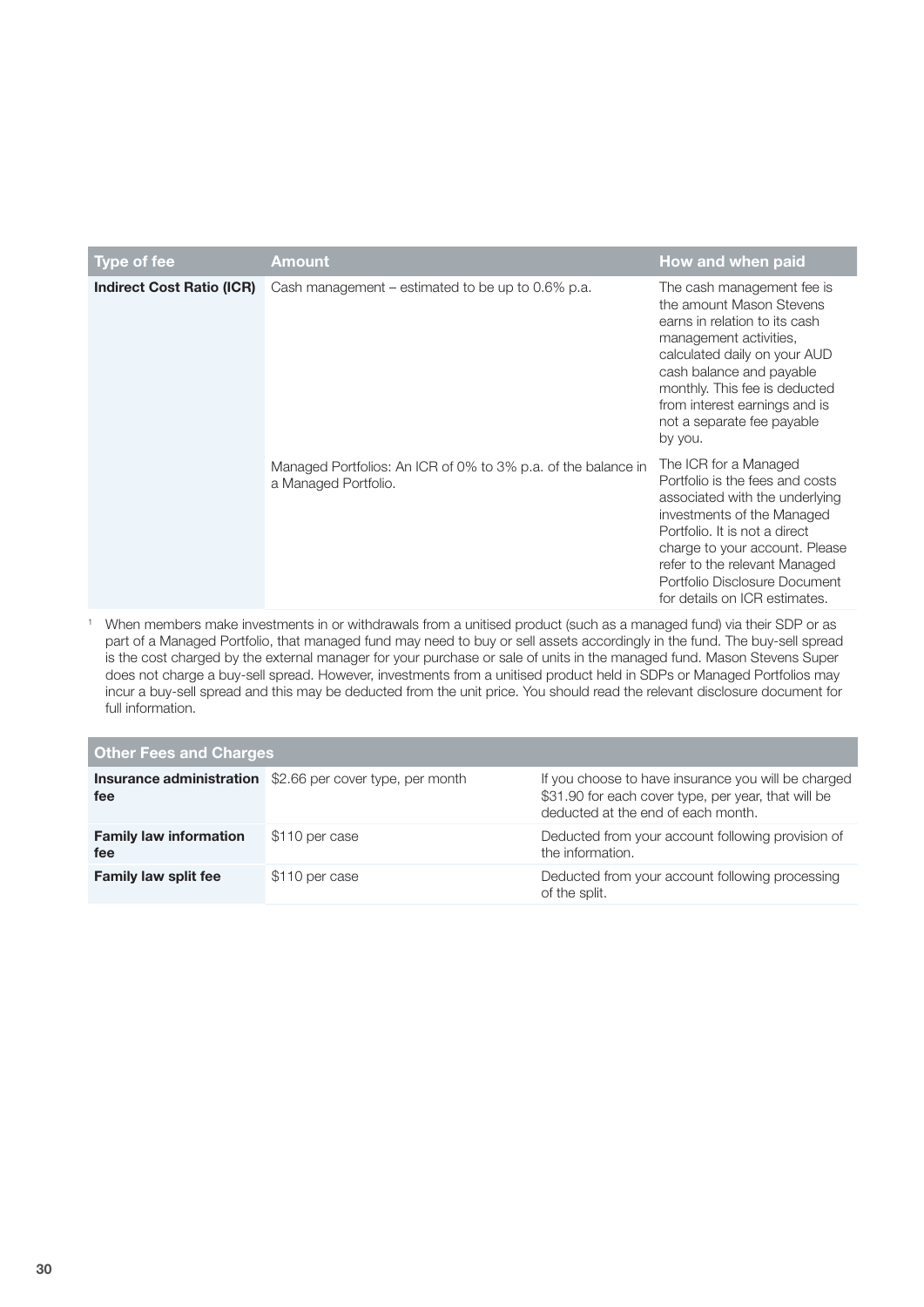## **Activity fees for Self-Directed Portfolio**

| <b>Activity type</b>                                            | <b>Transaction method</b>                     | Fee amount                                                | How and when paid                                                                                              |
|-----------------------------------------------------------------|-----------------------------------------------|-----------------------------------------------------------|----------------------------------------------------------------------------------------------------------------|
| <b>Transacting in</b><br><b>Australian listed</b><br>securities | Instructions are executed via the<br>Service. | $0.22\%$ of<br>transacting value                          | Deducted at the time of settlement as<br>part of the total cost (buy trades) or net<br>proceeds (sell trades). |
|                                                                 |                                               | Subject to a<br>minimum of<br>\$11.00                     |                                                                                                                |
| <b>Transacting in</b><br>international listed                   | Instructions are executed via the<br>Service. | $0.33\%$ of<br>transacting value                          | Deducted at the time of settlement as<br>part of the total cost (buy trades) or net                            |
| securities                                                      |                                               | Subject to a<br>minimum of<br>\$33.00 (AUD<br>equivalent) | proceeds (sell trades).                                                                                        |
| <b>Transacting in fixed</b><br>income securities                | Instructions are executed via the<br>Service. | $0.55\%$ of<br>transacting value                          | Deducted at the time of settlement as<br>part of the total cost (buy trades) or net                            |
|                                                                 |                                               | Subject to a<br>minimum of<br>\$55.00                     | proceeds (sell trades).                                                                                        |
| <b>Transacting in</b><br>managed funds                          | Selected via the Service.                     | \$22.00 per trade                                         | Deducted at the time of settlement<br>as part of the total cost.                                               |
| <b>Transacting in</b><br>foreign exchange                       | Executed via the Service.                     | 0.55%<br>Spread                                           | The spread will be incurred at the time<br>when you transact.                                                  |

## **Activity fees for Managed Portfolios**

| <b>Activity type</b>                                               | <b>Transaction method</b>                             | Fee amount                       | How and when paid                                                                                                         |
|--------------------------------------------------------------------|-------------------------------------------------------|----------------------------------|---------------------------------------------------------------------------------------------------------------------------|
| <b>Transacting in</b><br><b>Australian listed</b><br>securities    | Executed via the Service.                             | $0.22\%$ of<br>transacting value | The fee is deducted at the time of<br>settlement as part of the total cost (buy<br>trades) or net proceeds (sell trades). |
| <b>Transacting in</b><br>international listed<br><b>securities</b> | Executed via the Service.                             | $0.33\%$ of<br>transacting value | The fee is deducted at time of<br>settlement as part of the total cost (buy<br>trades) or net proceeds (sell trades).     |
| income securities                                                  | <b>Transacting in fixed</b> Executed via the Service. | $0.55\%$ of<br>transacting value | The fee is deducted at the time of<br>settlement as part of the total cost (buy<br>trades) or net proceeds (sell trades). |
| <b>Transacting in</b><br>managed funds                             | Executed via the Service.                             | \$5.50 per<br>managed fund       | The fee is deducted at the time of<br>settlement in addition to any other<br>transaction costs.                           |
| <b>Transacting in</b><br>foreign exchange                          | Executed via the Service.                             | $0.55\%$<br>Spread               | The spread will be incurred at the time<br>when you transact.                                                             |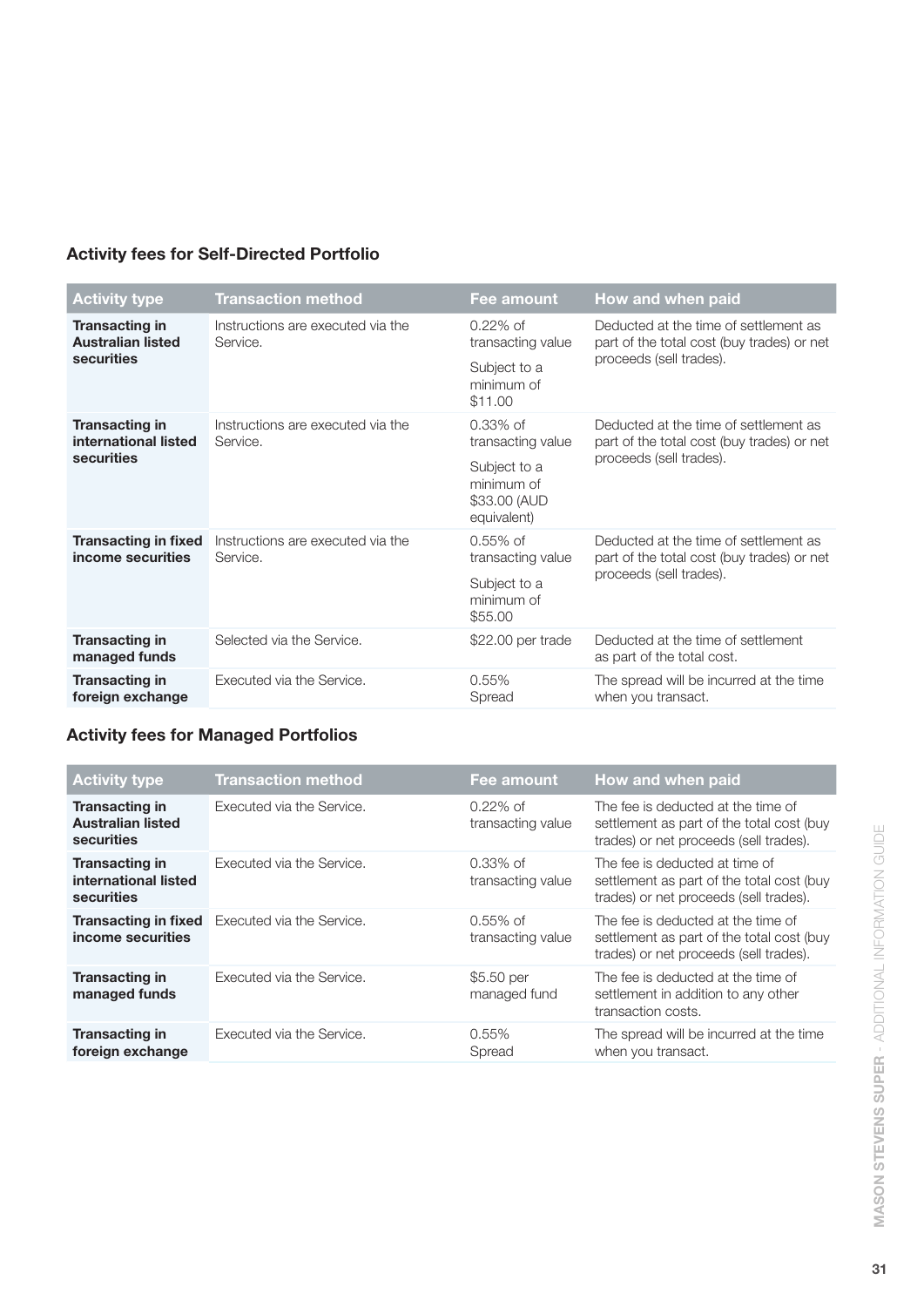#### **Fee Changes and Differential Fees**

Should there be a decision to increase fees or introduce a new fee, investors will be given at least 30 days' prior notice.

Mason Stevens may negotiate different fees with your employer or groups of clients based on the amount they invest in the Fund.

In some instances your adviser's dealer may negotiate reduced administration fees than what is shown in the *Fees and other costs* table. If so, your adviser will set this out in your Statement of Advice. If you choose to change your adviser and/or dealer on your account, it may lead to an increase or decrease in the administration fees you pay, depending on the fee arrangement applicable to you under each adviser and/or dealer, which should be set out in your Statement of Advice from your new adviser and/or dealer. Where you remove the adviser and/or dealer on your account, this may mean the reduced administration fees are no longer applicable to your account, which could lead to an increase in the net administration fees up to the amount disclosed in the *Fees and other costs* table. You may wish to consider the impact this may have on your account when making any adviser and/or dealer changes.

#### **Administration fee**

An administration fee is a percentage-based fee that is paid to Mason Stevens that is then used to pay for the administration services of the Fund.

## **Family group linking**

Family group linking allows your adviser to link your accounts with those of your immediate family members who also have accounts in Mason Stevens Super. You and your family members' accounts will also receive a 10% discount on each tier of the administration fee subject to the below terms and conditions. Please note each account will be subject to the minimum administration charge of \$330 p.a.

Terms and Conditions:

- » Immediate family includes the member's: husband, wife, domestic partner, children, grandparents and siblings
- » Immediate family excludes: all others not mentioned above
- The discounted accounts must be advised by the same adviser
- » Each account may only belong to one family group
- » Family groups are limited to a maximum of 6 accounts, and
- » The minimum family group holding value is \$300,000 for the 10% discount on the administration fee to apply. This value is assessed daily.

## **Expense Recovery Charge**

An additional amount will be deducted from your account to cover Fund related expenses. These expenses are an estimate

only and include a fee paid to the Trustee for its services, a fee to paid the Custodian, the Operational Risk Reserve and certain out-of-pocket expenses such as postage and phone costs. These are paid to Mason Stevens that in turn pays the relevant party for the expense. Mason Stevens on behalf of the Trustee is entitled to recover previously unrecovered expenses as well as ongoing expenses as they are incurred.

#### **Operational Risk Financial Requirement (ORFR)**

The Trustee is required by the Australian Prudential Regulatory Authority (APRA) to maintain adequate reserves to cover potential operational losses. An operational risk is the risk that a super fund may suffer loss due to inadequate or failed internal process, people and systems, or from external events. The ORFR may be drawn upon to assist in compensating members of the fund in the event that an operational risk materialises.

The Trustee has reviewed the potential operational risk losses of the Fund and has determined it prudent to reserve up to 0.25% of the net assets of the Fund within the ORFR. This requirement can be met by a reserve within the Fund and/ or Trustee capital. The reserve may also be funded from the Expense Recovery charge, RITC that the Fund may receive, amounts that have been forfeited by members leaving the Fund and any deferment of any fees payable to Mason Stevens.

## **Investment fee**

An investment fee is a percentage-based fee that applies to Managed Portfolios that are available for your investment.

These fees are paid to the investment manager for the management of your investments. The investment manager may use these fees to pay other underlying sub investment managers.

If the investment manager is your adviser or the holder of an Australian Financial Services License that your adviser operates under, or a related party, you must agree to the amount of the fee and its deduction from your account to be able to invest in the Managed Portfolio (the amount of the fee cannot be negotiated). If you do not provide consent, you will not be able to invest in the Managed Portfolio.

The investment fee is in addition to any indirect costs (e.g. the indirect cost ratio) associated with investing in managed funds, ETFs or LICs that may be held within the Managed Portfolio by an investment manager.

Refer to the relevant Managed Portfolio Disclosure Document for details of the investment fee.

#### **Indirect Cost Ratio (ICR)**

These costs are an indirect charge that reduces the return on the investment. It is not a charge that is deducted from your super account and may change from time to time. Indirect costs apply for underlying investments that you access through your super fund (including investments held as part of a Managed Portfolio), such as managed funds, Exchanged Traded Funds (ETFs) and Listed Investment Companies (LICs).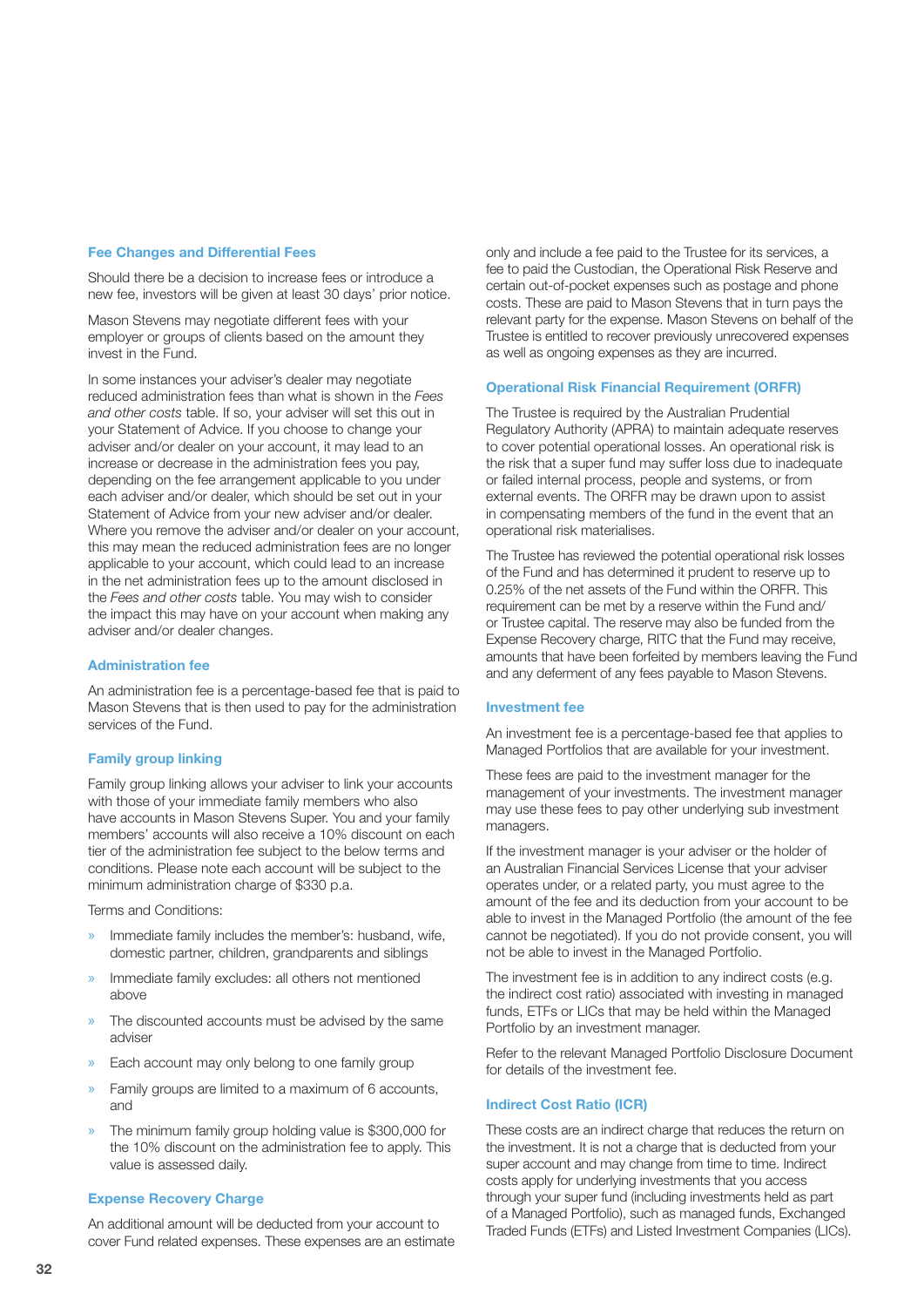#### **Performance fees**

Where applicable, a performance fee is charged when the investment manager of a Managed Portfolio or managed fund meets a defined performance target. Performance fees are usually calculated as a percentage of any "out-performance" above a target and is directly deducted from the Managed Portfolio or managed fund.

- » Managed funds: Performance fees charged by a managed fund. If a managed fund is held in a Managed Portfolio, the managed fund's estimated performance fee is included in the Managed Portfolio's ICR. When purchasing a managed fund in your SDP, please refer to the Product Disclosure Statement for any applicable performance fees.
- » Managed Portfolios: Performance fees that are charged by a Managed Portfolio manager. These are an additional charge to the investment fee and may be deducted from the portfolio. Please refer to the relevant Managed Portfolio Disclosure Document for information on performance fees and their calculation.

#### **Buy-sell spread**

When investors make investments in or withdrawals from a unitised fund, the fund may need to buy or sell assets. The buy-sell spread is the cost associated with the purchase (or sale) of these assets in connection with your purchase or withdrawal of units in the fund. It is not a direct cost when investing in Mason Stevens Super. However, underlying investments held in Managed Portfolios or Self-Directed Portfolios may incur buy-sell spreads and you should read the relevant PDS to understand those costs.

#### **Transactional and operational costs**

Some Managed Portfolios (and managed funds) will disclose an estimated transactional and operational cost in the Managed Portfolio Disclosure Document. The transactional and operational costs of a portfolio may include costs incurred in the buying or selling of certain assets held in the portfolio including brokerage costs, settlement costs, clearing costs, registration fees, bank charges, Government taxes, stamp duty (if applicable) and the bid/ask spread on fixed income securities bought and sold at market. These costs are paid out of the assets of the Managed Portfolio and are not a direct charge to your account. These costs differ from Activity Fees which are direct charges to your account and visible through the Service.

At the time of transacting in securities at market, a "bid/ask spread" may be incurred. A bid/ask spread is the industry terminology for the amount by which the ask price exceeds the bid price for an asset in the market. It is considered that the difference between the amount paid for the fixed income asset and the value of the asset at the time of purchase based on its immediate selling price is a transaction cost. You should be aware that the spread is an implicit cost, not charged directly to your account, and will depend on the type of instrument, size of order, timing of the transaction, execution quality, liquidity of the underlying market and actions of other market participants during execution etc. The bid/ask spread is considered a cost to the assets of the Managed Portfolio.

For the transactional and operational costs associated with a managed fund, please refer to the relevant PDS for full information.

#### **Adviser fees relating to you**

You may negotiate with your adviser to pay the following fees to your adviser or to the dealer group your adviser operates under.

| Type of adviser fees Amount             |                                                                                                                                                                                                                                                                                                                                                                                | How and when paid                                                                                                                                                                                                                                                                                                               |
|-----------------------------------------|--------------------------------------------------------------------------------------------------------------------------------------------------------------------------------------------------------------------------------------------------------------------------------------------------------------------------------------------------------------------------------|---------------------------------------------------------------------------------------------------------------------------------------------------------------------------------------------------------------------------------------------------------------------------------------------------------------------------------|
| Initial adviser fee                     | You may agree with your adviser to pay a fixed dollar<br>amount initial adviser fee.<br>The amount payable is agreed between you and your<br>adviser.                                                                                                                                                                                                                          | This will generally be deducted from your<br>Self-Directed Portfolio after receipt of your<br>first rollover or first contribution.                                                                                                                                                                                             |
| <b>Ongoing adviser fee</b>              | You may agree with your adviser to pay an ongoing<br>adviser fee for ongoing advice you receive about your<br>investment in Mason Stevens Super.<br>The fee may be an ongoing percentage fee on your<br>total Self-Directed Portfolio and/or Managed Portfolio<br>balance, or an ongoing fixed dollar amount.<br>The amount payable is agreed between you and your<br>adviser. | For ongoing percentage fees, this is<br>calculated daily on your total Self-Directed<br>Portfolio and/or Managed Portfolio balance<br>and deducted from your Self-Directed<br>Portfolio at the end of each month in arrears.<br>For ongoing fixed dollar amount fees,<br>this is deducted from your Self-Directed<br>Portfolio. |
| <b>Managed Portfolio</b><br>service fee | You may agree to pay a Managed Portfolio service fee<br>where your adviser, their licensee or one of its related<br>parties provides you with ongoing advice (or related<br>services) in relation to Managed Portfolios.<br>The amount payable is agreed between you and your<br>adviser and will be disclosed to you by your adviser in<br>a Statement of Advice.             | This is calculated on the daily balance<br>of each of your Managed Portfolios<br>and deducted from your Self-Directed<br>Portfolio at the end of each month in<br>arrears.                                                                                                                                                      |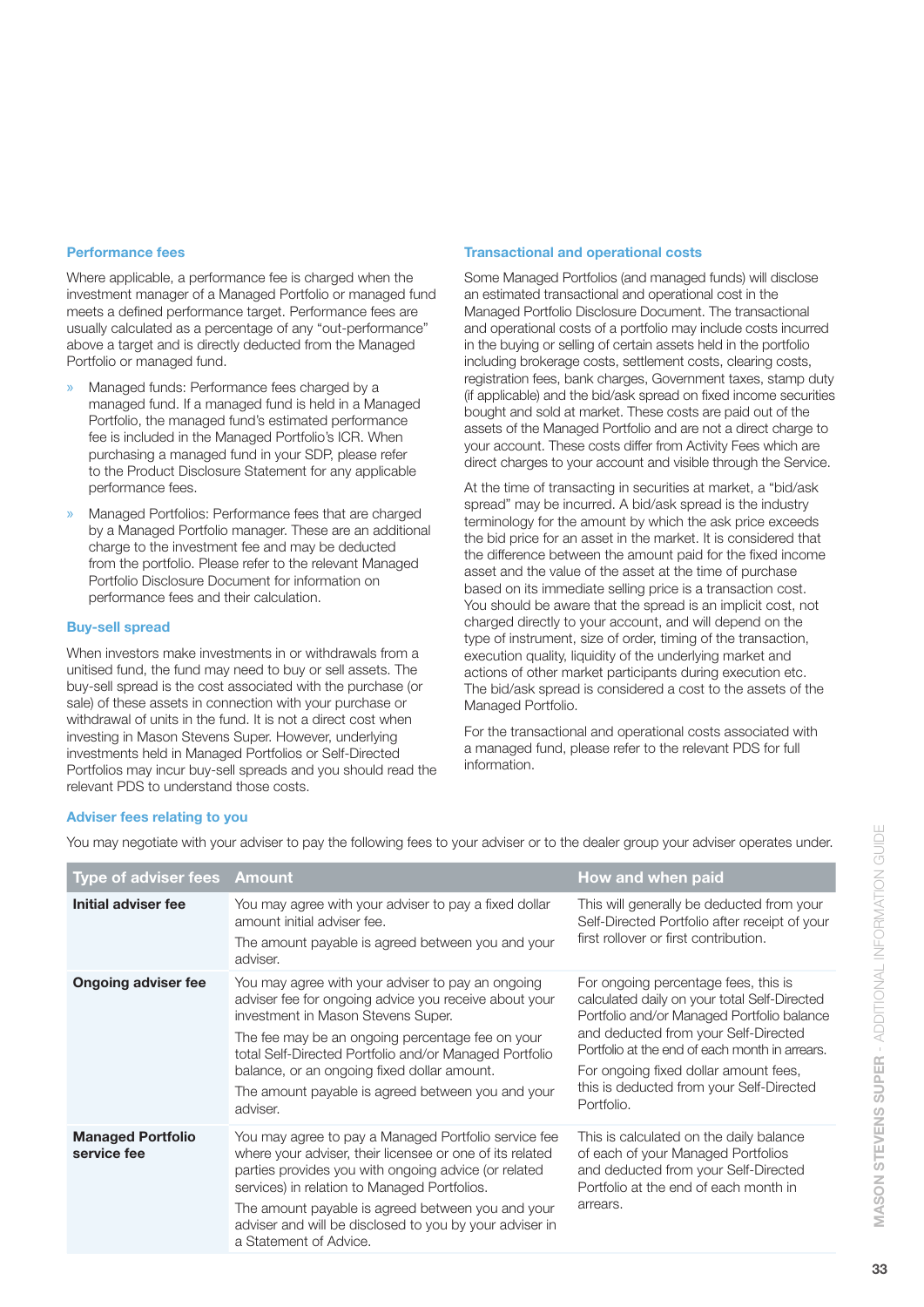## 8 | HOW TO OPEN AN ACCOUNT

## **Setting up your account**

Your adviser will assist you with opening a Mason Stevens Super account.

As part of the application process we will ask you to provide your TFN. You are not required to supply your TFN by law but we will not be able to complete the application process without it. Once your account is activated you must maintain an ongoing minimum balance of \$10,000 in your account once activated.

You will need to authorise your adviser to perform a range of tasks on your behalf including providing investment instructions, by accepting the terms and conditions applicable to the Fund.

After your application has been accepted you will receive an email that will enable you to log onto the Service, accept the terms and conditions, activate your SDP to accept any rollovers or contributions and start setting up your investments.

## **Contributions**

You can make your first investment as a lump sum contribution. If contributions tax is required to be deducted it will automatically be deducted from your account and paid to the ATO.

Unless you advise otherwise, all contributions will be treated as non-concessional contributions.

## **Rollovers**

If you have super with another super fund you can instruct the administrator of your existing super fund to rollover all or part of your benefit into your Mason Stevens Super account. Rollovers are generally exempt from contributions tax.

We can help you locate all of your superannuation held by other funds or with the ATO. You or your adviser can initiate a search via the Service. This will be done via the ATO's SuperMatch service with the results provided to you online.

To consolidate your super into your Mason Stevens Super account:

- » Your adviser can complete a SuperMatch Consolidation Form and send to us
- » Your adviser can initiate a full or partial rollover from your existing fund via the Service, or
- » You can contact your current super fund directly.

| <b>Who</b>                                                                       | <b>Payment</b> | <b>Frequency</b>   | <b>How</b>                                                                                                                                      |
|----------------------------------------------------------------------------------|----------------|--------------------|-------------------------------------------------------------------------------------------------------------------------------------------------|
| Employer (including<br>salary sacrifice and<br>other voluntary<br>contributions) | Superstream    | One off or regular | Your employer can pay your Super Guarantee (SG)<br>contributions to the Fund.                                                                   |
|                                                                                  |                |                    | Complete the Super Choice Fund Nomination form. This<br>will tell your employer to direct your SG contributions to<br>your account in the Fund. |
|                                                                                  |                |                    | Your employer must use SuperStream and a clearing<br>house to make contributions for you.                                                       |
| Personal, spouse                                                                 | <b>EFT</b>     | One off or regular | <b>BSB: 083 088</b>                                                                                                                             |
|                                                                                  |                |                    | <b>Account: 87 714 5636</b>                                                                                                                     |
|                                                                                  |                |                    | Ref number: Mason Stevens Retail Super -<br>Member Number                                                                                       |
|                                                                                  | <b>BPAY®</b>   | One off or regular | <b>Biller code: 211 193</b>                                                                                                                     |
|                                                                                  |                |                    | <b>Ref number:</b> Mason Stevens Retail Super -<br>Member Number                                                                                |

**How do you make a contribution?**

® Registered to BPAY Pty Ltd 69 079 137 518

The contributions, as outlined above will be received into your SDP.

You or your adviser will be required to provide instructions on how cash in your SDP is to be invested. If no instructions are received by us, your contribution will be held in cash in the SDP until we receive instructions.

You are responsible for maintaining the minimum cash balance within the SDP at all times.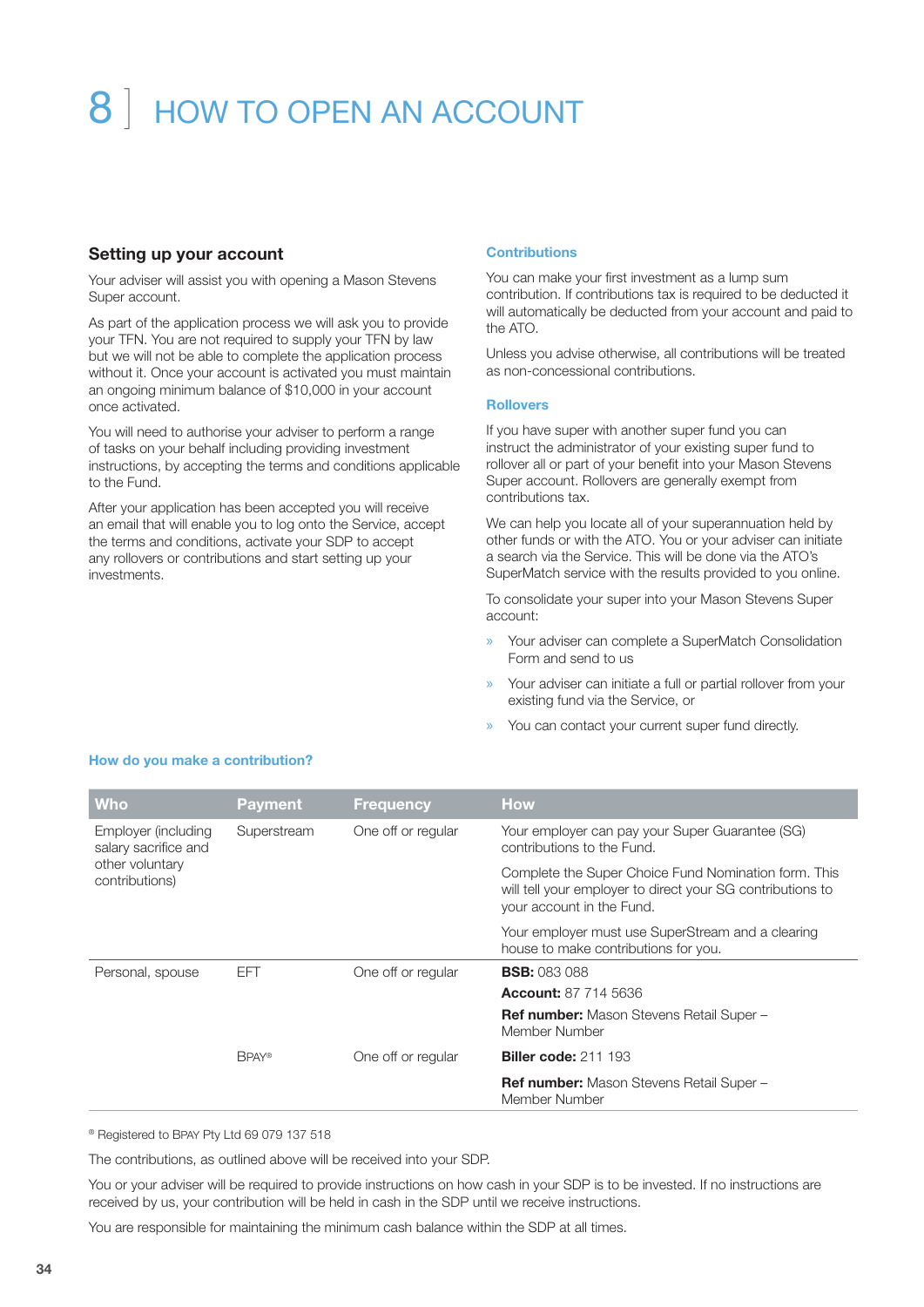## **Maintaining a minimum cash balance**

A minimum cash balance must be maintained in your SDP to meet all fees, insurance premiums and to satisfy charges in connection with the settlement of transactions that are carried out. This is in addition to any cash that is held separately in your Managed Portfolio(s).

The minimum cash balance for each phase are as follows:

| <b>Phase</b>   | <b>Minimum cash balance required</b>                                                  |
|----------------|---------------------------------------------------------------------------------------|
| <b>Super</b>   | \$2,000 or 2% of your entire account balance<br>(whichever is higher) up to \$15,000. |
| <b>TTR</b>     | \$5,000 or 5% of your entire account balance<br>(whichever is higher) up to \$15,000. |
| <b>Pension</b> | \$5,000 or 5% of your entire account balance<br>(whichever is higher) up to \$15,000. |
|                |                                                                                       |

It is your responsibility to ensure that the minimum cash balance is maintained. If your cash balance falls below the minimum, the Administrator will endeavour to contact your adviser. Failing which, or if no action is taken, your investments will be sold down to bring your cash holding back up to the required balance. This will be done across your account, as follows:

- 1. Foreign currency cash starting with:
	- a. United States Dollar (USD)
	- b. Euro (EUR)
	- c. Great British Pound (GBP)
	- d. Largest value of other currencies.
- 2. Australian equities starting with largest value of your security holding.
- 3. International equities starting with largest value of your security holding.
- 4. Managed funds starting with:
	- a. managed fund with daily liquidity
	- b. managed fund with largest value.
- 5. Managed Portfolios starting with:
	- a. Managed Portfolio with highest valued ASX-listed equity
	- b. Managed Portfolio with highest valued listed equity
	- c. Managed Portfolio with highest valued managed fund listing
	- d. Managed Portfolio with highest valued fixed income listing.
- 6. Fixed income securities.
- 7. Term deposits starting with shortest term to maturity.

Any transaction costs or additional costs incurred by Mason Stevens of this sell down process will be borne by you.

## **How to transact on your account**

Your investment strategy and preferences must be communicated by you or your adviser using the Service. Your authorised adviser can provide investment instruction for any purchase or sale of securities from your SDP via the Service.

## **Transacting in listed securities, fixed income and managed funds**

A wide range of investment choices are offered, including Australian and international listed equities, fixed income securities, managed funds, term deposits, and cash. In order to transact in listed equities and fixed income (subject to minimum transaction rules, as below), you or your adviser will need to provide instructions via the Service. Once a transaction is placed, it cannot be cancelled or amended.

## **Transacting in Managed Portfolios**

Once you have agreed with your adviser the Managed Portfolio you want to invest in, we will act on the investment manager's instructions to purchase the securities.

## **Minimum investment amounts**

There are minimum investment amounts when transacting on your account. Please note that there are also investment holding and security limits set by the Trustee with respect to the maximum limit your account can hold in any one security or financial product. These limits are disclosed in the Investment Guide.

| <b>Asset type</b>                                                                                                       | <b>Minimum investment</b><br>amount <sup>2</sup>                                                               |
|-------------------------------------------------------------------------------------------------------------------------|----------------------------------------------------------------------------------------------------------------|
| <b>Australian equities</b>                                                                                              | \$1,000                                                                                                        |
| International equities                                                                                                  | \$1,500                                                                                                        |
| <b>Fixed income securities</b><br>(subject to a minimum<br>total investment<br>of \$50,000 in this<br>investment class) | \$5,000                                                                                                        |
| <b>Managed funds</b>                                                                                                    | Refer to the minimum<br>initial investment amount in<br>the underlying disclosure<br>document.                 |
| <b>Managed Portfolios</b>                                                                                               | Refer to the minimum initial<br>investment amount in the<br>relevant Managed Portfolio<br>Disclosure Document. |
| Term deposits                                                                                                           | Refer to the minimum initial<br>investment amount displayed<br>in the Service.                                 |

2 In the event that you transact an investment amount below the minimum investment amount as stated in the above table you will be subject to the minimum transaction fee, see the *Fees and other costs* section. The minimum investment amounts above apply to your SDP only.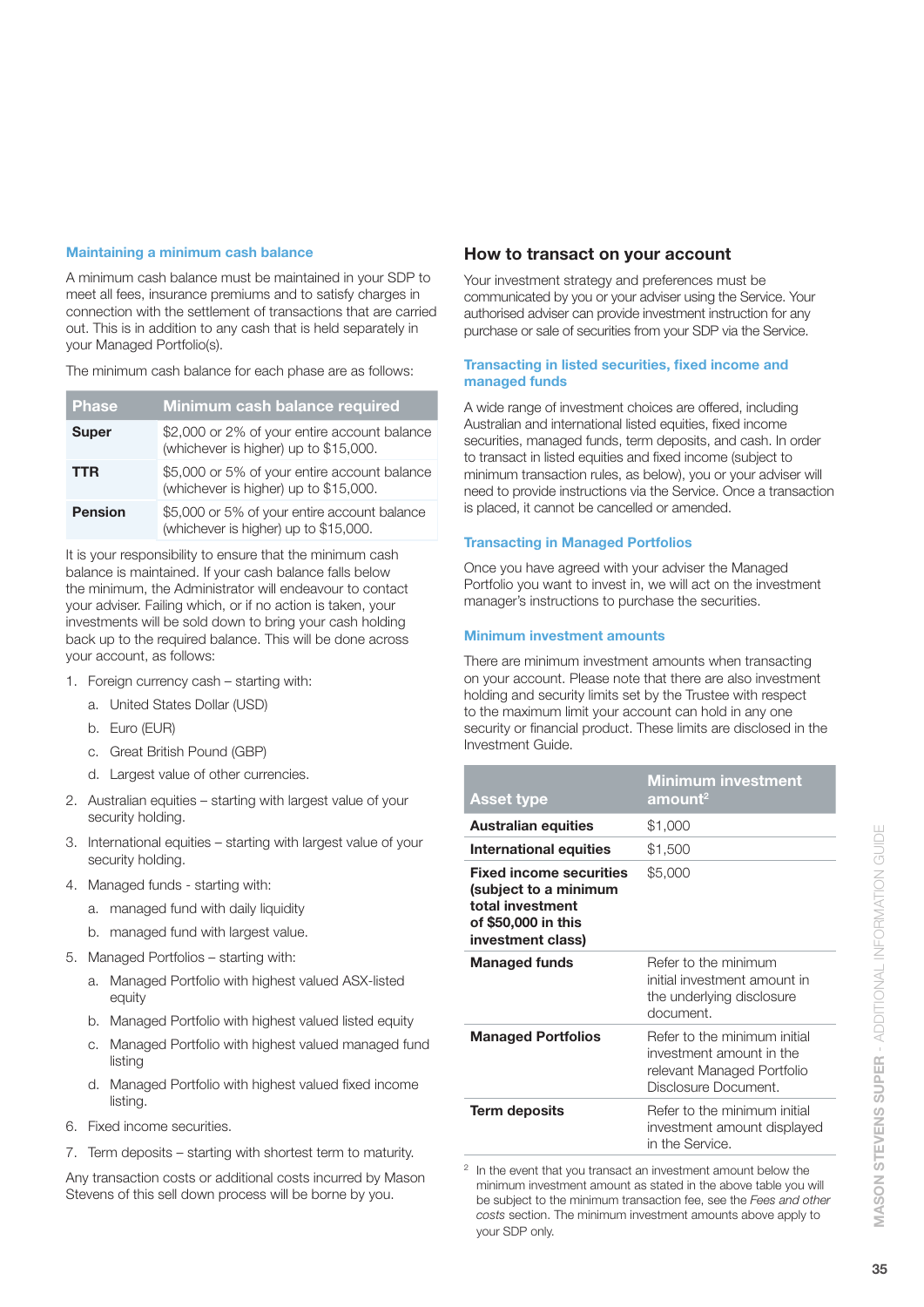## **Information about your account**

## **Access through the Service**

Once you agree to the terms and conditions of the Service and your account has been established, you will be granted access to view your account through the Service. You will separately receive a user name and a password to access the Service.

The Service allows you to view:

- » transactions such as contributions
- » transactions affecting your account such as any purchases or sales in investments
- » income transactions
- » portfolio valuation, and
- » realised and unrealised capital gains.

#### **How we communicate with you**

The table below shows the types of communication that will be made available via the Service.

| Once your application has been processed, you will receive notification of your user ID and<br>Service login details<br>temporary password for the Service. This is generally by two separate emails.<br>Once you have logged in and changed your temporary password, you will be required to confirm<br>that you have read and accepted, the terms and conditions of the Service and membership of<br>the Fund. |  |
|------------------------------------------------------------------------------------------------------------------------------------------------------------------------------------------------------------------------------------------------------------------------------------------------------------------------------------------------------------------------------------------------------------------|--|
|                                                                                                                                                                                                                                                                                                                                                                                                                  |  |
|                                                                                                                                                                                                                                                                                                                                                                                                                  |  |
| Your account will then become active.                                                                                                                                                                                                                                                                                                                                                                            |  |
| Correspondence will then be delivered to you via your personal document library.                                                                                                                                                                                                                                                                                                                                 |  |
| <b>Welcome letter</b><br>This letter is delivered to you electronically and can be found in your personal document library. It<br>confirms that your membership is active and provides key details such as your membership and<br>account numbers.                                                                                                                                                               |  |
| <b>Transaction</b><br>All transaction confirmations will be available via the Service.<br>confirmations                                                                                                                                                                                                                                                                                                          |  |
| <b>Annual statements</b><br>Annual summary of your investments, transactions and super benefit for the financial year will be<br>stored in your personal document library.                                                                                                                                                                                                                                       |  |
| <b>Annual reports</b><br>Provides you with information on the management and financial position of the Fund as at the<br>end of the financial year. This will be made available on the Fund's website.                                                                                                                                                                                                           |  |
| Annual audited financial statements for the Fund will be made available on the Fund's website.<br><b>Audited financial</b><br>statements                                                                                                                                                                                                                                                                         |  |
| <b>Exit statement</b><br>Summary of your investments, transactions and super benefit for the reporting period if you<br>leave the Fund. This is sent to you by mail.                                                                                                                                                                                                                                             |  |
| <b>Accessing information</b><br>You can view your account information including, performance, valuation and transactions<br>reports using the Service.<br>on your account                                                                                                                                                                                                                                        |  |

### **Computer security**

## **Email and scanned document usage**

The Administrator may accept non-transaction instructions from you or your authorised adviser as advised on the application form by the following methods:

- » email, and
- » scanned documents sent by email.

However, the Administrator will not act upon any request or instruction where there is reason to believe is not genuine. If you or your adviser sends instructions by a scanned document to an email, and there is reason to believe is not genuine, the Administrator will contact you directly. Neither the Fund, the Administrator or Mason Stevens takes any responsibility for any losses that are incurred while an instruction is validated.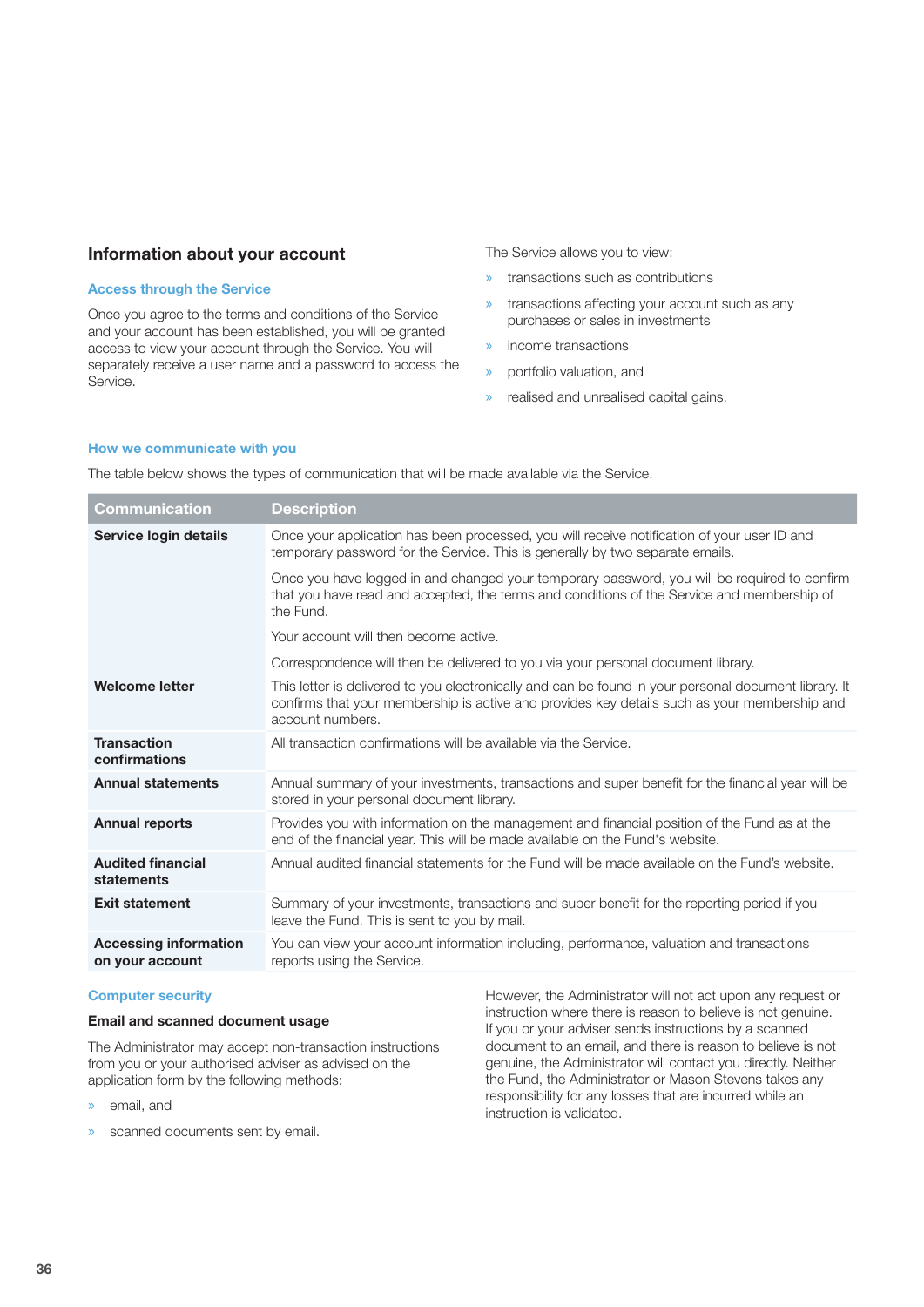## 9 ] ADDITIONAL INFORMATION

## **Privacy**

By completing your application, you will be providing the Trustee, Mason Stevens and the Administrator with personal information. They may also collect your personal information to verify your identity as part of the application process. Any personal information obtained is collected, stored and disclosed to any third parties in accordance with the *Privacy Act 1988* (Cth), the Australian Privacy Principles (APPs) and the Administrator's Privacy Policy.

You can request access to your personal information by contacting the Administrator.

The following types of personal information are collected:

- » Your name
- » Contact details (such as your address, telephone numbers and email address)
- » Date of birth
- » Tax File Number
- » Gender
- » Bank account, and
- » Investment details.

The *Anti-Money Laundering and Counter Terrorism Financing Act 2006* ("**AML/CTF Act**") may also require the collection of additional personal information from you.

#### **Why is your personal information collected?**

Your personal information is collected in order to:

- » provide you with financial products and services
- administer products and services, such as establishing and maintaining records, provide regular reporting and communication
- » process transactions, applications, claims and requests in relation to our products and services
- » identify your identity in accordance with the AML/CTF Act
- » identify your identity in order to prevent fraud
- let you know about other financial products or services that we may offer, and
- » comply with super, taxation and other applicable laws and regulations.

The information collected from you is strictly confidential. Unless you choose to opt out, the Administrator or Promoter may also send you educational or marketing material about new products or services or other opportunities. You may contact the Administrator at any time to request this material not be sent.

#### **Who is your personal information provided to?**

There are some instances where the Administrator may be required to disclose personal information to external persons or entities. These include:

- Government or regulatory bodies to fulfil its legal requirements (for example, disclosure to enforcement bodies such as the Australian Securities and Investments Commission (ASIC), the Australian Taxation Office (ATO) and the Australian Transaction Reports and Analysis Centre (AUSTRAC)
- » Pursuant to a court order, and
- Agents and external service providers, (such as registry providers, printing companies, external consultants) to assist the Administrator with the delivery of the financial products and services provided to you.

Steps are taken to ensure that the Trustee, Administrator, Mason Stevens, and their agents and external service providers keep your personal information confidential and that the information is only used for the purpose that is authorised. Those parties must undertake to comply with the Trustee's confidentiality requirements under privacy law. This also includes where the Administrator (an external service provider) may perform some of its duties in relation to the Fund in New Zealand.

#### **Continuous disclosure updates & important information**

From time to time we may update the information in the PDS. Details of these updates can be found on the Mason Stevens website at [masonstevens.com.au/continuous-disclosure/.](http://www.masonstevens.com.au/continuous-disclosure/)

#### **Accessing your personal information**

You may request access to the personal information that is held. Your right of access is subject to some exceptions. If it is not possible to give you access the Administrator will endeavour to explain why.

#### **Anti-money laundering and counter-terrorism financing**

In accordance with the AML/CTF Act, the Administrator is required to collect information with respect to the identity of all applicants (including any third parties) in order to determine the beneficial owners of all accounts. As such you may be required to verify your identity and source of your application monies before providing services or before making a benefit payment to you, and to re-identify you if it is considered necessary to do so. Where you supply documentation as requested the Administrator will keep a record of this documentation for 7 years. If you do not provide the requested documentation there may be a delay in processing your account opening or benefit payment, or possible suspension of an opened account.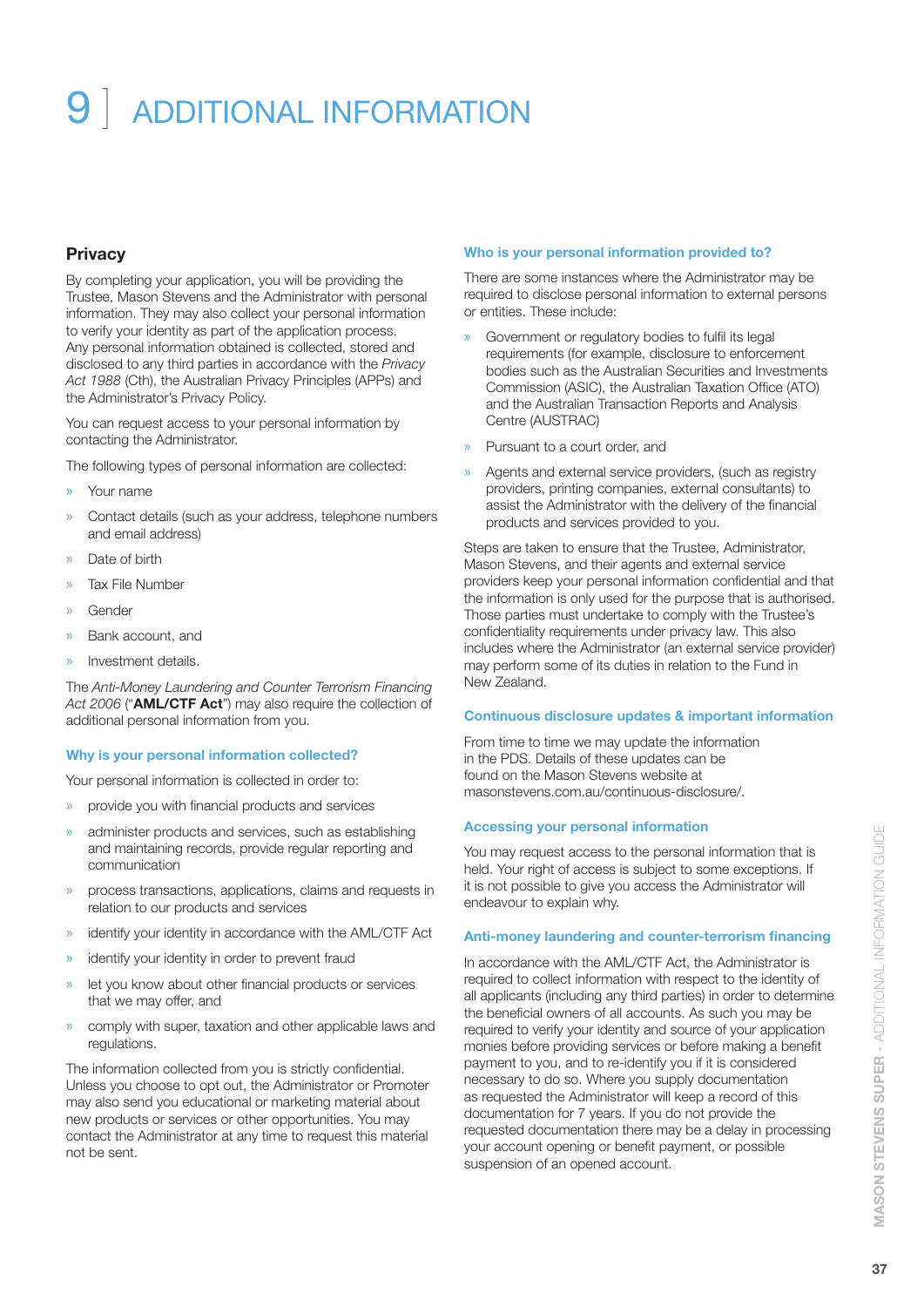Under the provisions of the AML/CTF Act, the Administrator also has the right to not provide a designated service to you in certain circumstances.

## **Complaints**

The Trustee via the Fund is committed to resolving your complaint in the shortest timeframe possible. As soon as a complaint is received we will acknowledge its receipt and review the situation to work towards a resolution.

The Trustee via the Fund aims to resolve most issues within five business days. However, if the issue is complex it may take longer than 5 days to properly consider and resolve the issue. If that is the case, you will be kept informed of the progress, including an indication of the steps to be taken to address the matter and the likely timeframe for resolution. The Trustee via the Fund has 90 days to respond to a complaint, however will make every effort to resolve the matter within 30 days of being notified. You will be kept informed of progress with resolving the matter but if you would like to receive an update on progress please feel free to also contact the Complaints Officer.

### **The Complaints Officer**

Mason Stevens Super PO Box R1237 Royal Exchange NSW 1225

**P:** 1300 491 766 **E:** admin@mssuper.com.au **W:** masonstevens.com.au/super

If you believe your complaint has not been satisfactorily dealt with, or if you have not received a response from the Trustee via the Fund, within 90 days, you may wish to contact the Australian Financial Complaints Authority (AFCA).

AFCA provides fair and independent financial services complaint resolution that is free to consumers. Time limits may apply to lodge a complaint with AFCA.

AFCA can be contacted on the details below:

**W:** afca.org.au **E:** info@afca.org.au **P:** 1800 931 678 (free call) **A:** GPO Box 3, Melbourne VIC 3001